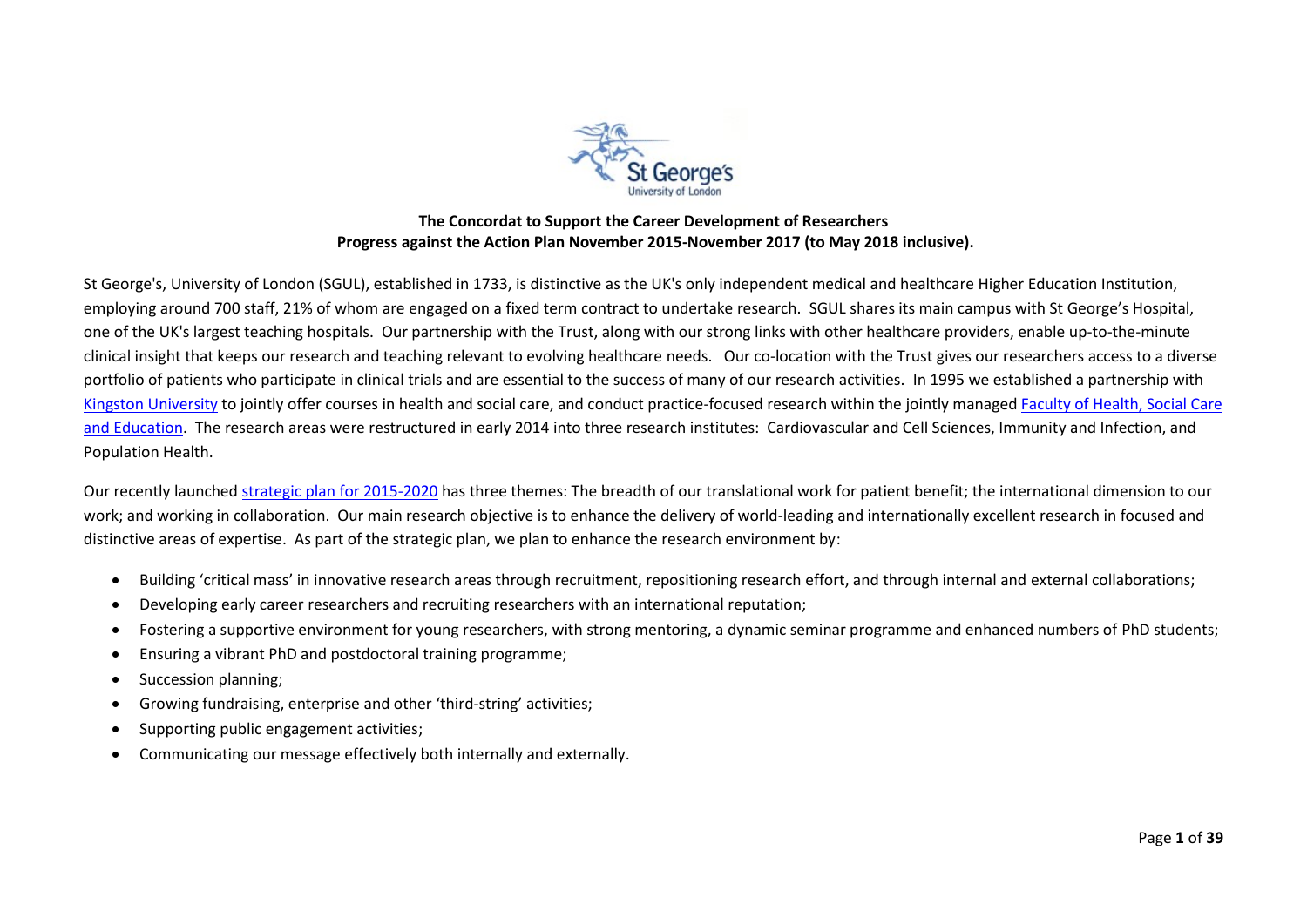Responsibility for taking forward the action plan lies with the recently appointed Learning and Development Manager. Progress will be reviewed through existing committees such as the Human Resources and Research Strategy Committees. A representative group of researchers will contribute and inform action plan progress reviews, as will results from the anticipated CROS and PIRLS 2017 exercise.

| <b>Principle 1</b><br><b>Recruitment and Selection</b> |                                                                                                                                                |                   |                        |                    |                                   |  |
|--------------------------------------------------------|------------------------------------------------------------------------------------------------------------------------------------------------|-------------------|------------------------|--------------------|-----------------------------------|--|
|                                                        | Recognition of the importance of recruiting, selecting and retaining researchers with the highest potential to achieve excellence in research. |                   |                        |                    |                                   |  |
|                                                        |                                                                                                                                                |                   |                        | <b>Success</b>     |                                   |  |
| <b>Concordat Statement</b>                             | <b>Current Policy and Practice</b>                                                                                                             | <b>Action</b>     | <b>Responsibility</b>  | <b>Measure and</b> | <b>Progress</b>                   |  |
|                                                        |                                                                                                                                                |                   |                        | <b>Timescale</b>   |                                   |  |
| 1.1 Members of the UK                                  | One of the key strategic aims in our                                                                                                           | Periodic review   | Deputy Director of     | Updated            | SGULs new Strategic Plan 2017 -   |  |
| research community                                     | Strategic Plan 2015-2020 is enhancing                                                                                                          | and revision of   | <b>Human Resources</b> | policy             | 2022 was launched May 2017        |  |
| should understand that                                 | the delivery of world-leading and                                                                                                              | Recruitment and   |                        | available to       | and Operational Plan November     |  |
| researchers are chosen                                 | internationally excellent research in                                                                                                          | Selection Policy. |                        | managers by        | 2017. A thorough consultation     |  |
| primarily for their ability to                         | focused and distinctive areas of                                                                                                               |                   |                        | end of             | process was put in place to       |  |
| advance research at an                                 | expertise. In order to achieve this, one                                                                                                       |                   |                        | March 2016.        | develop the strategy, whereby     |  |
| institution.                                           | objective is to enhance the research                                                                                                           |                   |                        |                    | all employees were surveyed       |  |
|                                                        | environment in order to recruit                                                                                                                |                   |                        |                    | and were also invited to          |  |
|                                                        | scientific and clinical researchers.                                                                                                           |                   |                        |                    | participate in a series of        |  |
|                                                        |                                                                                                                                                |                   |                        |                    | workshops including a             |  |
|                                                        | Our Recruitment and Selection Policy                                                                                                           |                   |                        |                    | dedicated session on research     |  |
|                                                        | sets out the processes and procedures                                                                                                          |                   |                        |                    | strategy. 60 researchers fed into |  |
|                                                        | to ensure a fair and transparent                                                                                                               |                   |                        |                    | this process.                     |  |
|                                                        | recruitment process. We ensure that                                                                                                            |                   |                        |                    |                                   |  |
|                                                        | the Policy is reviewed regularly and                                                                                                           |                   |                        |                    | The Recruitment and Selection     |  |
|                                                        | appropriate revisions made.                                                                                                                    |                   |                        |                    | policy is part of a more          |  |
|                                                        |                                                                                                                                                |                   |                        |                    | comprehensive review of all       |  |
|                                                        | The full Policy is made available to all                                                                                                       |                   |                        |                    | employment policies and           |  |
|                                                        | staff on our intranet pages and all                                                                                                            |                   |                        |                    | therefore will be reviewed in     |  |
|                                                        | recruiting managers are made aware of                                                                                                          |                   |                        |                    | 2019/20. Regular recruitment      |  |
|                                                        | the process and requirements in                                                                                                                |                   |                        |                    | and selection training for        |  |
|                                                        | advance of any recruitment taking                                                                                                              |                   |                        |                    | managers is carried out to        |  |
|                                                        | place.                                                                                                                                         |                   |                        |                    | ensure the policy is understood   |  |
|                                                        |                                                                                                                                                |                   |                        |                    | and implemented.                  |  |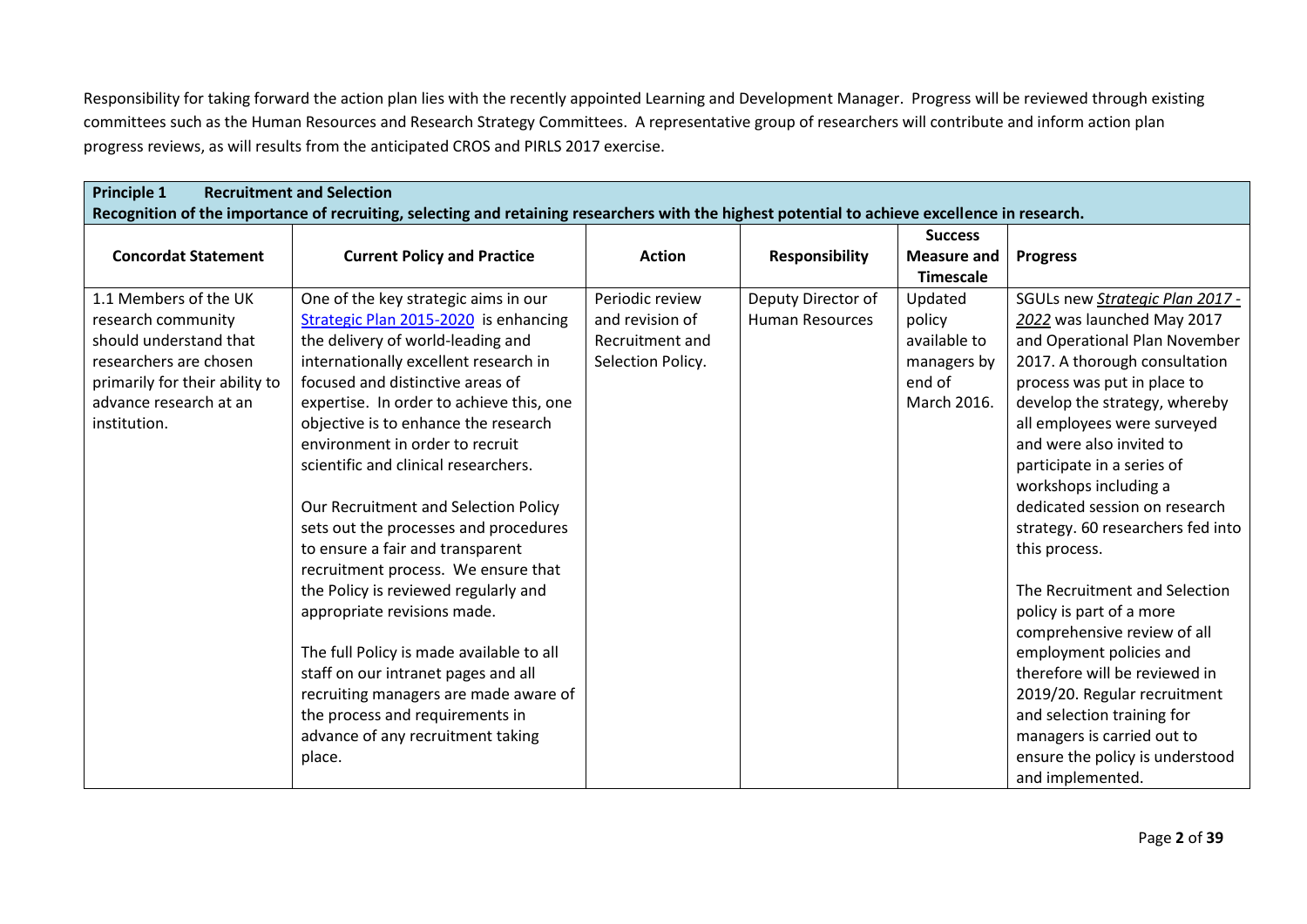| 1.2 Employers should strive  | For all vacant posts a full job           | Start annual                | Deputy Director of | First set of | Following this submission, the    |
|------------------------------|-------------------------------------------|-----------------------------|--------------------|--------------|-----------------------------------|
| to attract excellence and    | description and person specification is   | reporting of                | HR                 | reports      | existing system was found to      |
| respect diversity (ref       | required. 100% of CROS 2015               | recruitment data            |                    | available by | have limitations in relation to   |
| Principle 6). Recruitment    | respondents received a job description,   | according to                |                    | end of       | reporting ability. A new HR       |
| and selection procedures     | the qualifications required of the role,  | personal                    |                    | March 2016.  | system has subsequently been      |
| should be informative,       | and the details of the specialist         | characteristics             | <b>HR Manager</b>  |              | procured and is undergoing its    |
| transparent, and open to     | research skills required of the post      |                             |                    | Reports      | first phase of implementation.    |
| all qualified applicants     | holder (Q19.1, 19.2, 19.3).               | Information used            |                    | available to | Phase 2 will include the          |
| regardless of background.    |                                           | for Equality &              |                    | Equality and | introduction of a specific        |
| Person and vacancy           | All jobs are advertised on our            | Diversity                   |                    | Diversity    | recruitment module which will     |
| specifications must clearly  | recruitment website, on jobs.ac.uk and    | monitoring                  |                    | Committee    | enable more advanced              |
| identify the skills required | in other relevant journals.               | purposes to be              |                    | by March     | reporting of recruitment and      |
| for the post and these       | We continue to use a bespoke e-           | included as part of         |                    | 2016.        | diversity data. It is envisaged   |
| requirements should be       | recruitment system which uses the key     | our Public Sector           |                    |              | that we will be able to monitor   |
| relevant to the role.        | competences identified in the person      | <b>Equality Disclosure.</b> |                    |              | and report recruitment data by    |
|                              | specification to formulate specific areas |                             |                    |              | diversity characteristics.        |
|                              | of questioning on the application form,   |                             |                    |              |                                   |
|                              | ensuring all requirements and skills are  |                             |                    |              | The Diversity and Inclusion       |
|                              | clearly identified. Reports are being set |                             |                    |              | Steering Group (our strategic     |
|                              | up to enable reporting of personal        |                             |                    |              | group for equality, diversity and |
|                              | characteristics of applicants which will  |                             |                    |              | inclusion) and Council receive    |
|                              | inform whether any follow-up action is    |                             |                    |              | regular reports on workforce      |
|                              | required.                                 |                             |                    |              | demographics so that we are       |
|                              |                                           |                             |                    |              | able to monitor patterns or       |
|                              |                                           |                             |                    |              | trends and take appropriate       |
|                              |                                           |                             |                    |              | action where required.            |
|                              |                                           |                             |                    |              |                                   |
| 1.3 Research posts should    | In accordance with our policy and         | Maintain annual             | Deputy Director HR | Annual       | The Resourcing Review             |
| only be advertised as a      | procedure on the Management of Fixed      | review of fixed             |                    | review of    | Committee (RRC) maintains         |
| fixed-term post where        | Term Contracts, the majority of our       | term contracts to           |                    | fixed term   | oversight of fixed term           |
| there is a recorded and      | fixed term contracts are linked to time   | ensure that they            |                    | contracts to | contracts and receives an         |
| justifiable reason.          | limited research funding and as such      | are being used              |                    | be reported  | annual report of fixed term       |
|                              | the use of fixed term contracts is        | appropriately.              |                    | to Human     | contracts. In addition, the RRC   |
|                              | considered justifiable.                   | Also, to ensure that        |                    | Resources    | reviewed the overall policy on    |
|                              |                                           | where possible              |                    | Committee    | fixed term contracts in March     |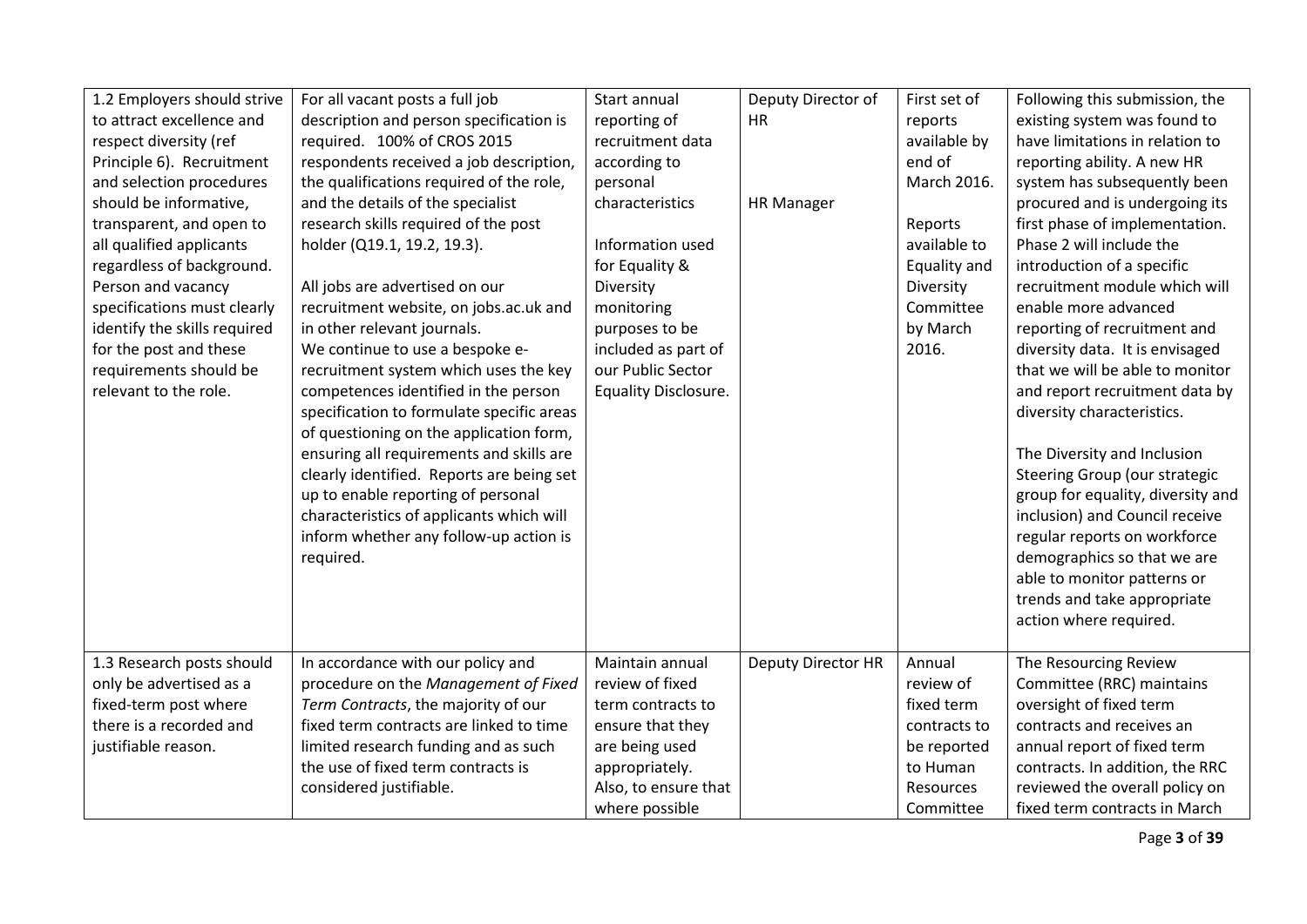| We review the use of fixed term          | staff are      | in February | 2018. The committee               |
|------------------------------------------|----------------|-------------|-----------------------------------|
| contracts on an annual basis using the   | transferred to | 2016 and    | discussed the issue of the use of |
| Procedure for the management of fixed    | open-ended     | February    | fixed-term contracts and agreed   |
| term contracts which is designed to      | employment.    | 2017.       | to continue the current           |
| provide guidelines to assist managers in |                |             | practice, which was more          |
| appointing to, renewing extending or     |                |             | effective for the management      |
| ending fixed term contracts of           |                |             | of grant funded posts. It was     |
| employment and to ensure fairness and    |                |             | agreed that where some            |
| equality for all staff.                  |                |             | individuals had been on a fixed-  |
|                                          |                |             | term contract for a considerable  |
|                                          |                |             | period and deserved               |
|                                          |                |             | permanency this should be         |
|                                          |                |             | considered.                       |
|                                          |                |             |                                   |
|                                          |                |             | As part of our Athena SWAN        |
|                                          |                |             | work, we have reviewed fixed      |
|                                          |                |             | term contracts by gender in       |
|                                          |                |             | November 2017. As a result of     |
|                                          |                |             | this review, a number of actions  |
|                                          |                |             | have been put in place to         |
|                                          |                |             | support research staff on fixed   |
|                                          |                |             | term contracts with the           |
|                                          |                |             | development of their careers.     |
|                                          |                |             | We have included in the HRERA     |
|                                          |                |             | May 2018 - May 2020 action        |
|                                          |                |             | plan career coaching skills       |
|                                          |                |             | training for Principal            |
|                                          |                |             | Investigators to support their    |
|                                          |                |             | direct reports. We are also       |
|                                          |                |             | introducing more training to      |
|                                          |                |             | support research staff with       |
|                                          |                |             | developing skills in successful   |
|                                          |                |             | grant writing and writing         |
|                                          |                |             | targeted papers.                  |
|                                          |                |             |                                   |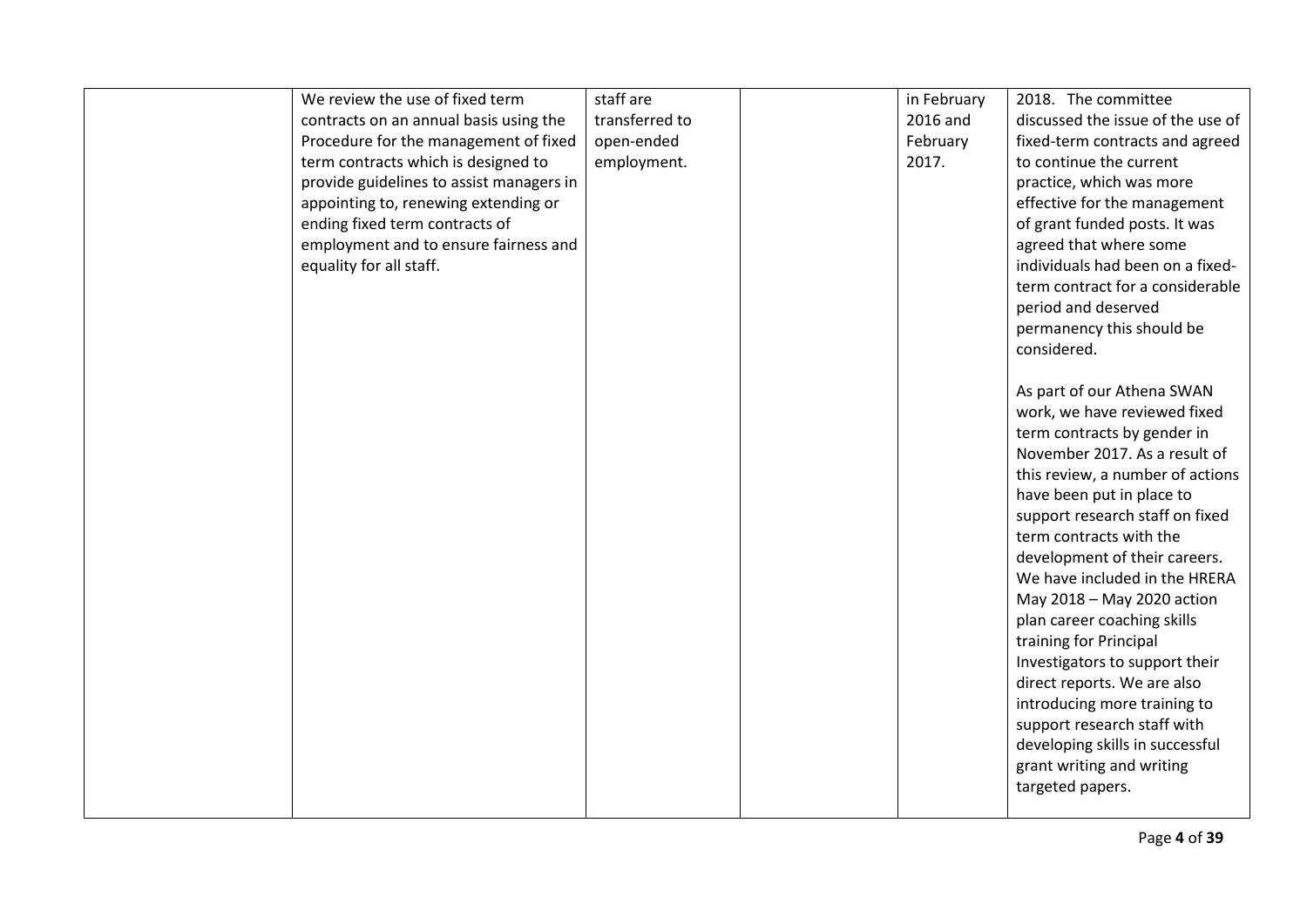|                          |                                        |                     |                |            | 5 year funding from the            |
|--------------------------|----------------------------------------|---------------------|----------------|------------|------------------------------------|
|                          |                                        |                     |                |            | Wellcome Trust Institutional       |
|                          |                                        |                     |                |            | Strategic Support Fund awarded     |
|                          |                                        |                     |                |            | 2016 (£1m, to be matched by        |
|                          |                                        |                     |                |            | Institution) is supporting major   |
|                          |                                        |                     |                |            | change in our research             |
|                          |                                        |                     |                |            | environment and direction.         |
|                          |                                        |                     |                |            | Enhancing cross-Institute and      |
|                          |                                        |                     |                |            | bipartite links with St George's   |
|                          |                                        |                     |                |            | <b>University Hospitals NHS</b>    |
|                          |                                        |                     |                |            | <b>Foundation Trust. Providing</b> |
|                          |                                        |                     |                |            | funding for Early Career           |
|                          |                                        |                     |                |            | Researcher (ECR) posts;            |
|                          |                                        |                     |                |            | supporting new Clinical            |
|                          |                                        |                     |                |            | <b>Academic Groups formed</b>      |
|                          |                                        |                     |                |            | between the University and         |
|                          |                                        |                     |                |            | Trust in Cardiology (2015) and     |
|                          |                                        |                     |                |            | Neurosciences and Infection        |
|                          |                                        |                     |                |            | (2017); pilot projects to pump     |
|                          |                                        |                     |                |            | prime larger grant applications;   |
|                          |                                        |                     |                |            | funding for new cross-Institute    |
|                          |                                        |                     |                |            | research e.g. a new                |
|                          |                                        |                     |                |            | Bioinformatics Unit (2017);        |
|                          |                                        |                     |                |            | financial support for clinicians   |
|                          |                                        |                     |                |            | to collaborate with University     |
|                          |                                        |                     |                |            | colleagues; support for public     |
|                          |                                        |                     |                |            | engagement activities and          |
|                          |                                        |                     |                |            | finally individual                 |
|                          |                                        |                     |                |            | circumstances support to           |
|                          |                                        |                     |                |            | facilitate attendance to training  |
|                          |                                        |                     |                |            | /conferences.                      |
| 1.4 To ensure fairness,  | Our Recruitment and Selection policy   | Review attendance   | L&D Manager/HR | >90% of    | Both targets of >90% for R&S       |
| consistency and the best | continues to require at least one      | of managers at      | Managers       | recruiting | and UB training were ambitious;    |
| assessment of the        | member of the recruiting panel to have | Recruitment and     |                | managers   | and due to internal promotions     |
| candidates' potential,   | attended recruitment and selection     | Selection training. |                | have       | and wider change at the            |

Page **5** of **39**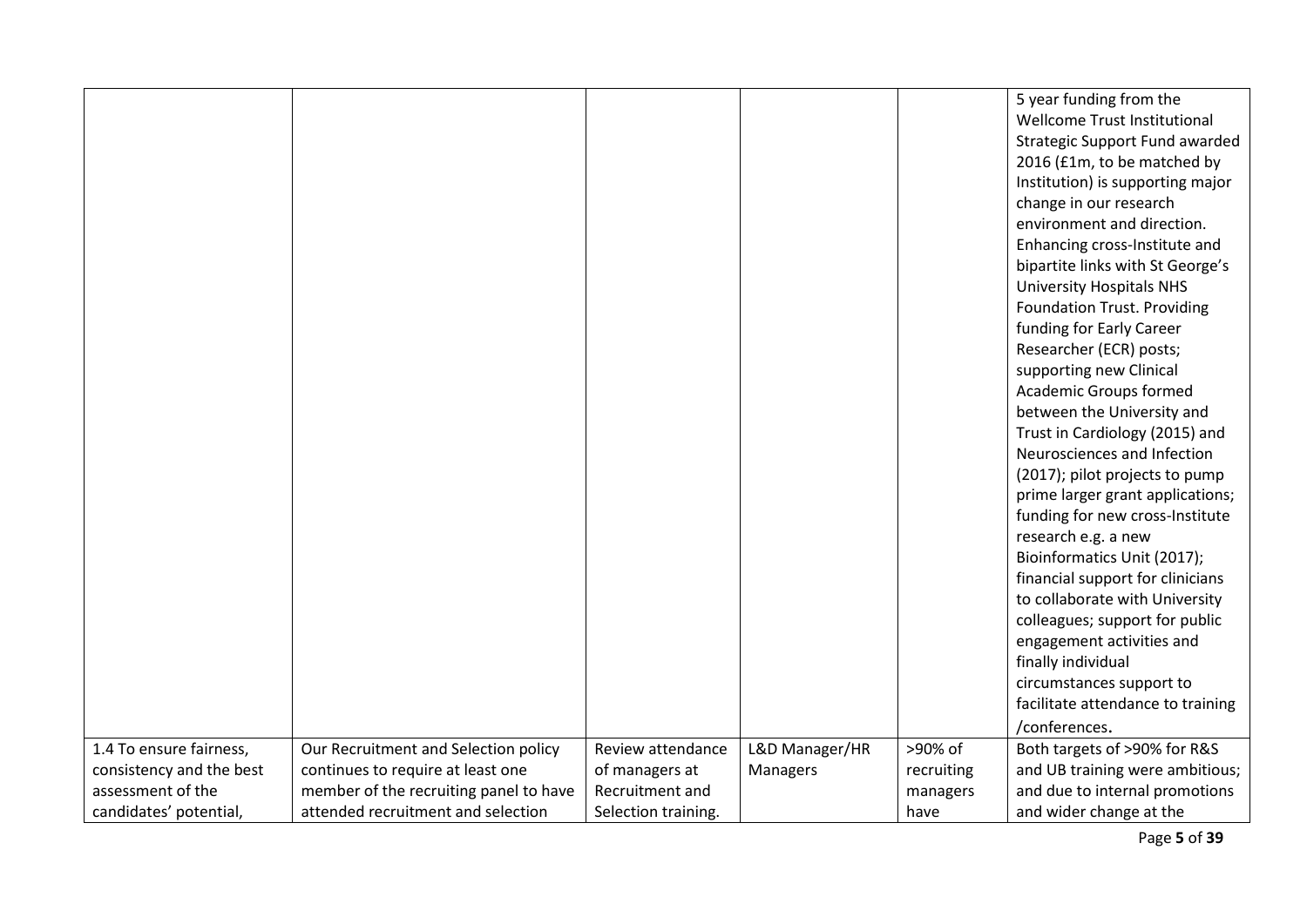| recruitment and                | training. Ideally, all members of the |                         |                    | attended             | University, as of January 2018    |
|--------------------------------|---------------------------------------|-------------------------|--------------------|----------------------|-----------------------------------|
| progression panels should      | panel should have attended this       |                         |                    | training in          | 34% of Managers have              |
| reflect diversity as well as a | training - this is noted on the       |                         |                    | the last three       | completed the Unconscious Bias    |
| range of experience and        | Recruitment Request Form and          |                         |                    | years by             | (UB) online training. The face to |
| expertise. In order to         | monitored by the relevant HR          |                         |                    | November             | face UB training offer has just   |
| promote these values,          | Manager. Recruiting managers are      |                         |                    | 2017.                | been updated by the new D&I       |
| individuals who are            | required to attend recruitment and    |                         |                    |                      | Manager (April 2018) and is       |
| members of recruitment         | selection training if they have no    |                         |                    |                      | now being rolled out.             |
| and promotion panels           | experience in recruitment. These      |                         |                    |                      | <b>Recruitment and Selection</b>  |
| should have received           | training sessions are run bi-monthly. |                         |                    |                      | (R&S) training has been run       |
| relevant recent training.      |                                       |                         |                    |                      | quarterly to ensure that          |
| Unsuccessful applicants        | We are in discussions with training   | Delivery of             | Deputy Director of | >90% of              | managers are appropriately        |
| should be given                | companies to deliver unconscious bias | <b>Unconscious Bias</b> | HR/L&D Manager     | recruiting           | skilled in effective recruitment  |
| appropriate feedback if        | workshops for recruiters to develop   | training for            |                    | managers             | selection.                        |
| requested as this may be of    | this work further.                    | recruiting              |                    | have                 |                                   |
| assistance to the research     |                                       | managers                |                    | received             | We are updating our offer of all  |
| in considering their further   |                                       |                         |                    | Unconscious          | core Leadership and               |
| career development.            |                                       |                         |                    | <b>Bias training</b> | Management training and this      |
|                                |                                       |                         |                    | by December          | will align with the               |
|                                |                                       |                         |                    | 2016.                | implementation of Phase 2 of      |
|                                |                                       |                         |                    |                      | the new HR system. Allowing       |
|                                |                                       |                         |                    |                      | for improved tracking and         |
|                                |                                       |                         |                    |                      | records.                          |
|                                |                                       |                         |                    |                      |                                   |
|                                |                                       |                         |                    |                      | HR for Managers (this is part of  |
|                                |                                       |                         |                    |                      | our Leadership and                |
|                                |                                       |                         |                    |                      | Development offer 2017/18         |
|                                |                                       |                         |                    |                      | central offer) included R&S       |
|                                |                                       |                         |                    |                      | training and face to face UB      |
|                                |                                       |                         |                    |                      | training to compliment the        |
|                                |                                       |                         |                    |                      | online training to ensure a       |
|                                |                                       |                         |                    |                      | wider reach, better compliance    |
|                                |                                       |                         |                    |                      | and increase upskilling for       |
|                                |                                       |                         |                    |                      | recruiting managers.              |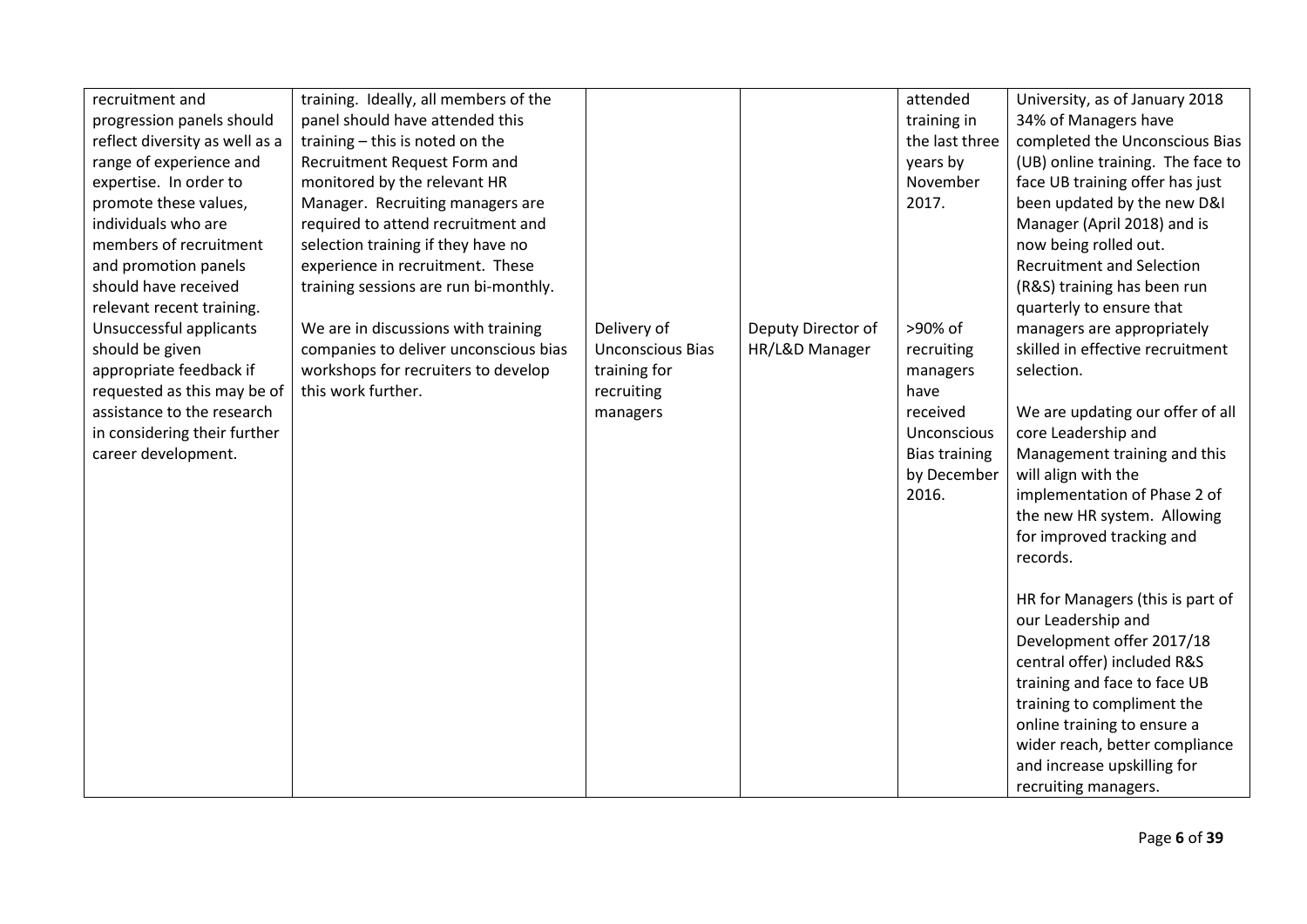| 1.5 The level of pay or                            | All new posts in SGUL (including                                                                                                                                | No further action    |                       |                    |                                  |
|----------------------------------------------------|-----------------------------------------------------------------------------------------------------------------------------------------------------------------|----------------------|-----------------------|--------------------|----------------------------------|
| grade for researchers                              | research posts) continue to be                                                                                                                                  | identified.          |                       |                    |                                  |
| should be determined                               | evaluated using HERA (Higher                                                                                                                                    |                      |                       |                    |                                  |
| according to the                                   | <b>Education Role Analysis) which</b>                                                                                                                           |                      |                       |                    |                                  |
| requirements of the post,                          | determines the grade of post and                                                                                                                                |                      |                       |                    |                                  |
| consistent with the pay and                        | appropriate salary grade on the                                                                                                                                 |                      |                       |                    |                                  |
| grading arrangements of                            | nationally agreed pay framework.                                                                                                                                |                      |                       |                    |                                  |
| the research organisation.                         | Where identified as necessary, and                                                                                                                              |                      |                       |                    |                                  |
|                                                    | following analysis of market data, we                                                                                                                           |                      |                       |                    |                                  |
|                                                    | are able to apply a market supplement                                                                                                                           |                      |                       |                    |                                  |
|                                                    | for highly technical expertise.                                                                                                                                 |                      |                       |                    |                                  |
| <b>Recognition and Value</b><br><b>Principle 2</b> |                                                                                                                                                                 |                      |                       |                    |                                  |
|                                                    | Researchers are recognised and valued by their employing organisation as an essential part of their organisation's human resources and a key component of their |                      |                       |                    |                                  |
|                                                    | overall strategy to develop and deliver world-class research.                                                                                                   |                      |                       |                    |                                  |
|                                                    |                                                                                                                                                                 |                      |                       | <b>Success</b>     |                                  |
| <b>Concordat Statement</b>                         | <b>Current Policy and Practice</b>                                                                                                                              | <b>Action</b>        | <b>Responsibility</b> | <b>Measure and</b> | <b>Progress</b>                  |
|                                                    |                                                                                                                                                                 |                      |                       | <b>Timescale</b>   |                                  |
| 2.1 Employers are                                  | All members of staff (regardless of                                                                                                                             | Analyse responses of | Deputy Director of    | Action plan        | Complete. Each research          |
| encouraged to value and                            | length of contract or working                                                                                                                                   | contract research    | <b>HR</b>             | created to         | institute created an action plan |
| afford equal treatment to                          | patterns) are afforded equal                                                                                                                                    | staff from           |                       | address any        | to address the key local issues  |
| all researchers, regardless                        | treatment in terms of conditions of                                                                                                                             | forthcoming staff    |                       | issues raised      | identified in the staff survey.  |
| of whether they are                                | employment, access to benefits,                                                                                                                                 | survey.              |                       | by research        |                                  |
| employed on a fixed term                           | training and development, and                                                                                                                                   |                      |                       | staff by June      | In CROS 2017, Q10.1 is now       |
| or similar contract. In                            | personal reviews, etc. This is explicitly                                                                                                                       |                      |                       | 2016.              | Q11.1, 83% agree, Q10.2 is now   |
| particular, employers                              | stated in our policies and processes                                                                                                                            |                      |                       |                    | Q11.2, 83% agree.                |
| should ensure that the                             | and embedded throughout SGUL.                                                                                                                                   |                      |                       | >85% of            |                                  |
| development of                                     |                                                                                                                                                                 |                      |                       | <b>CROS 2017</b>   |                                  |
| researchers is not                                 | 76.4% of CROS 2015 respondents                                                                                                                                  |                      |                       | respondents        |                                  |
| undermined by instability                          | agreed that they had equal access to                                                                                                                            |                      |                       | to agree that      |                                  |
| of employment contracts.                           | training and development                                                                                                                                        |                      |                       | they had           |                                  |
| This approach should be                            | opportunities (Q10.1) and                                                                                                                                       |                      |                       | equal access       |                                  |
| embedded throughout all                            | opportunities to attend conferences                                                                                                                             |                      |                       | to training        |                                  |
| departmental structures                            | and external meetings (Q10.2).                                                                                                                                  |                      |                       | and                |                                  |
| and systems.                                       |                                                                                                                                                                 |                      |                       | development        |                                  |
|                                                    |                                                                                                                                                                 |                      |                       | opportunitie       |                                  |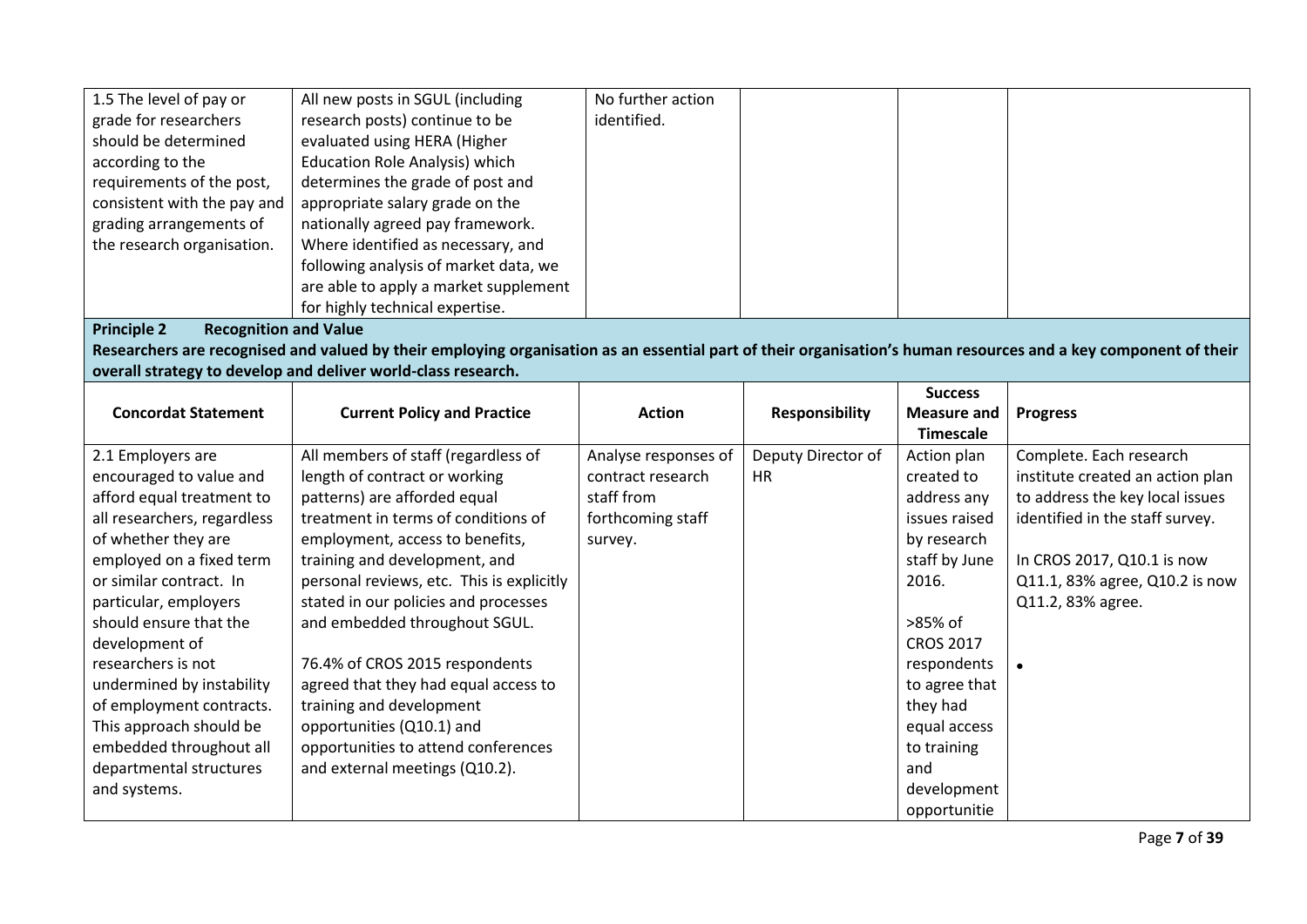|                                                                                                                                                                                                                                                                                                                                                                                                                                                                                                                                                  |                                                                                                                                                                                                                                                                                                                                                                                                                                         |                                                                                                                                                                                                                        |                                 | s (Q10.1) and<br>opportunitie<br>s to attend<br>conferences<br>and external<br>meetings<br>$(Q10.2)$ .                                    |                                 |
|--------------------------------------------------------------------------------------------------------------------------------------------------------------------------------------------------------------------------------------------------------------------------------------------------------------------------------------------------------------------------------------------------------------------------------------------------------------------------------------------------------------------------------------------------|-----------------------------------------------------------------------------------------------------------------------------------------------------------------------------------------------------------------------------------------------------------------------------------------------------------------------------------------------------------------------------------------------------------------------------------------|------------------------------------------------------------------------------------------------------------------------------------------------------------------------------------------------------------------------|---------------------------------|-------------------------------------------------------------------------------------------------------------------------------------------|---------------------------------|
| 2.2 Commitment by<br>everyone involved to<br>improving the stability of<br>employment conditions for<br>researchers and<br>implementing and abiding<br>by the principles and terms<br>laid down in the Fixed<br><b>Term Employees</b><br>(Prevention of Less<br>Favourable Treatment)<br>Regulations (2002) and<br>Joint Negotiating<br>Committee for Higher<br><b>Education Staff (JNCHES)</b><br>guidance on the use of<br>fixed-term contracts will<br>provide benefits for<br>researchers, research<br>managers, and their<br>organisations. | Our policy on the use of fixed term<br>contracts sets out the process for the<br>use of and the management of fixed<br>term contracts. This is adopted<br>throughout the institution.<br>We review the use of fixed term<br>contracts on an annual basis.<br>Recruiting managers use the<br>procedure for the management of<br>fixed term contracts to identify<br>whether a fixed term role can be<br>converted into a permanent role. | Maintain annual<br>review of fixed term<br>contracts to ensure<br>that their continued<br>use is in line with<br>agreed policy and<br>convert fixed term<br>employees to open<br>ended contracts<br>where appropriate. | Deputy Director Of<br><b>HR</b> | Annual<br>review of<br>fixed term<br>contracts to<br>be reported<br>to Human<br>Resources in<br>February<br>2016 and<br>February<br>2017. | See 1.3                         |
| 2.3 Research managers                                                                                                                                                                                                                                                                                                                                                                                                                                                                                                                            | Results from PIRLS 2015 suggests that                                                                                                                                                                                                                                                                                                                                                                                                   | Launch new                                                                                                                                                                                                             | L&D Manager                     | Managemen                                                                                                                                 | In progress. Due to the         |
| should be required to                                                                                                                                                                                                                                                                                                                                                                                                                                                                                                                            | research managers would appreciate                                                                                                                                                                                                                                                                                                                                                                                                      | management and                                                                                                                                                                                                         |                                 |                                                                                                                                           | development of the new          |
| participate in active                                                                                                                                                                                                                                                                                                                                                                                                                                                                                                                            | development in a number of areas:                                                                                                                                                                                                                                                                                                                                                                                                       | leadership                                                                                                                                                                                                             |                                 | development                                                                                                                               | strategy, the development of    |
| performance management,                                                                                                                                                                                                                                                                                                                                                                                                                                                                                                                          | Conducting appraisals (44%,<br>$\bullet$                                                                                                                                                                                                                                                                                                                                                                                                | development                                                                                                                                                                                                            |                                 | programme                                                                                                                                 | new provision of leadership and |
| including career                                                                                                                                                                                                                                                                                                                                                                                                                                                                                                                                 | Q11.1b)                                                                                                                                                                                                                                                                                                                                                                                                                                 | provision.                                                                                                                                                                                                             |                                 |                                                                                                                                           | management programmes was       |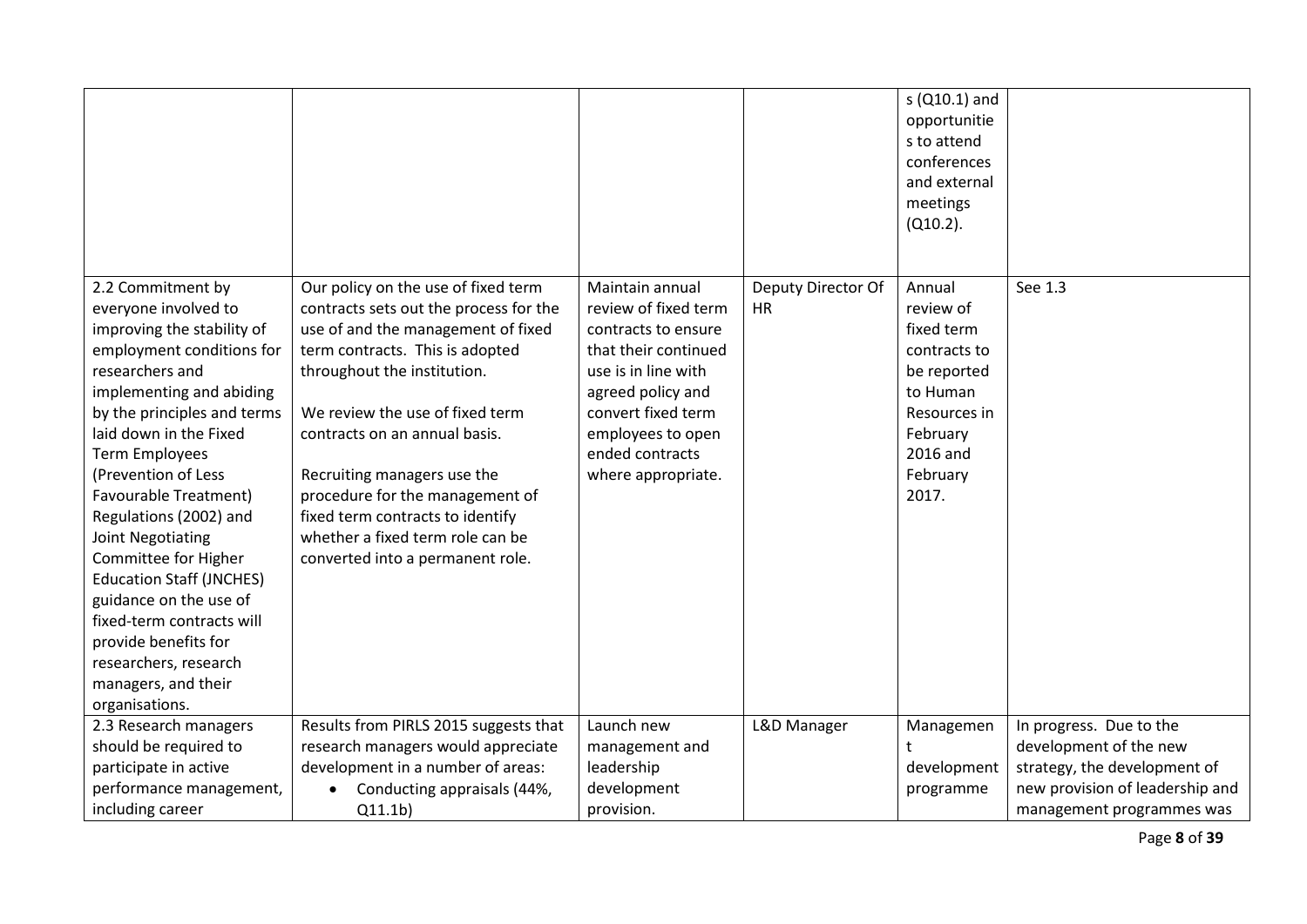| development guidance,        | Leading people/groups               |  | launched by      | postponed, ensuring that         |
|------------------------------|-------------------------------------|--|------------------|----------------------------------|
| and supervision of those     | $(27.8\%, Q11.2b)$                  |  | <b>June 2016</b> | provision will now reflect the   |
| who work in their teams.     | Managing staff performance          |  |                  | requirements of the new          |
| Employers should ensure      | $(61.1\%, Q11.4b)$                  |  |                  | strategy.                        |
| that research managers are   | Motivating individuals (29.4%,      |  |                  |                                  |
| made aware of, and           | Q11.5b)                             |  |                  | We offered management            |
| understand their             | Providing research staff with       |  |                  | development opportunities        |
| responsibilities for the     | advice on a range of career         |  |                  | through external programmes:     |
| management of                | opportunities (47.1%, Q11.7b)       |  |                  | Aurora Leadership programme      |
| researchers and should       |                                     |  |                  | 2015-16, 7 places                |
| provide training             | These results are informing new     |  |                  | 2016-17, 4 places                |
| opportunities, including     | management and leadership provision |  |                  | 2017-18, 9 places                |
| equality and diversity       | to be launched in the first half of |  |                  |                                  |
| training, to support         | 2016.                               |  |                  | <b>Future Leaders</b>            |
| research managers in doing   |                                     |  |                  | $2014 - 2016 - 16$ staff         |
| this. Institutions will wish |                                     |  |                  | completed                        |
| to consider how research     |                                     |  |                  | with 69% of staff being          |
| managers' performance in     |                                     |  |                  | promoted.                        |
| these areas is developed,    |                                     |  |                  |                                  |
| assessed and rewarded,       |                                     |  |                  | <b>Managing Challenging</b>      |
| and how effectively this     |                                     |  |                  | Conversations (June 2017)        |
| supports good research       |                                     |  |                  | training for managers - 24 Staff |
| management.                  |                                     |  |                  | This year we are piloting HR for |
|                              |                                     |  |                  | Managers with 40 staff, which    |
|                              |                                     |  |                  | includes sessions on             |
|                              |                                     |  |                  | recruitment and selection,       |
|                              |                                     |  |                  | managing induction and           |
|                              |                                     |  |                  | probation, managing sickness     |
|                              |                                     |  |                  | absence, and managing            |
|                              |                                     |  |                  | performance.                     |
|                              |                                     |  |                  |                                  |
|                              |                                     |  |                  | A number of focus groups were    |
|                              |                                     |  |                  | run in Autumn 2017 on staff      |
|                              |                                     |  |                  | development and career           |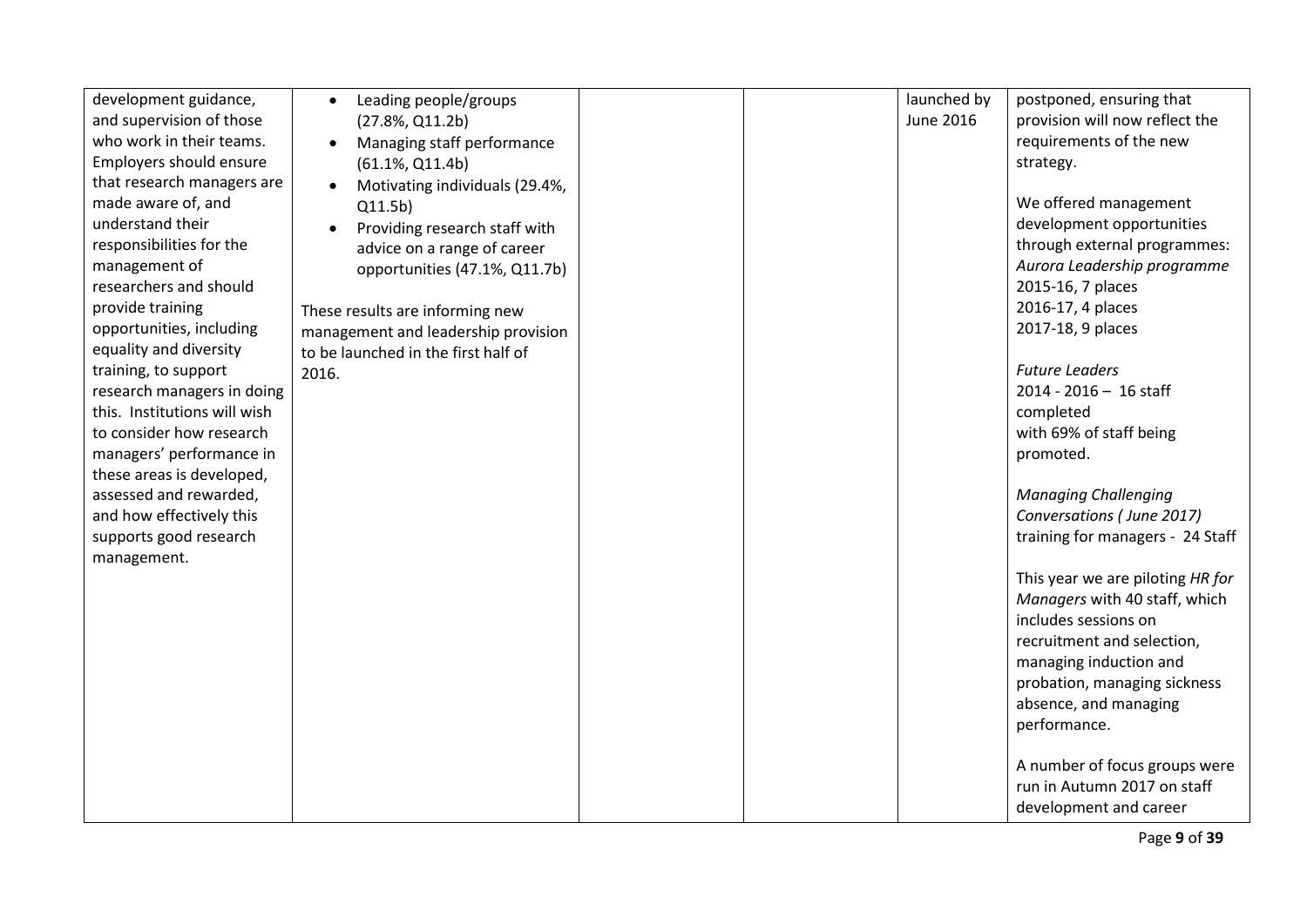|  |  | progression. The aim was to<br>understand what works well for<br>staff and what could be<br>improved in these areas.<br>Areas of strength include:<br>Some good resources are<br>$\bullet$<br>offered centrally<br>Regular internal seminar<br>$\bullet$ |
|--|--|----------------------------------------------------------------------------------------------------------------------------------------------------------------------------------------------------------------------------------------------------------|
|  |  | offer, educational seminars<br>and teacher development<br>Quality training for research<br>$\bullet$<br>degree supervision and PhD<br>supervisors                                                                                                        |
|  |  | Access to programmes such<br>$\bullet$<br>as the Aurora Women's<br>Leadership programme<br>Academic promotions with<br>$\bullet$                                                                                                                         |
|  |  | clear guidelines and events<br>to facilitate and enable the<br>process                                                                                                                                                                                   |
|  |  | Following these focus groups,<br>an action plan was developed<br>which is currently being<br>implemented. Including:<br>Refreshing and updating<br>$\bullet$                                                                                             |
|  |  | people management and<br>development training for<br>new managers;<br>Conducting a review of the<br>$\bullet$<br>Personal Review process to                                                                                                              |
|  |  | enhance its effectiveness;<br>Reviewing and updating the<br>$\bullet$<br>mentoring offer                                                                                                                                                                 |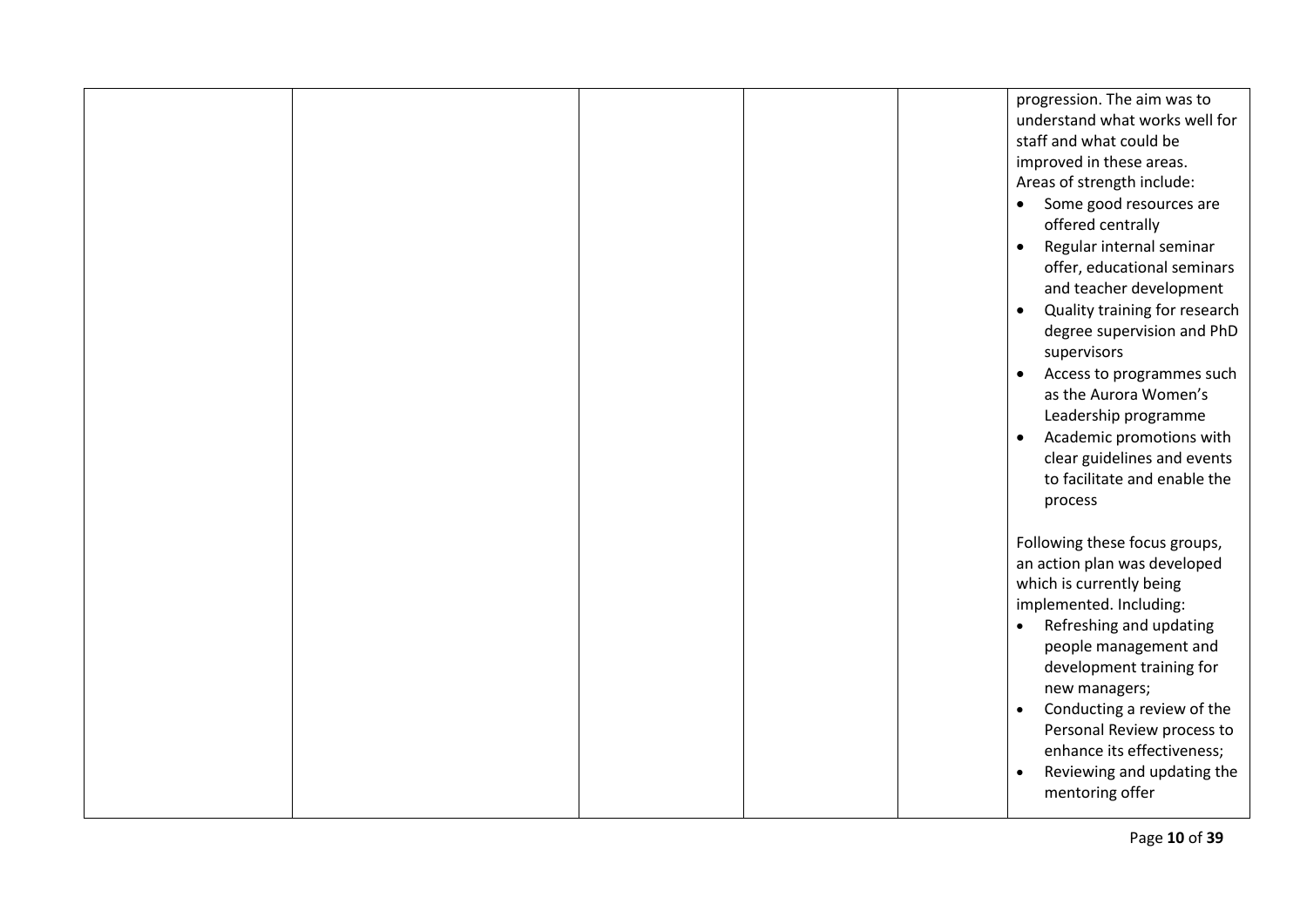|                            | All members of staff are expected to<br>have an annual personal review where<br>individual performance and<br>development needs are identified.<br>During their annual Personal Review,<br>academic staff (at the level of lecturer<br>and above), including research leaders<br>and principal investigators, are<br>expected to demonstrate they meet<br>set performance standards, which set<br>out expectations related to research,<br>teaching, scholarship, enterprise and | Monitor rates of<br>personal review<br>completion in the<br>last 12 months for<br>contract research<br>staff. | L&D Manager           | >90% of<br>contract<br>research<br>staff to have<br>had a<br>Personal<br>Review (PR)<br>in 2016/17 | Delivering career coaching<br>skills for managers;<br>Undertaking a Learning<br>$\bullet$<br>Needs Analysis (LNA) to<br>identify training needs<br>departmentally and<br>organisationally with<br>greater alignment to the<br>strategic and operational<br>plans;<br>Continuing the<br>implementation of gender-<br>equality initiatives, in line<br>with the Athena SWAN<br>action plan.<br>Developing centralised<br>resources to support and<br>signpost career planning and<br>development for staff.<br>Complete. 95% of contract<br>research staff have had a<br>Personal Review (PR) in the<br>2016/2017 round.<br>2017/18 data is not available as<br>PRs are still being completed<br>across the organisation. |
|----------------------------|----------------------------------------------------------------------------------------------------------------------------------------------------------------------------------------------------------------------------------------------------------------------------------------------------------------------------------------------------------------------------------------------------------------------------------------------------------------------------------|---------------------------------------------------------------------------------------------------------------|-----------------------|----------------------------------------------------------------------------------------------------|-------------------------------------------------------------------------------------------------------------------------------------------------------------------------------------------------------------------------------------------------------------------------------------------------------------------------------------------------------------------------------------------------------------------------------------------------------------------------------------------------------------------------------------------------------------------------------------------------------------------------------------------------------------------------------------------------------------------------|
|                            | leadership and management.                                                                                                                                                                                                                                                                                                                                                                                                                                                       |                                                                                                               |                       |                                                                                                    |                                                                                                                                                                                                                                                                                                                                                                                                                                                                                                                                                                                                                                                                                                                         |
| 2.4 Organisational systems | The Bridging Fund provides up to                                                                                                                                                                                                                                                                                                                                                                                                                                                 | Maintain the budget                                                                                           | Financial             | <b>Stable HRBF</b>                                                                                 | The Bridging Fund supported                                                                                                                                                                                                                                                                                                                                                                                                                                                                                                                                                                                                                                                                                             |
| must be capable of         | three months funding for researchers                                                                                                                                                                                                                                                                                                                                                                                                                                             | line for the HR                                                                                               | Performance &         | budget                                                                                             | the following numbers of staff:                                                                                                                                                                                                                                                                                                                                                                                                                                                                                                                                                                                                                                                                                         |
| supporting continuity of   | whose fixed term contracts are                                                                                                                                                                                                                                                                                                                                                                                                                                                   | <b>Bridging Fund (HRBF)</b>                                                                                   | <b>Planning Group</b> | allocation in                                                                                      |                                                                                                                                                                                                                                                                                                                                                                                                                                                                                                                                                                                                                                                                                                                         |
| employment for             | coming to an end, who have been                                                                                                                                                                                                                                                                                                                                                                                                                                                  | in planning for                                                                                               |                       |                                                                                                    |                                                                                                                                                                                                                                                                                                                                                                                                                                                                                                                                                                                                                                                                                                                         |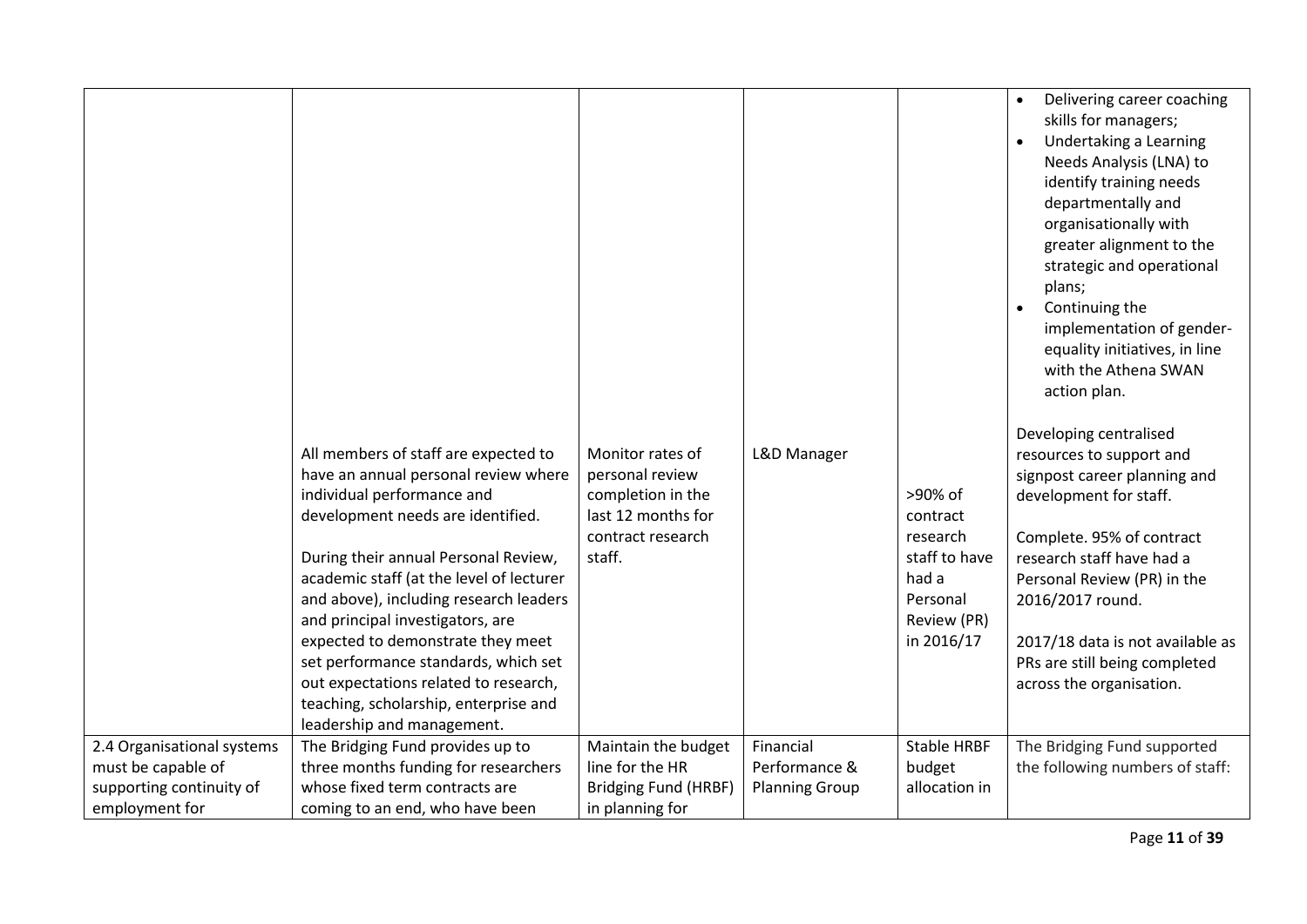| researchers, such as<br>funding between grants,<br>other schemes for<br>supporting time between<br>grant funding, and systems<br>for redeploying researchers<br>within organisations where<br>resources allow. Funders<br>are expected to make it a<br>priority to consider how<br>their policies, guidance and<br>funding can be enhanced<br>to help employers to                                                        | included on a submitted research<br>proposal the outcome of which is<br>either not yet known, or it has been<br>successful and there is a gap between<br>contracts. The budget is held by the<br>Dean of Research and decisions are<br>made by the Research Deanery, which<br>is the weekly meeting of Research<br>Institute Directors.                                                                                                                                                                                                                                                                                                                                               | financial years 2016-<br>17 and 2017-18. |                                                               | 2016-17 and<br>2017-18.                                                                                           | Financial Year(FY) 2016: 4<br>researchers<br>FY2017: 8 researchers including<br>one from FY2016 (support<br>continued across 2 FY)<br>FY2018 (current): 7 researchers<br>including two from FY2017<br>(support continued across 2 FY)<br>and one who received support<br>in FY2017.                                                                                                                                                                                                                                                                                                               |
|---------------------------------------------------------------------------------------------------------------------------------------------------------------------------------------------------------------------------------------------------------------------------------------------------------------------------------------------------------------------------------------------------------------------------|---------------------------------------------------------------------------------------------------------------------------------------------------------------------------------------------------------------------------------------------------------------------------------------------------------------------------------------------------------------------------------------------------------------------------------------------------------------------------------------------------------------------------------------------------------------------------------------------------------------------------------------------------------------------------------------|------------------------------------------|---------------------------------------------------------------|-------------------------------------------------------------------------------------------------------------------|---------------------------------------------------------------------------------------------------------------------------------------------------------------------------------------------------------------------------------------------------------------------------------------------------------------------------------------------------------------------------------------------------------------------------------------------------------------------------------------------------------------------------------------------------------------------------------------------------|
| achieve this objective.<br>2.5 Pay progression for<br>researchers should be<br>transparent and in<br>accordance with<br>procedures agreed<br>between the relevant trade<br>unions and the employers<br>nationally and locally. In<br>HEIs, pay progression will<br>be in accordance with the<br>Framework Agreement,<br>though recognising the<br>flexibility that institutions<br>have in implementing the<br>Framework. | SGUL has implemented the National<br>Framework Agreement and uses the<br>HERA job evaluation tool.<br>SGUL's pay spine has 8 grades and<br>all members of SGUL staff (apart from<br>Professorial and Senior Administrative<br>Staff) are placed on the pay spine. All<br>staff on the pay spine progress in the<br>same way, through automatic<br>incremental rises until the top of the<br>scale is reached.<br>Accelerated progression up the pay<br>spine can be achieved through annual<br>merit awards and one-off payments.<br>This process is accessible to all staff on<br>the pay spine.<br>An Equal Pay Audit is carried out every<br>three years, with the most recent one | Equal pay audit in<br>September 2016.    | Deputy Director of<br>HR/Reward and<br>Recognition<br>Adviser | If any issues<br>are<br>identified,<br>action plan<br>to address<br>them to be<br>created by<br>November<br>2016. | We conducted an Equal Pay<br>Audit in 2017. The main<br>conclusion from carrying out<br>this Equal Pay Audit is that the<br>University does not have any<br>significant need for concern<br>over equal pay issues when<br>comparing employees within<br>current grades, as the majority<br>of staff fall within SGUL grades<br>2-8 (77%). The only significant<br>pay gap that may involve<br>researchers is at grade 5, with a<br>pay gap of 5.3% in favour of<br>men. The newly established<br>equal pay group will be<br>exploring this further to see if<br>this is specifically impacting on |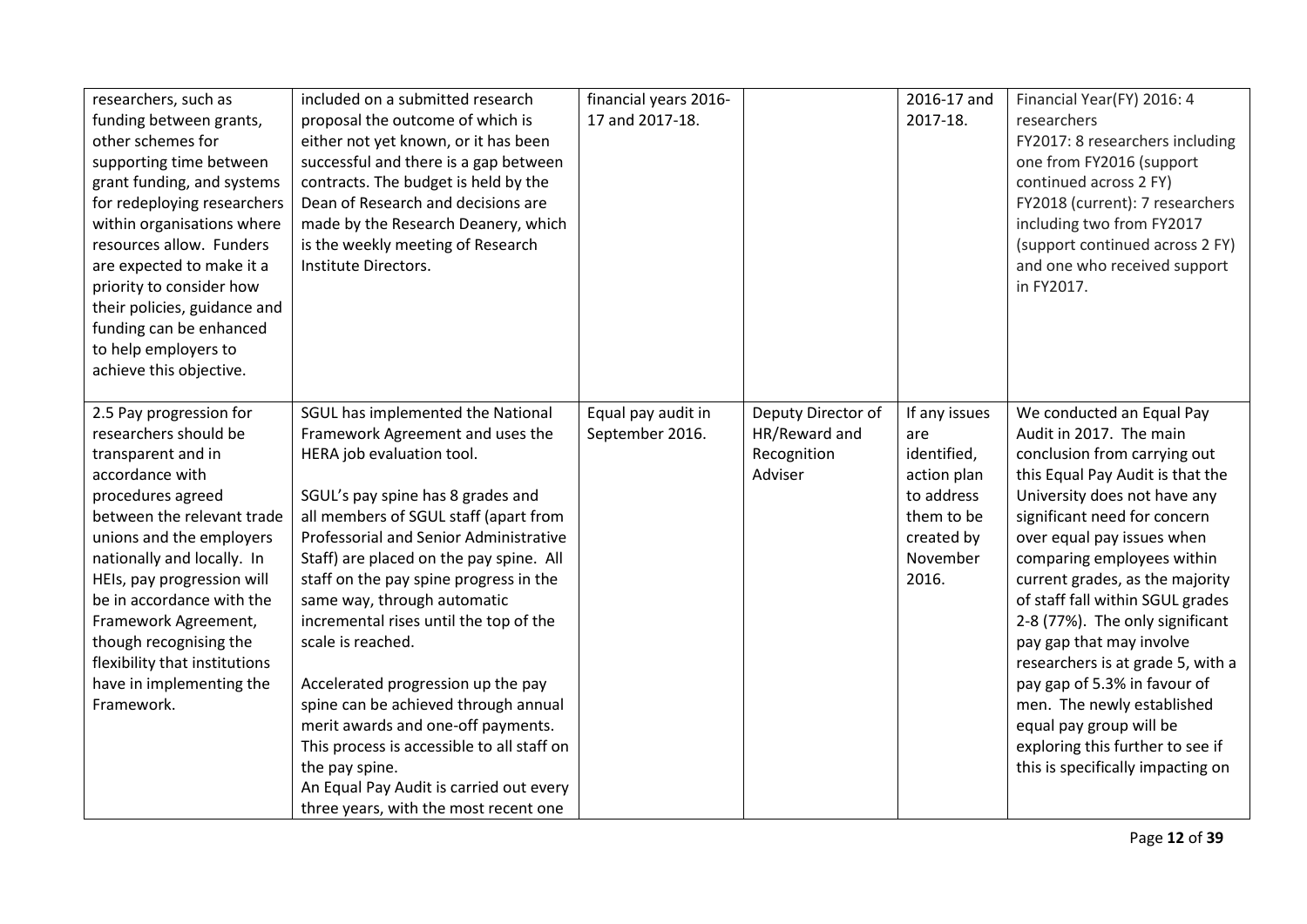|                             | having been carried out in May 2013.<br>Actions arising from the Equal Pay<br>Review are taken forward by the<br>Reward and Recognition Advisor and<br>reported to and monitored by the<br>Strategy, Planning and Resources<br>Committee (SPARC). |                   | grade 5 researchers or grade 5<br>professional services staff.<br>SGUL's gender pay gap<br>reporting was published in<br>March 2018, in line with the<br>statutory requirements. The<br>mean gender pay gap was<br>found to be 14.2% (Median<br>12.8%). We recognise the need<br>to reduce the gender pay gap at<br>SGUL and have developed a<br>programme of action to close<br>the gap.<br>Specific targeted work is<br>underway to address these<br>disparities in terms of i) direct<br>action of pay and reward, ii)<br>action to ensure the workforce<br>is gender balanced across all<br>areas and levels within the<br>organisation, iii) ensure the<br>workplace enables everyone to<br>thrive through fostering an |
|-----------------------------|---------------------------------------------------------------------------------------------------------------------------------------------------------------------------------------------------------------------------------------------------|-------------------|------------------------------------------------------------------------------------------------------------------------------------------------------------------------------------------------------------------------------------------------------------------------------------------------------------------------------------------------------------------------------------------------------------------------------------------------------------------------------------------------------------------------------------------------------------------------------------------------------------------------------------------------------------------------------------------------------------------------------|
|                             |                                                                                                                                                                                                                                                   |                   |                                                                                                                                                                                                                                                                                                                                                                                                                                                                                                                                                                                                                                                                                                                              |
|                             |                                                                                                                                                                                                                                                   |                   | inclusive culture. Our gender<br>pay report can be accessed at<br>https://www.sgul.ac.uk/images/<br>about/Gender Pay Report.pdf                                                                                                                                                                                                                                                                                                                                                                                                                                                                                                                                                                                              |
| 2.6 Researchers need to be  | A merit awards round is run annually                                                                                                                                                                                                              | No further action | The academic promotions                                                                                                                                                                                                                                                                                                                                                                                                                                                                                                                                                                                                                                                                                                      |
| offered opportunities to    | and this is open to all staff on SGUL                                                                                                                                                                                                             | identified.       | framework was revised in                                                                                                                                                                                                                                                                                                                                                                                                                                                                                                                                                                                                                                                                                                     |
| develop their own careers   | grades 1-8. Under this procedure                                                                                                                                                                                                                  |                   | January 2018 with the aim to                                                                                                                                                                                                                                                                                                                                                                                                                                                                                                                                                                                                                                                                                                 |
| as well as having access to | individuals can be put forward by their                                                                                                                                                                                                           |                   | facilitate staff advancement                                                                                                                                                                                                                                                                                                                                                                                                                                                                                                                                                                                                                                                                                                 |
| additional pay progression. | line manager for either a merit award                                                                                                                                                                                                             |                   | through multiple routes                                                                                                                                                                                                                                                                                                                                                                                                                                                                                                                                                                                                                                                                                                      |
| Promotion opportunities     | or one off payment. The annual round                                                                                                                                                                                                              |                   | reflecting the breadth of                                                                                                                                                                                                                                                                                                                                                                                                                                                                                                                                                                                                                                                                                                    |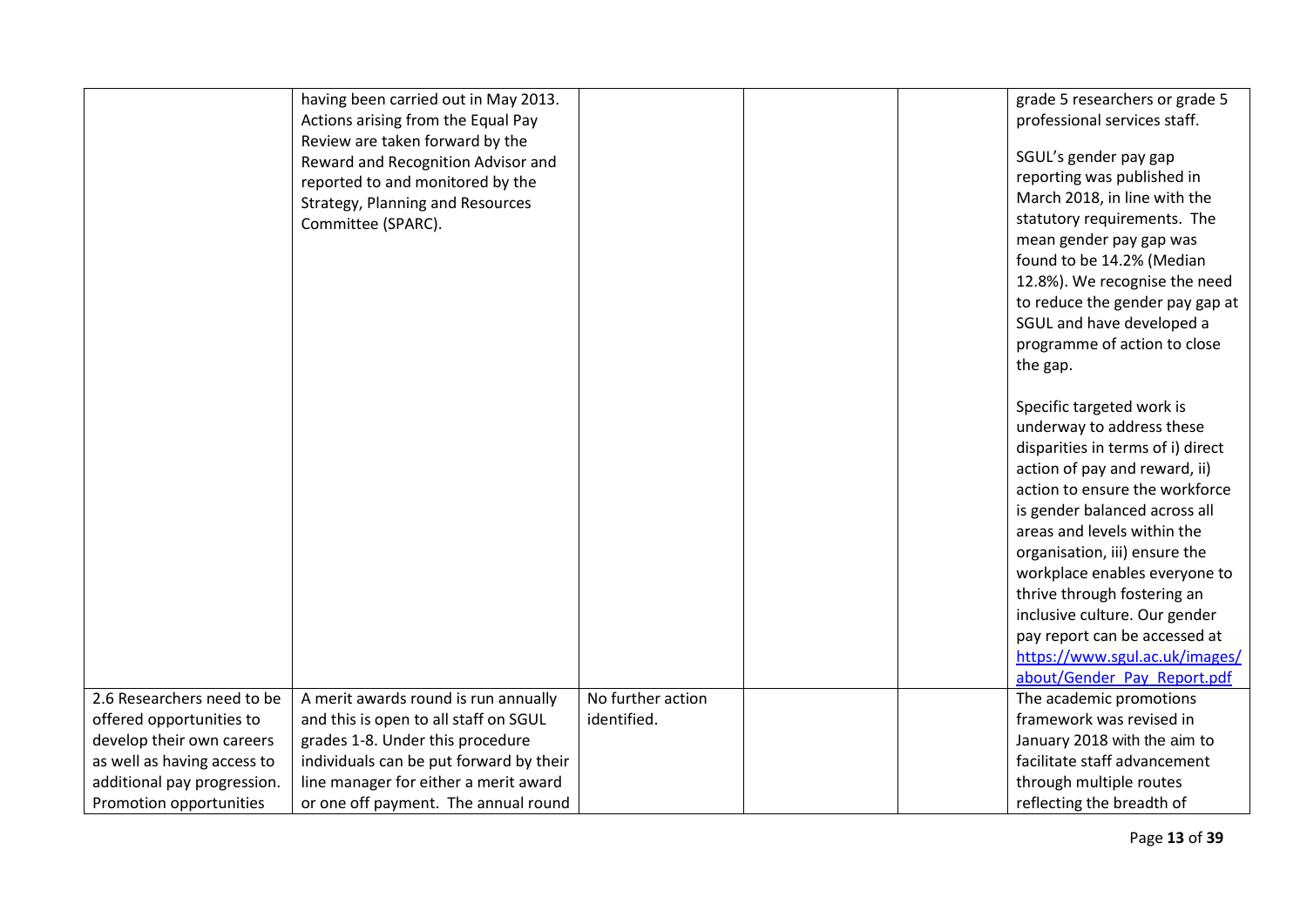| should be transparent,       | is publicised to all staff by email with |  | research endeavour in the         |
|------------------------------|------------------------------------------|--|-----------------------------------|
| effectively communicated     | supporting information on the staff      |  | organisation.                     |
| and open to all staff. It is | portal. This process is monitored, to    |  |                                   |
| helpful if clear career      | ensure consistency and fairness, by      |  | Changes were made both to the     |
| frameworks for early stage   | the Reward and Recognition Advisor.      |  | process as well as to the         |
| researchers are outlined in  | Data is reported to the Human            |  | criteria, with a view to more     |
| organisational HR            | Resource Committee.                      |  | clearly defining the domains of   |
| strategies.                  |                                          |  | activity against which a          |
|                              | Where an individual's job has            |  | promotion application can be      |
|                              | changed, our rolling Re-grading          |  | made while ensuring the           |
|                              | Procedure enables individuals (on        |  | process is sufficiently clear and |
|                              | SGUL grades 1-8) and line managers to    |  | rigorous. The domains were        |
|                              | submit a revised job description for     |  | defined in such a way so as to    |
|                              | regrading using HERA.                    |  | better reflect the strategic      |
|                              |                                          |  | priorities for SGUL, while        |
|                              | HERA benchmarks for roles on SGUL        |  | additionally allowing for clearer |
|                              | grade 1-8 are available on our intranet  |  | routes to promotion for those     |
|                              | pages.                                   |  | who may fall outside of a more    |
|                              |                                          |  | traditional 'education' or        |
|                              | These processes are administered and     |  | 'research' pathway, for example   |
|                              | monitored by the HR Department and       |  | those in clinical practice or who |
|                              | all information is available on the      |  | have developed in a field of      |
|                              | intranet pages.                          |  | technical practice.               |
|                              |                                          |  |                                   |
|                              | Career development support is            |  | The revised process also          |
|                              | available from our Careers Advisor       |  | includes a confidential process   |
|                              | and the in-house staff development       |  | for consideration of career gaps  |
|                              | programme includes a number of           |  | due to family breaks, ill health  |
|                              | specific career development              |  | or other reasons.                 |
|                              | workshops for contract research staff.   |  |                                   |
|                              |                                          |  | Annual promotions events are      |
|                              | Contract researchers with teaching       |  | run centrally to provide support  |
|                              | responsibilities can also register for   |  | to employees considering          |
|                              | the Postgraduate Certificate in          |  | applying for promotion.           |
|                              | Healthcare and Biomedical Education.     |  |                                   |
|                              |                                          |  |                                   |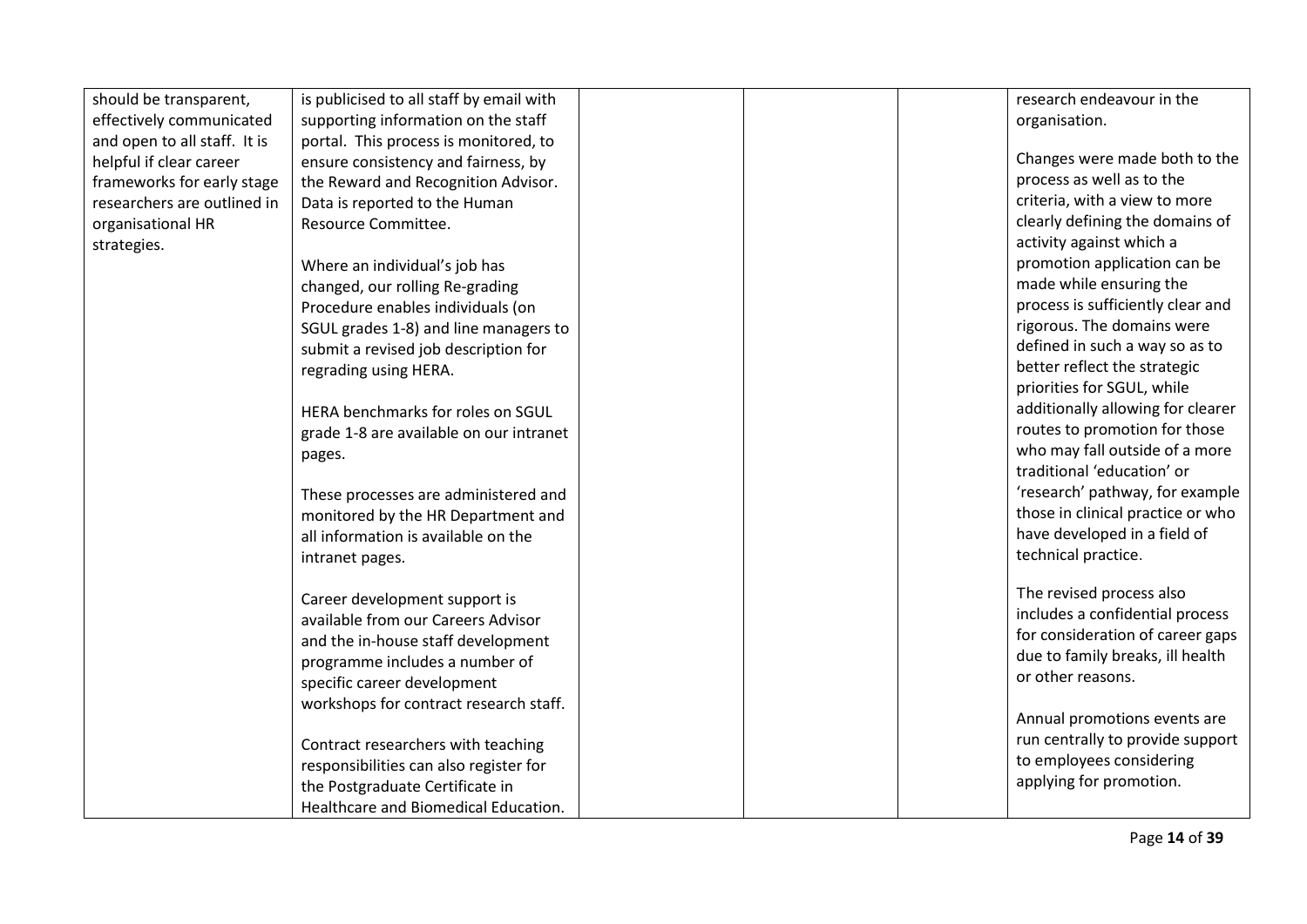| <b>Principle 3</b><br><b>Support and Career Development</b><br>Researchers are equipped and supported to be adaptable and flexible in an increasingly diverse, mobile, global research environment                                                                                                                                                                                                                                                                                                                                                                      |                                                                                                                                                                                                                                                                                                                                                                                                                                                                                                                                                                                                                                                                                                                                |                                                                                                                                                                                                                                             |                                                                                                                         |                                                                                                                                                                                                                                                                 |                                                                                                                                                                                                                                                                                                                                                                                                                                                                                                                                                                                                                                                                                                                                                                                                      |  |  |
|-------------------------------------------------------------------------------------------------------------------------------------------------------------------------------------------------------------------------------------------------------------------------------------------------------------------------------------------------------------------------------------------------------------------------------------------------------------------------------------------------------------------------------------------------------------------------|--------------------------------------------------------------------------------------------------------------------------------------------------------------------------------------------------------------------------------------------------------------------------------------------------------------------------------------------------------------------------------------------------------------------------------------------------------------------------------------------------------------------------------------------------------------------------------------------------------------------------------------------------------------------------------------------------------------------------------|---------------------------------------------------------------------------------------------------------------------------------------------------------------------------------------------------------------------------------------------|-------------------------------------------------------------------------------------------------------------------------|-----------------------------------------------------------------------------------------------------------------------------------------------------------------------------------------------------------------------------------------------------------------|------------------------------------------------------------------------------------------------------------------------------------------------------------------------------------------------------------------------------------------------------------------------------------------------------------------------------------------------------------------------------------------------------------------------------------------------------------------------------------------------------------------------------------------------------------------------------------------------------------------------------------------------------------------------------------------------------------------------------------------------------------------------------------------------------|--|--|
|                                                                                                                                                                                                                                                                                                                                                                                                                                                                                                                                                                         |                                                                                                                                                                                                                                                                                                                                                                                                                                                                                                                                                                                                                                                                                                                                |                                                                                                                                                                                                                                             |                                                                                                                         | <b>Success</b>                                                                                                                                                                                                                                                  |                                                                                                                                                                                                                                                                                                                                                                                                                                                                                                                                                                                                                                                                                                                                                                                                      |  |  |
| <b>Concordat Statement</b>                                                                                                                                                                                                                                                                                                                                                                                                                                                                                                                                              | <b>Current Policy and Practice</b>                                                                                                                                                                                                                                                                                                                                                                                                                                                                                                                                                                                                                                                                                             | <b>Action</b>                                                                                                                                                                                                                               | <b>Responsibility</b>                                                                                                   | <b>Measure and</b><br><b>Timescale</b>                                                                                                                                                                                                                          | <b>Progress</b>                                                                                                                                                                                                                                                                                                                                                                                                                                                                                                                                                                                                                                                                                                                                                                                      |  |  |
| 3.1 It is recognised that<br>positions of permanent<br>employment are limited in<br>the UK research and<br>academic communities and<br>that not all researchers will<br>be able to obtain such a<br>position. It is, therefore,<br>imperative that researcher<br>positions in the UK are<br>attractive in themselves<br>(and not, for example,<br>solely as potential stepping<br>stones to permanent<br>academic positions). This<br>requires that they provide<br>career development which<br>is comparable to, and<br>competitive with, other<br>employment sectors. | All research staff should have an<br>annual Personal Review which<br>includes an element of career<br>development planning. There is a<br>section in the Personal Review which<br>prompts line managers to discuss<br>personal and career development.<br>Each institute has a lead for<br>professional development.<br>Research Staff can speak to our<br><b>Careers Advisor and the Associate</b><br>Dean for the Career Development of<br>Research Staff for careers support and<br>advice.<br>All research staff also have access to<br>the in-house programme of staff<br>development, including research -<br>specific workshops plus our in-house<br>coaching and mentoring programme,<br>although uptake has been low. | <b>Researcher Careers</b><br>Event to be delivered<br>in June 2016 and<br>June 2017 following<br>consultation with<br>research staff each<br>year.<br>Publicise coaching<br>and mentoring<br>provision directly to<br>contract researchers. | L&D Manager/<br>Associate Dean for<br>the Career<br>Development of<br>Research Staff<br>L&D Manager/<br>Institute Leads | >30 contract<br>researchers<br>attending in<br>2016<br>>50 contract<br>researchers<br>attending in<br>2017<br>>90% of<br>requests for<br>coaching or<br>mentoring<br>from<br>researchers<br>are met by<br>June 2016<br>and<br>monitored<br>every six<br>months. | 16 people attended the<br>conference in 2016.<br>20 people attended the<br>conference in 2017<br>Given the lower participation<br>rates than expected, this<br>conference is being reviewed to<br>ensure it is relevant and<br>beneficial to staff. A new<br>programme will be launched<br>once this is completed in Spring<br>2019.<br>Mentoring and coaching is<br>offered centrally and by<br>individual institutes. Currently<br>we have 19 staff being formally<br>mentored. There are also many<br>informal mentoring<br>relationships taking place both<br>internally and externally at<br>SGUL.<br>A review of the mentoring<br>scheme has been commissioned<br>to consider its reach,<br>effectiveness and impact. It is<br>envisaged a refreshed approach<br>to mentoring will be launched |  |  |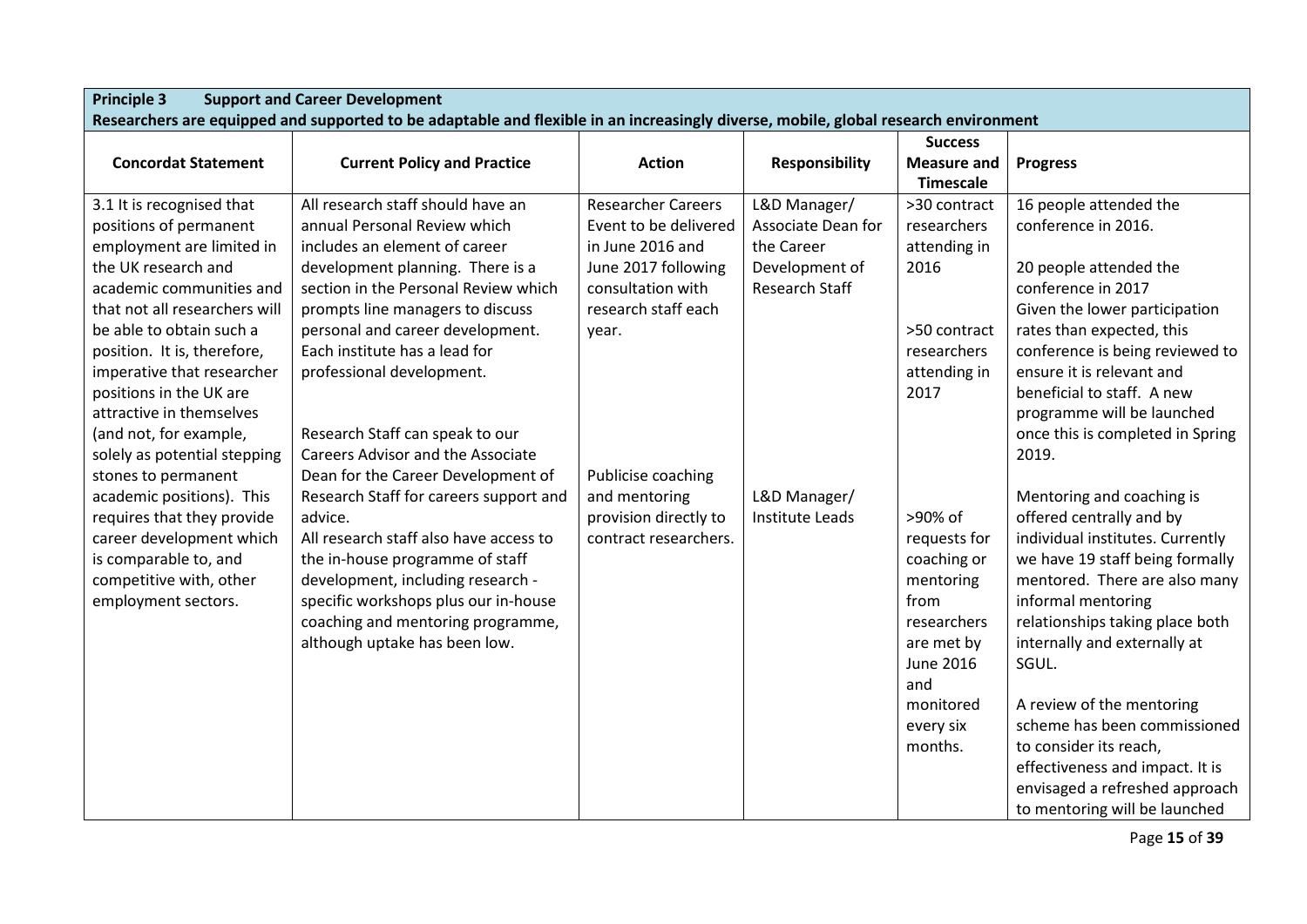|                                                                                                                                                                                                                                                                                                                                                                                                                                                |                                                                                                                                                                                                                                                                                                                                                                   |                                                                                                                                                                                                                     |                                                                                                     |                                                                                                                                                                                                                           | within the academic year<br>2018/19.                                                                                                                                                                                                                                                                                                                                                                                                                                                                                                                                                                                                                                                                                                                        |
|------------------------------------------------------------------------------------------------------------------------------------------------------------------------------------------------------------------------------------------------------------------------------------------------------------------------------------------------------------------------------------------------------------------------------------------------|-------------------------------------------------------------------------------------------------------------------------------------------------------------------------------------------------------------------------------------------------------------------------------------------------------------------------------------------------------------------|---------------------------------------------------------------------------------------------------------------------------------------------------------------------------------------------------------------------|-----------------------------------------------------------------------------------------------------|---------------------------------------------------------------------------------------------------------------------------------------------------------------------------------------------------------------------------|-------------------------------------------------------------------------------------------------------------------------------------------------------------------------------------------------------------------------------------------------------------------------------------------------------------------------------------------------------------------------------------------------------------------------------------------------------------------------------------------------------------------------------------------------------------------------------------------------------------------------------------------------------------------------------------------------------------------------------------------------------------|
|                                                                                                                                                                                                                                                                                                                                                                                                                                                | A review of the previous Postgraduate<br>Certificate in Research Skills is taking<br>place to investigate whether elements<br>of the qualification can be delivered as<br>standalone staff development events.                                                                                                                                                    | <b>Review PGCRS to</b><br>identify workshops<br>for career<br>development<br>programme.                                                                                                                             | Associate Dean for<br>the Career<br>Development of<br><b>Research Staff</b>                         | Programme<br>of<br>workshops<br>available<br>January<br>2016.                                                                                                                                                             | Complete. Elements of the<br>PGCRS are incorporated into the<br>main staff development<br>programme and events held by<br>the Postdoc forum.                                                                                                                                                                                                                                                                                                                                                                                                                                                                                                                                                                                                                |
| 3.2 A wide variety of career<br>paths is open to<br>researchers, and the ability<br>to move between different<br>paths is key to a successful<br>career. It is recognised<br>that this mobility brings<br>great benefit to the UK<br>economy and organisations<br>will, therefore, wish to be<br>confident that their culture<br>supports a broad-minded<br>approach to researcher<br>careers and that all career<br>paths are valued equally. | The annual Careers Event (normally<br>run each June, but not in 2015 due to<br>transition between staff development<br>managers) showcases a variety of<br>speakers from a broad range of<br>careers. All research staff are invited<br>to attend.<br>Every year we offer 10 free tickets to<br>attend the Nature Jobs Careers Expo<br>Conference and Exhibition. | <b>Researcher Careers</b><br>Event to be delivered<br>in June 2016 and<br>June 2017 following<br>consultation with<br>research staff each<br>year.<br><b>Publicise Nature Jobs</b><br>Career Expo (16 Sept<br>2016) | L&D Manager/<br>Associate Dean for<br>the Career<br>Development of<br>Research Staff<br>L&D Manager | >30 contract<br>researchers<br>attending in<br>2016<br>16 people<br>attended the<br>conference<br>in 2016.<br>>50 contract<br>researchers<br>attending in<br>2017<br>100% of<br>tickets are<br>allocated by<br>Sept 2016. | Researcher Careers event June<br>2017 < 30 staff attended.<br>5 research staff supported to<br>attend the Expo in 2016.<br>The Jenner Research Day: an<br>annual showcase of the best<br>research in Infection and<br>Immunity with both internal<br>and external speakers. <sup>190</sup><br>research staff attended.<br>St George's Annual Research<br>Day, a celebration of research<br>and research links across St<br>George's, St Georges NHS<br>Foundation Trust, and Thomas<br>Jefferson University-our sister<br>University in the US. Themed on<br>our actual or developing<br>research strengths i.e. Global<br>Health (2015), Genomics and<br>Human Health (2016) and The<br>Brain: Inflammation and Disease<br>(2017) with Exercise and Ageing |

Page **16** of **39**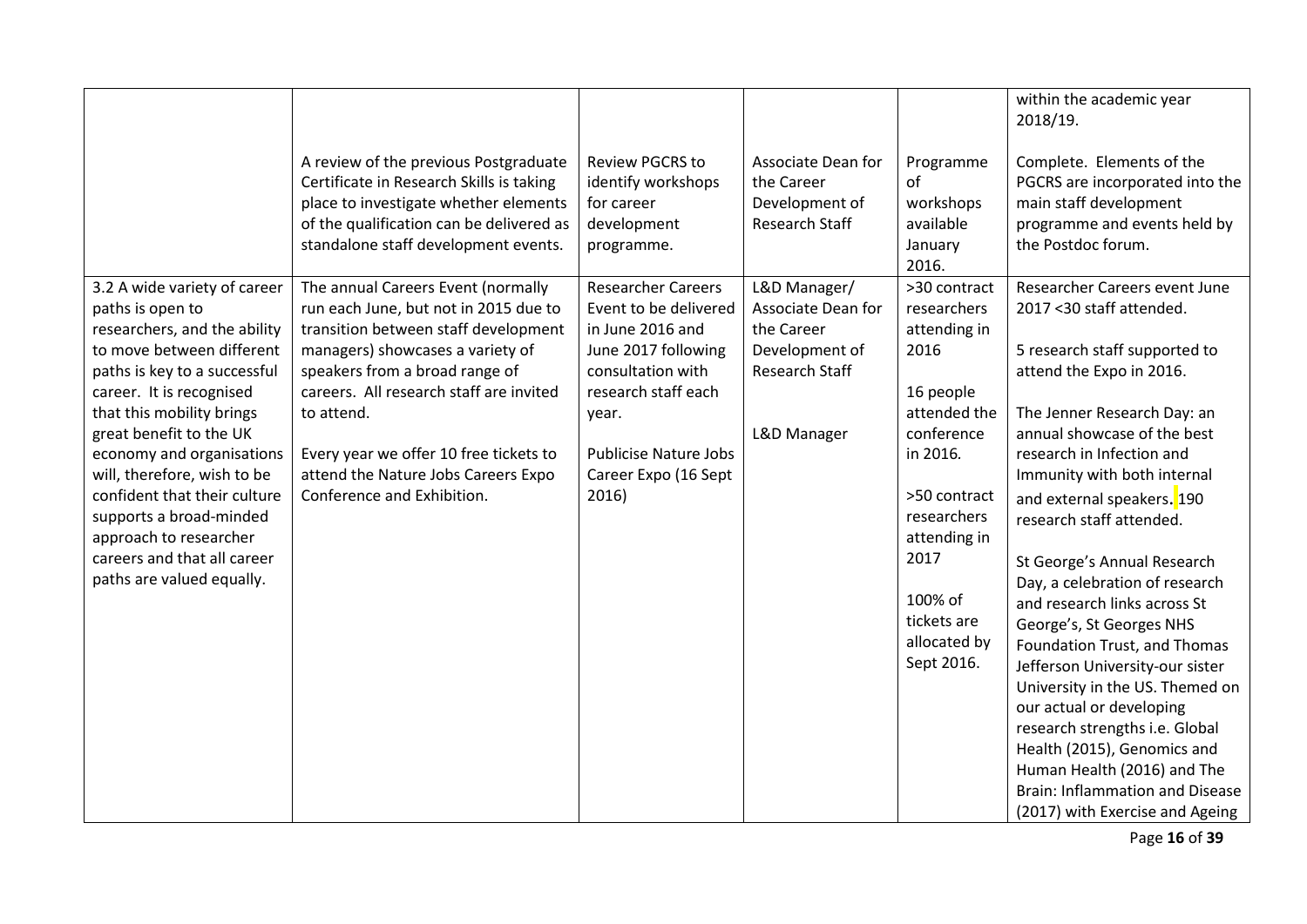|                              |                                            |                      |                       |             | (for 2018). Morning session of   |
|------------------------------|--------------------------------------------|----------------------|-----------------------|-------------|----------------------------------|
|                              |                                            |                      |                       |             | talks including mix of ECRs -    |
|                              |                                            |                      |                       |             |                                  |
|                              |                                            |                      |                       |             | prestigious Thomas Young Prize   |
|                              |                                            |                      |                       |             | speaker Prof Peter Piot (2015),  |
|                              |                                            |                      |                       |             | Prof Hagan Bayley FRS (2016),    |
|                              |                                            |                      |                       |             | Prof Nancy Rothwell FRS (2017).  |
|                              |                                            |                      |                       |             | Afternoon: posters (>100 from    |
|                              |                                            |                      |                       |             | across campus) and networking    |
|                              |                                            |                      |                       |             | session with poster prizes       |
|                              |                                            |                      |                       |             | including the £1000 Chrissie     |
|                              |                                            |                      |                       |             | Fenske Poster Prize awarded to   |
|                              |                                            |                      |                       |             | the most innovative work.        |
|                              |                                            |                      |                       |             |                                  |
|                              |                                            |                      |                       |             | Mentoring of staff for public    |
|                              |                                            |                      |                       |             | engagement by I&I Institute      |
|                              |                                            |                      |                       |             | Director - 16 staff to HMP       |
|                              |                                            |                      |                       |             | Wandsworth.                      |
|                              |                                            |                      |                       |             |                                  |
|                              |                                            |                      |                       |             | Senior staff lead Spotlight on   |
|                              |                                            |                      |                       |             | Science evenings, to showcase    |
|                              |                                            |                      |                       |             | their research to the public.    |
| 3.3 Employers, funders and   | Our in-house staff development             | Further develop      | L&D Manager/          | <b>New</b>  | Complete.                        |
| researchers recognise that   | programme is open to all members of        | provision for        | Associate Dean for    | programme   |                                  |
| researchers need to          | staff and advertised to all staff          | researcher           | the Career            | launched by | In 2017 - 2018 a new learning    |
| develop transferable skills, | through George's Weekly, on the staff      | development:         | Development of        | March 2016. | and development programme        |
| delivered through            | development portal pages and directly      |                      | <b>Research Staff</b> | >80%        | was designed based on            |
| embedded training, in        | to research institutes and researchers.    | Evaluate             |                       | positive    | feedback from the full staff     |
| order to stay competitive    |                                            | effectiveness of     |                       | feedback.   | survey (2016), Pulse focus       |
| in both internal and         | The programme includes specific            | current provision,   |                       |             | groups (2017), CROS and PIRLs    |
| external job markets.        | sessions for research staff:               | including mapping of |                       |             | (2017) surveys as well as        |
| Therefore, as well as the    |                                            | current provision,   |                       |             | considering strategic priorities |
| necessary training and       | <b>Writing Quality Papers</b>              | benchmarking         |                       |             | for SGUL. This programme         |
| appropriate skills,          |                                            | against other        |                       |             | includes:                        |
| competencies and             |                                            |                      |                       |             |                                  |
|                              | <b>Writing Research Grant</b><br>Proposals | institutions and     |                       |             | Leadership and                   |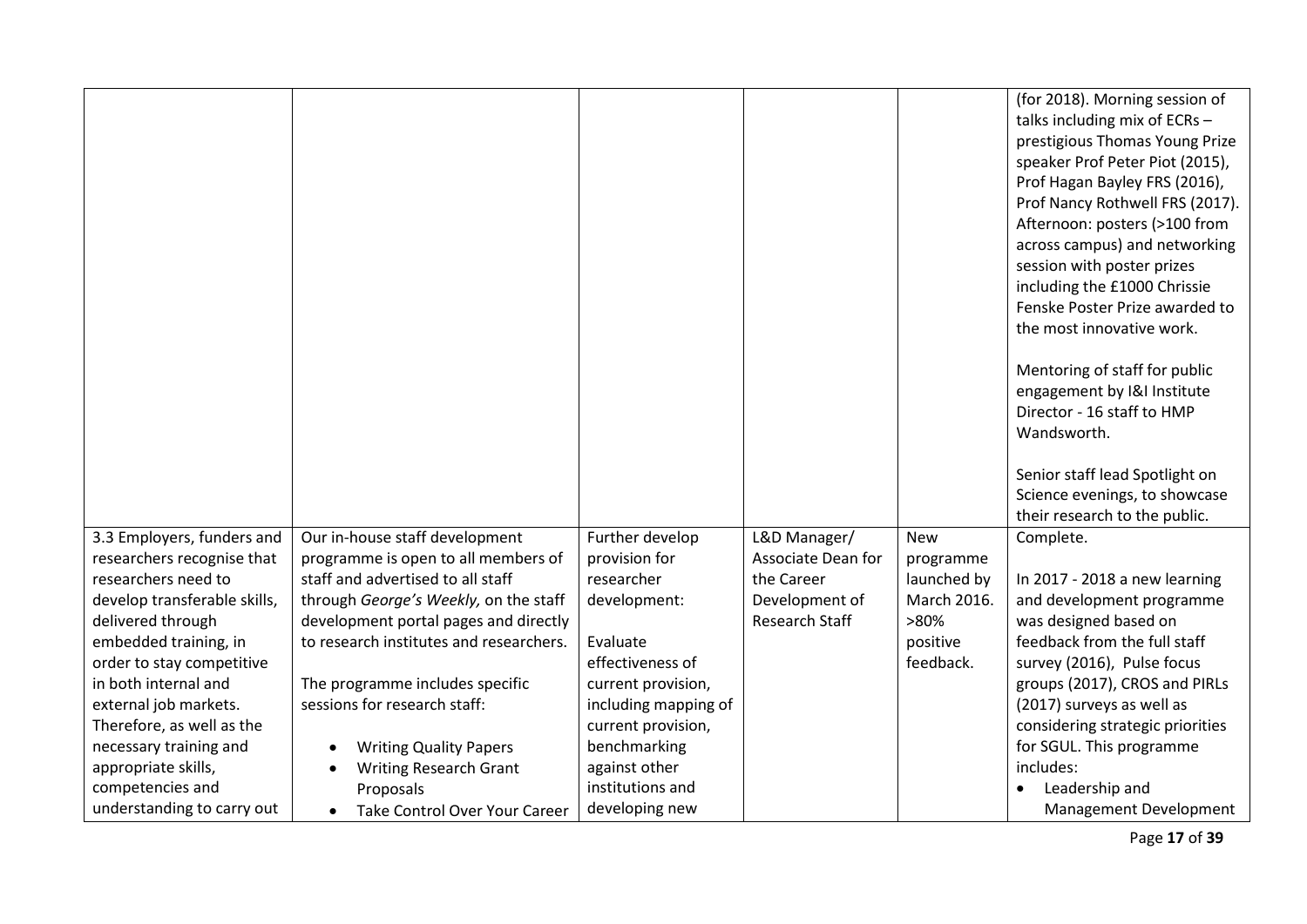| a funded project,<br>researchers also need<br>support to develop the<br>communication and other<br>professional skills that they<br>will need to be both<br>effective researchers and<br>highly-skilled professionals<br>in whatever field they<br>choose to enter. | Research Grants Day (jointly<br>$\bullet$<br>with St George's NHS Trust)<br><b>Good Clinical Practice</b><br>Research Open Day | provision as<br>required.          |             |                           | including HR for Managers<br>(4 sessions), a two day<br>programme for new<br>managers and a Stepping<br>Up Into Management<br>course.<br><b>Writing Quality Papers</b><br><b>Writing Research Grant</b><br>Proposals<br><b>Project Management</b><br>Introduction to Research<br>Degree Supervision<br><b>Best Practice: Supporting</b><br>and coaching doctoral<br>students in difficulty<br>Interview preparation<br>workshops |
|---------------------------------------------------------------------------------------------------------------------------------------------------------------------------------------------------------------------------------------------------------------------|--------------------------------------------------------------------------------------------------------------------------------|------------------------------------|-------------|---------------------------|----------------------------------------------------------------------------------------------------------------------------------------------------------------------------------------------------------------------------------------------------------------------------------------------------------------------------------------------------------------------------------------------------------------------------------|
| 3.4 All employers will<br>review how their staff can                                                                                                                                                                                                                | Contract research staffs are able to<br>book appointments with SGUL's                                                          | Review current<br>arrangements for | L&D Manager | <b>New</b><br>arrangement | Not achieved. There is still<br>some way to go to raise the                                                                                                                                                                                                                                                                                                                                                                      |
| access professional,                                                                                                                                                                                                                                                | Careers Advisor who is able to offer                                                                                           | career management                  |             | s launched                | profile of Vitae and the RDF.                                                                                                                                                                                                                                                                                                                                                                                                    |
| independent advice on                                                                                                                                                                                                                                               | 1:1 tailored careers advice and                                                                                                | advice, through                    |             | by June                   | We would look to review and                                                                                                                                                                                                                                                                                                                                                                                                      |
| career management in                                                                                                                                                                                                                                                | guidance. Contract researchers can                                                                                             | consultation with                  |             | 2016.                     | update this action in our May                                                                                                                                                                                                                                                                                                                                                                                                    |
| general, particularly the                                                                                                                                                                                                                                           | also seek advice from the Associate                                                                                            | researchers and                    |             |                           | 2018 - May 2020 action plan to                                                                                                                                                                                                                                                                                                                                                                                                   |
| prospect of employment                                                                                                                                                                                                                                              | Dean for the Career Development of                                                                                             | benchmarking.                      |             |                           | consider how better to increase                                                                                                                                                                                                                                                                                                                                                                                                  |
| beyond their immediate                                                                                                                                                                                                                                              | Research Staff and the Learning and                                                                                            |                                    |             |                           | awareness and use of the RDF                                                                                                                                                                                                                                                                                                                                                                                                     |
| discipline base, or offering                                                                                                                                                                                                                                        | Development Manager.                                                                                                           | Raise awareness of                 | L&D Manager | >80% of                   | by research staff across the                                                                                                                                                                                                                                                                                                                                                                                                     |
| training and placements to                                                                                                                                                                                                                                          |                                                                                                                                | Vitae and RDF                      |             | <b>CROS 2017</b>          | University.                                                                                                                                                                                                                                                                                                                                                                                                                      |
| broaden awareness of                                                                                                                                                                                                                                                |                                                                                                                                | through multiple                   |             | respondents               |                                                                                                                                                                                                                                                                                                                                                                                                                                  |
| other fields and sectors.                                                                                                                                                                                                                                           | There is little awareness of Vitae or                                                                                          | channels (intranet,                |             | to have                   |                                                                                                                                                                                                                                                                                                                                                                                                                                  |
|                                                                                                                                                                                                                                                                     | the Researcher Development                                                                                                     | institute meetings,                |             | some                      |                                                                                                                                                                                                                                                                                                                                                                                                                                  |
|                                                                                                                                                                                                                                                                     | Framework (RDF) and 70.6% of CROS                                                                                              | posters, etc.)                     |             | understand-               |                                                                                                                                                                                                                                                                                                                                                                                                                                  |
|                                                                                                                                                                                                                                                                     | 2015 respondent would like to                                                                                                  |                                    |             | ing/                      |                                                                                                                                                                                                                                                                                                                                                                                                                                  |
|                                                                                                                                                                                                                                                                     | undertake some form of career                                                                                                  |                                    |             | knowledge                 |                                                                                                                                                                                                                                                                                                                                                                                                                                  |
|                                                                                                                                                                                                                                                                     | management (Q23.1a).                                                                                                           |                                    |             | of Vitae and              |                                                                                                                                                                                                                                                                                                                                                                                                                                  |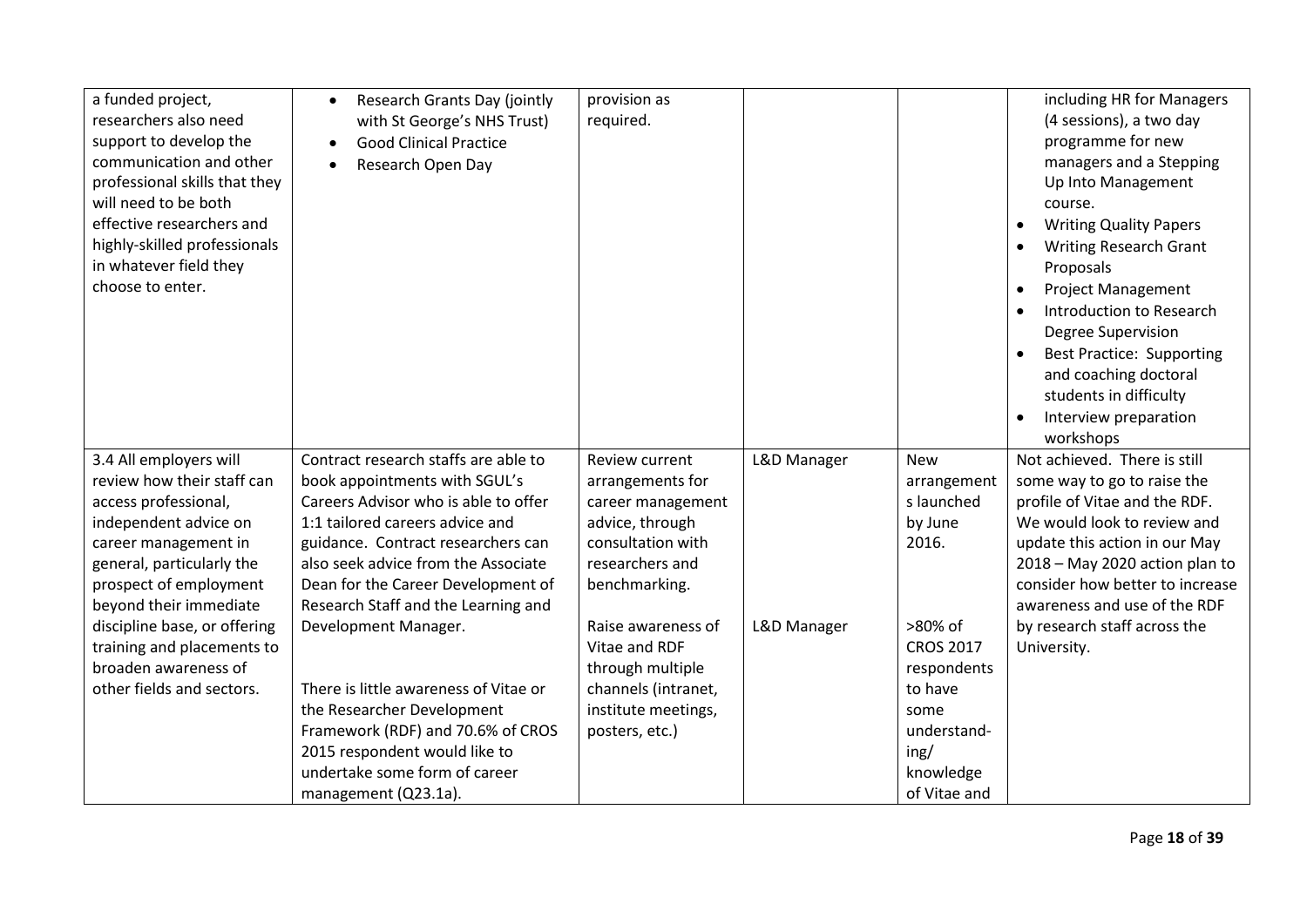|                              |                                        |                      |                       | RDF (Q15.9    |                                    |
|------------------------------|----------------------------------------|----------------------|-----------------------|---------------|------------------------------------|
|                              |                                        |                      |                       |               |                                    |
|                              |                                        |                      |                       | and 15.10).   |                                    |
| 3.5 Researchers benefit      | Our annual Personal Review includes a  | Map in-house staff   | L&D Manager/          | <b>New</b>    | Partially successful. 6 research   |
| from clear systems that      | section on personal and career         | development          | Associate Dean for    | programme     | staff signed up for the trial. Due |
| help them to plan their      | development.                           | programme onto the   | Career                | launched by   | to limited engagement through      |
| career development.          |                                        | RDF.                 | Development of        | March 2016,   | the trial and cost                 |
| <b>Employers and funding</b> | All our pay progression policies are   |                      | <b>Research Staff</b> | 100% of       | considerations, a full             |
| bodies should assist         | available to staff on our intranet     |                      |                       | relevant      | subscription was not taken up.     |
| researchers to make          | pages.                                 |                      |                       | programme     |                                    |
| informed choices about       |                                        |                      |                       | to indicate   |                                    |
| their career progression by  |                                        |                      |                       | mapping to    |                                    |
| ensuring that their own      |                                        | Run trial of RDF     |                       | <b>RDF</b>    |                                    |
| policies and processes for   |                                        | planner and evaluate |                       |               |                                    |
| promotion and reward are     |                                        | uptake and initial   |                       | $>20$         |                                    |
| transparent and clearly      |                                        | impact.              |                       | researchers   |                                    |
| stated and that all          |                                        |                      |                       | complete      |                                    |
| researchers are aware of     |                                        |                      |                       | trial of RDF  |                                    |
| local and national career    |                                        |                      |                       | planner by    |                                    |
| development strategies.      |                                        |                      |                       | end of April  |                                    |
|                              |                                        |                      |                       | 2016.         |                                    |
| 3.6 Employers should         | Institutional inductions were not very | Introduction of new  | L&D Manager           | >95% of new   | Completed. Subsequently the        |
| provide a planned            | useful (42.9%) or not offered (42.9%)  | staff induction.     |                       | staff receive | induction process for new          |
| induction programme for      | according to CROS 2015 respondents.    |                      |                       | new           | joiners has been refreshed to      |
| researchers, on              | Local inductions were seen to be       |                      |                       | induction by  | make it more informative and       |
| appointment to a research    | useful or very useful (both 28.6%).    |                      |                       | March 2016.   | user friendly while enabling       |
| post, to ensure early        |                                        |                      |                       |               | new joiners to increase their      |
| effectiveness through the    | SGUL has increased the number of       |                      |                       |               | understanding of the               |
| understanding of the         | Welcome Seminars from four to six to   |                      |                       |               | organisation as early as           |
| organisation and its         | enable a timelier introduction to the  |                      |                       | Pilot session | possible.                          |
| policies and procedures.     | organisation. The new starter process  |                      |                       | to run by     | 17 ECRS across the three           |
| They should also ensure      | is currently being reviewed and this   |                      |                       | February      | Research Institutes and IMBE       |
| that research managers       | will create a responsive system to new |                      |                       | 2016.         | were offered two induction         |
| provide effective research   | staff needs from an organisational     |                      |                       | >80%          | days in 2017. Get-to-know short    |
| environments for the         | perspective, such as using an          |                      |                       | positive      | talks from each ECR followed by    |
| training and development     | automated newsletter that provides     |                      |                       | feedback      | HR, JRES, on data processing,      |

Page **19** of **39**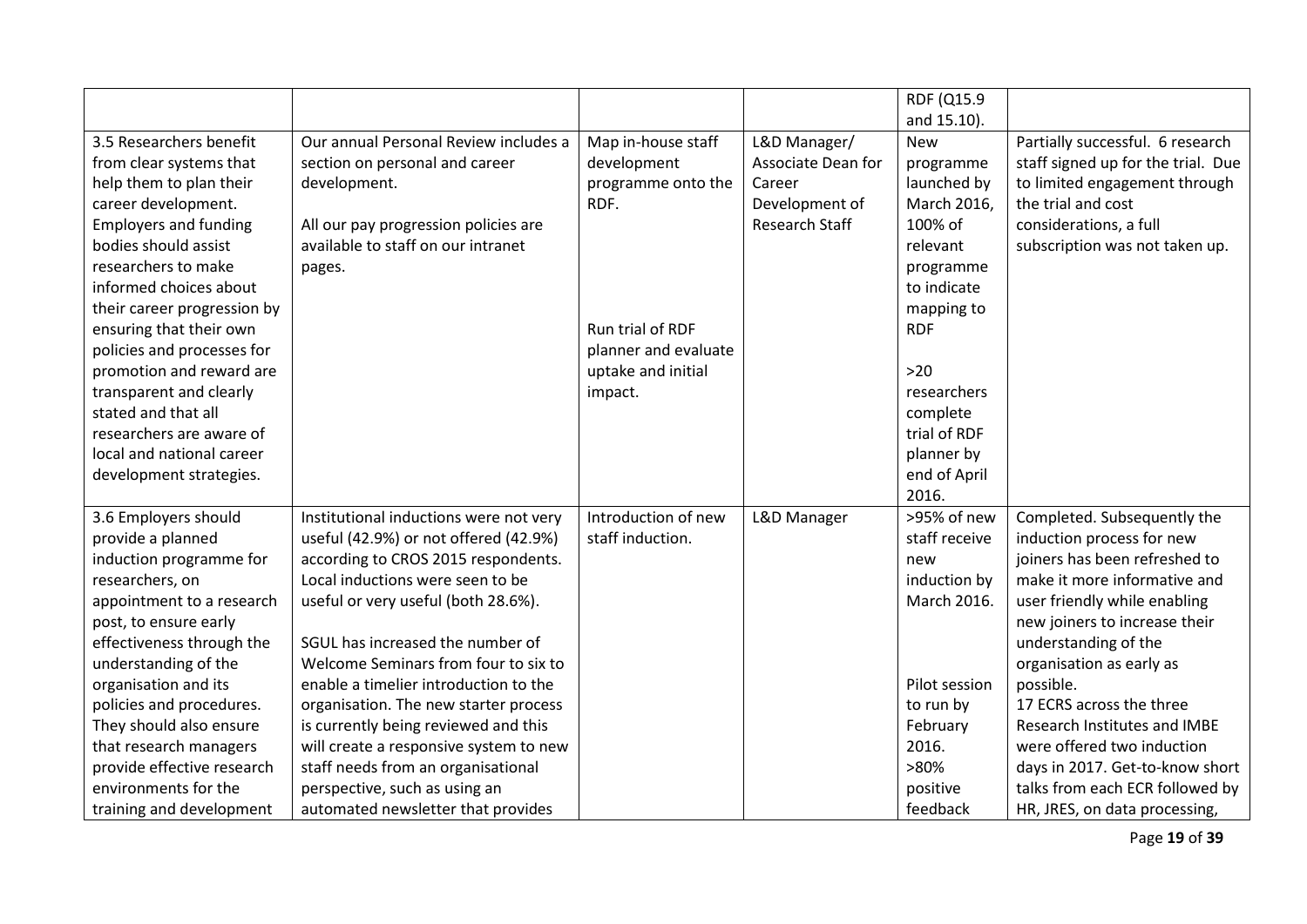| of researchers and<br>encourage them to<br>maintain or start their<br>continuous professional<br>development.                                                                                                                                                                                                                                   | an introduction to the organisation in<br>between Welcome Seminars.<br>The researcher induction ceased in<br>2014 following poor feedback. The<br>content of the induction is being<br>reviewed and will be relaunched<br>following consultation with<br>researchers and research managers.<br>All new staff should receive a local<br>induction appropriate to their role and<br>it is the responsibility of the recruiting<br>manager to ensure that this takes | Re-establish the<br>researcher induction<br>following review of<br>previous induction.                                                       | L&D Manager/<br>Associate Dean for<br>Career<br>Development of<br><b>Research Staff</b> | following<br>induction                                                                                                                                                | Finance, Library, REF2021 and<br>Presentation Skills day in 2018<br>given by an external consultant.                                                                                                                                                                              |
|-------------------------------------------------------------------------------------------------------------------------------------------------------------------------------------------------------------------------------------------------------------------------------------------------------------------------------------------------|-------------------------------------------------------------------------------------------------------------------------------------------------------------------------------------------------------------------------------------------------------------------------------------------------------------------------------------------------------------------------------------------------------------------------------------------------------------------|----------------------------------------------------------------------------------------------------------------------------------------------|-----------------------------------------------------------------------------------------|-----------------------------------------------------------------------------------------------------------------------------------------------------------------------|-----------------------------------------------------------------------------------------------------------------------------------------------------------------------------------------------------------------------------------------------------------------------------------|
| 3.7 Employers and funders<br>will wish to consider<br>articulating the skills that<br>should be developed at<br>each stage of their staff<br>development frameworks<br>and should encourage<br>researchers to acquire and<br>practise those skills. For<br>example, researchers may<br>be given the opportunity to<br>manage part of the budget | place.<br>During their Personal Review,<br>members of staff have the<br>opportunity to discuss career<br>development and identify training and<br>development needs.<br>Our Graduate School runs an annual<br>Graduate School Skills Programme<br>(GSSP) and common postgraduate<br>framework modules. The programme<br>has been mapped onto the Researcher<br>Development Statement. Many of the                                                                 | Use PR data to<br>inform staff and<br>career development<br>programme content.                                                               | L&D Manager                                                                             | <b>New</b><br>programme<br>launched by<br>March 2016.<br>In progress.<br>There were<br>additions to<br>the<br>programme<br>including a<br>wellbeing<br>initiative and | Each year, a new learning and<br>development programme is<br>designed based upon strategic<br>priorities, feedback from<br>managers, staff and identified<br>development needs. L&D<br>conducted a Learning Needs<br>Analysis in 2017 to support the<br>design of this programme. |
| for a project, or to act as a<br>mentor or advisor to other<br>researchers and students.                                                                                                                                                                                                                                                        | sessions are relevant to contract<br>research staff.                                                                                                                                                                                                                                                                                                                                                                                                              | Publicise<br><b>Graduate Skills</b><br>Programme and<br>common<br>postgraduate<br>framework modules<br>to contract research<br>staff through | L&D Manager/<br>Associate Dean for<br>Career<br>Development of<br>Research Staff        | project<br>management<br>training.<br>Review<br>uptake every<br>six months                                                                                            | The GSSP is publicised to<br>research staff but uptake has<br>been quite low, as the<br>programme is targeted to PhD<br>students, rather than post docs.                                                                                                                          |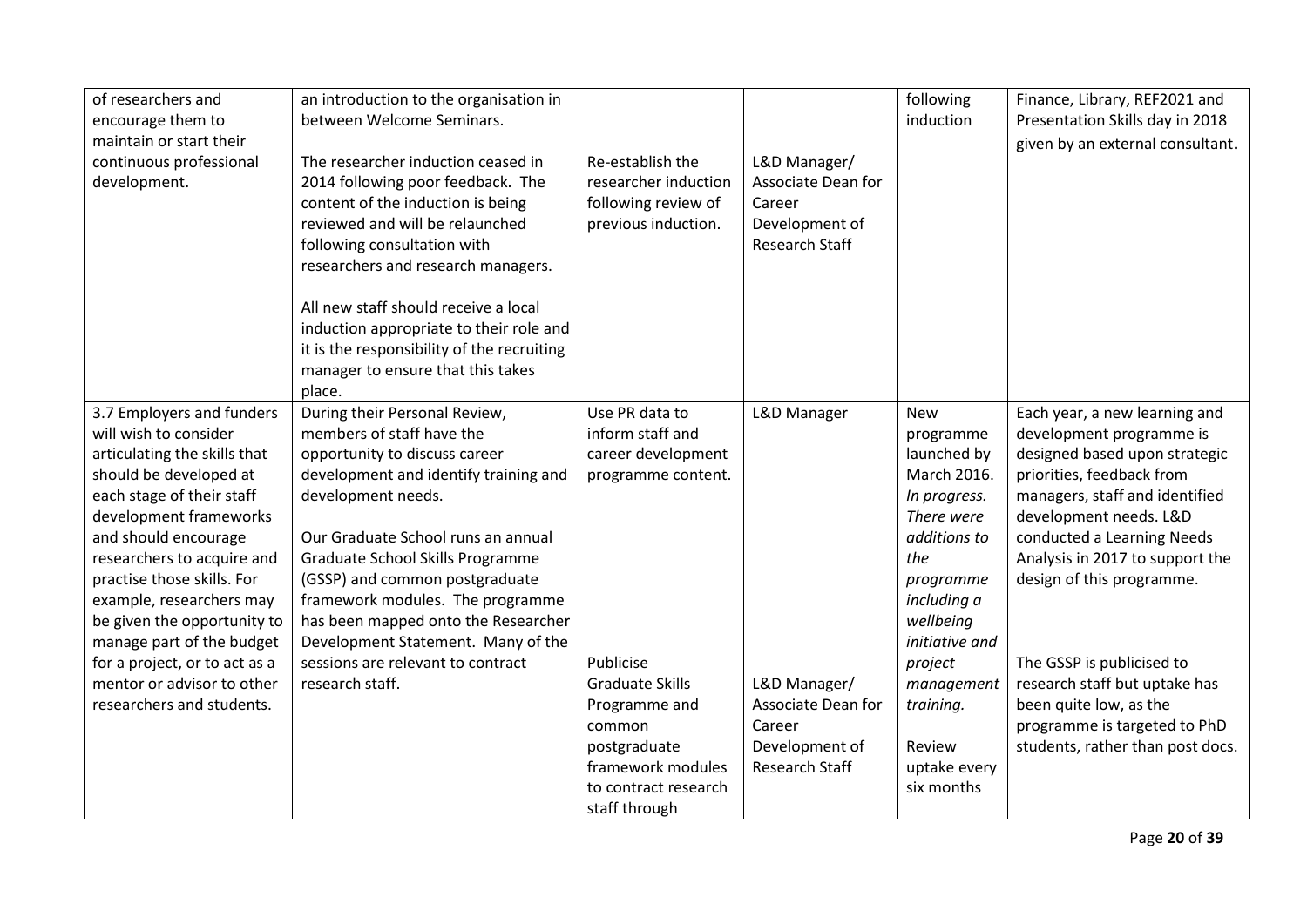|                                                                                                                                                                                                                                                                                                                                                                                                                                                        |                                                                                                                                                                                                                                                                                                                                                                                                                                                                                                                                                                                                                                        | intranet pages, new<br>researcher induction<br>and other relevant<br>methods.                                                            |                                                                                                                     | from June<br>2016.                                                                                                                                                                                               |                                                                                                                                                                                                                                                                                                                                                                                                                                                                                                    |
|--------------------------------------------------------------------------------------------------------------------------------------------------------------------------------------------------------------------------------------------------------------------------------------------------------------------------------------------------------------------------------------------------------------------------------------------------------|----------------------------------------------------------------------------------------------------------------------------------------------------------------------------------------------------------------------------------------------------------------------------------------------------------------------------------------------------------------------------------------------------------------------------------------------------------------------------------------------------------------------------------------------------------------------------------------------------------------------------------------|------------------------------------------------------------------------------------------------------------------------------------------|---------------------------------------------------------------------------------------------------------------------|------------------------------------------------------------------------------------------------------------------------------------------------------------------------------------------------------------------|----------------------------------------------------------------------------------------------------------------------------------------------------------------------------------------------------------------------------------------------------------------------------------------------------------------------------------------------------------------------------------------------------------------------------------------------------------------------------------------------------|
| 3.8 Employers also should<br>provide a specific career<br>development strategy for<br>researchers at all stages of<br>their career, regardless of<br>their contractual situation,<br>which should include the<br>availability of mentors<br>involved in providing<br>support and guidance for<br>the personal and<br>professional development<br>of researchers. All<br>researchers should be<br>familiar with such<br>provisions and<br>arrangements. | Over 50% of CROS 2015 respondents<br>do not keep a formal record of their<br>professional development and do not<br>have a clear career development plan<br>(Q22.2, 22.3 and 22.4). 70.6% would<br>like to undertake some form of career<br>management (Q23.1).<br>Research Staff can speak to our<br><b>Careers Advisor and the Associate</b><br>Dean for the Career Development of<br>Research Staff for careers support and<br>advice.<br>All research staff also have access to<br>the in-house programme of staff<br>development, including research<br>specific workshops plus our in-house<br>coaching and mentoring programme, | Raise awareness of<br>RDF and associated<br>planner, careers and<br>network events.<br>Monitor uptake of<br>coaching and<br>mentoring by | L&D Manager/<br>Associate Dean for<br>Career<br>Development of<br>Research Staff<br>L&D Manager/<br>Institute Leads | $>20$<br>researchers<br>complete<br>trial of RDF<br>planner by<br>end of April<br>2016.<br>See 3.5<br>above.<br>>80% of<br><b>CROS 2017</b><br>respondents<br>to have<br>some<br>understandin<br>g/<br>knowledge | See 3.5, 3.1 (mentoring)<br>Post docs have Performance<br>Reviews annually and are<br>encouraged to discuss career<br>development and identify<br>training and development<br>needs. PhD students do not<br>have them but have to write 6-<br>monthly progress reports. MD<br>students have Trust appraisals<br>as members of St George's<br><b>University Trust NHS</b><br>Foundation Trust staff.<br>In Molecular Clinical<br>$\bullet$<br>Sciences (MCS) all early<br>career research academics |
|                                                                                                                                                                                                                                                                                                                                                                                                                                                        | although uptake has been low.                                                                                                                                                                                                                                                                                                                                                                                                                                                                                                                                                                                                          | contract researchers                                                                                                                     |                                                                                                                     | of RDF<br>$(Q15.10)$ .<br>See 3.4<br>above.<br>>90% of<br>appropriate<br>requests for<br>coaching or<br>mentoring                                                                                                | have a specific mentor.<br>PhD students have at least 2<br>supervisors, so that the<br>second one can act as an<br>independent mentor if<br>needed.<br>Infection and Immunity (I&I)<br>institute group comprising<br>all tenure-track staff other<br>than Professors meet on a                                                                                                                                                                                                                     |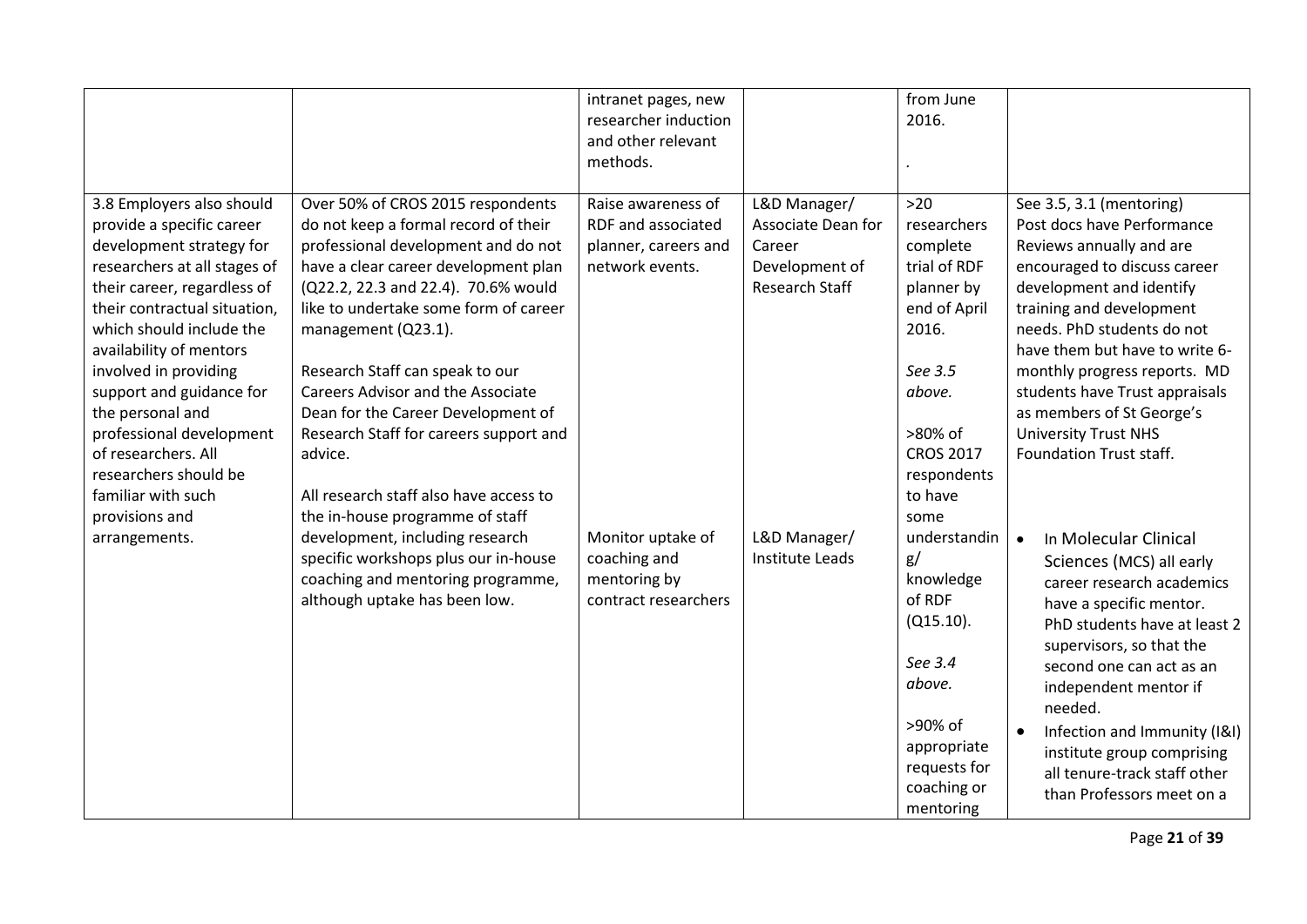|                                 |                                      |                      |                       | from<br>researchers<br>are met by<br>June 2016<br>and<br>monitored<br>every six<br>months.<br>See 3.1<br>above. | regular basis to discuss<br>shared issues.<br>I&I have a Grant Application<br>$\bullet$<br>Review group comprising all<br>PIs to discuss new grant<br>proposal ideas and<br>applications. This is helpful<br>to the applicants, but also<br>to less experienced staff<br>who can learn how<br>colleagues assemble grant<br>proposals.<br>Postdocs have access to the<br>university mentoring<br>scheme. |
|---------------------------------|--------------------------------------|----------------------|-----------------------|-----------------------------------------------------------------------------------------------------------------|---------------------------------------------------------------------------------------------------------------------------------------------------------------------------------------------------------------------------------------------------------------------------------------------------------------------------------------------------------------------------------------------------------|
| 3.9 Research managers           | 77% of CROS 2015 respondents agree   |                      |                       |                                                                                                                 | 3.3, 3.7                                                                                                                                                                                                                                                                                                                                                                                                |
| should actively encourage       | that they are treated equally with   |                      |                       |                                                                                                                 |                                                                                                                                                                                                                                                                                                                                                                                                         |
| researchers to undertake        | regards to access to training and    |                      |                       |                                                                                                                 | <b>Molecular Clinical Sciences</b>                                                                                                                                                                                                                                                                                                                                                                      |
| <b>Continuing Professional</b>  | development opportunities. 76.4%     |                      |                       |                                                                                                                 | (MCS) Symposium (to be                                                                                                                                                                                                                                                                                                                                                                                  |
| Development (CPD)               | say that they have opportunities to  |                      |                       |                                                                                                                 | roughly annual but moving to                                                                                                                                                                                                                                                                                                                                                                            |
| activity, so far as is possible | attend conferences and external      |                      |                       |                                                                                                                 | spring 2019 for next one); MCS                                                                                                                                                                                                                                                                                                                                                                          |
| within the project. It          | meetings.                            |                      |                       |                                                                                                                 | Showcase (for non-scientists)                                                                                                                                                                                                                                                                                                                                                                           |
| should be stressed that         |                                      |                      |                       |                                                                                                                 | (annual); Research Centre                                                                                                                                                                                                                                                                                                                                                                               |
| developmental activity can      | Academic Divisions continue to have  |                      |                       |                                                                                                                 | events and seminars, varying                                                                                                                                                                                                                                                                                                                                                                            |
| often have a direct impact      | local arrangements for funding       |                      |                       |                                                                                                                 | with the different centres. MCS                                                                                                                                                                                                                                                                                                                                                                         |
| on the success of the           | attendances at meetings/conferences. |                      | L&D Manager/          | <b>New</b>                                                                                                      | Newsletter (monthly). Many e-                                                                                                                                                                                                                                                                                                                                                                           |
| project, by distributing        |                                      | Evaluate             | Associate Dean for    | programme                                                                                                       | mail circular communications                                                                                                                                                                                                                                                                                                                                                                            |
| work, taking advantage of       | The central staff development budget | effectiveness of     | Career                | launched by                                                                                                     | from MCS administrator,                                                                                                                                                                                                                                                                                                                                                                                 |
| individual strengths and        | continues to fund the following      | current provision,   | Development of        | March 2016.                                                                                                     | manager or director.                                                                                                                                                                                                                                                                                                                                                                                    |
| talents, and increasing the     | workshops bi-annually to support the | including mapping of | <b>Research Staff</b> | >80%                                                                                                            |                                                                                                                                                                                                                                                                                                                                                                                                         |
| skill and effectiveness of      | development of researcher skills in  | current provision,   |                       | positive                                                                                                        |                                                                                                                                                                                                                                                                                                                                                                                                         |
| researchers in key areas        | writing for publication and          | benchmarking         |                       | feedback.                                                                                                       | <b>Population Health Research</b>                                                                                                                                                                                                                                                                                                                                                                       |
| such as writing for             | applications for research grants:    | against other        |                       |                                                                                                                 | Institute (PHRI) has regular                                                                                                                                                                                                                                                                                                                                                                            |
| publication or                  | <b>Writing Quality Papers</b>        | institutions and     |                       | See 3.7                                                                                                         | seminar programme (weekly)                                                                                                                                                                                                                                                                                                                                                                              |
| communicating with a            |                                      | developing new       | L&D Manager           | above.                                                                                                          | and newsletter (three-monthly).                                                                                                                                                                                                                                                                                                                                                                         |

Page **22** of **39**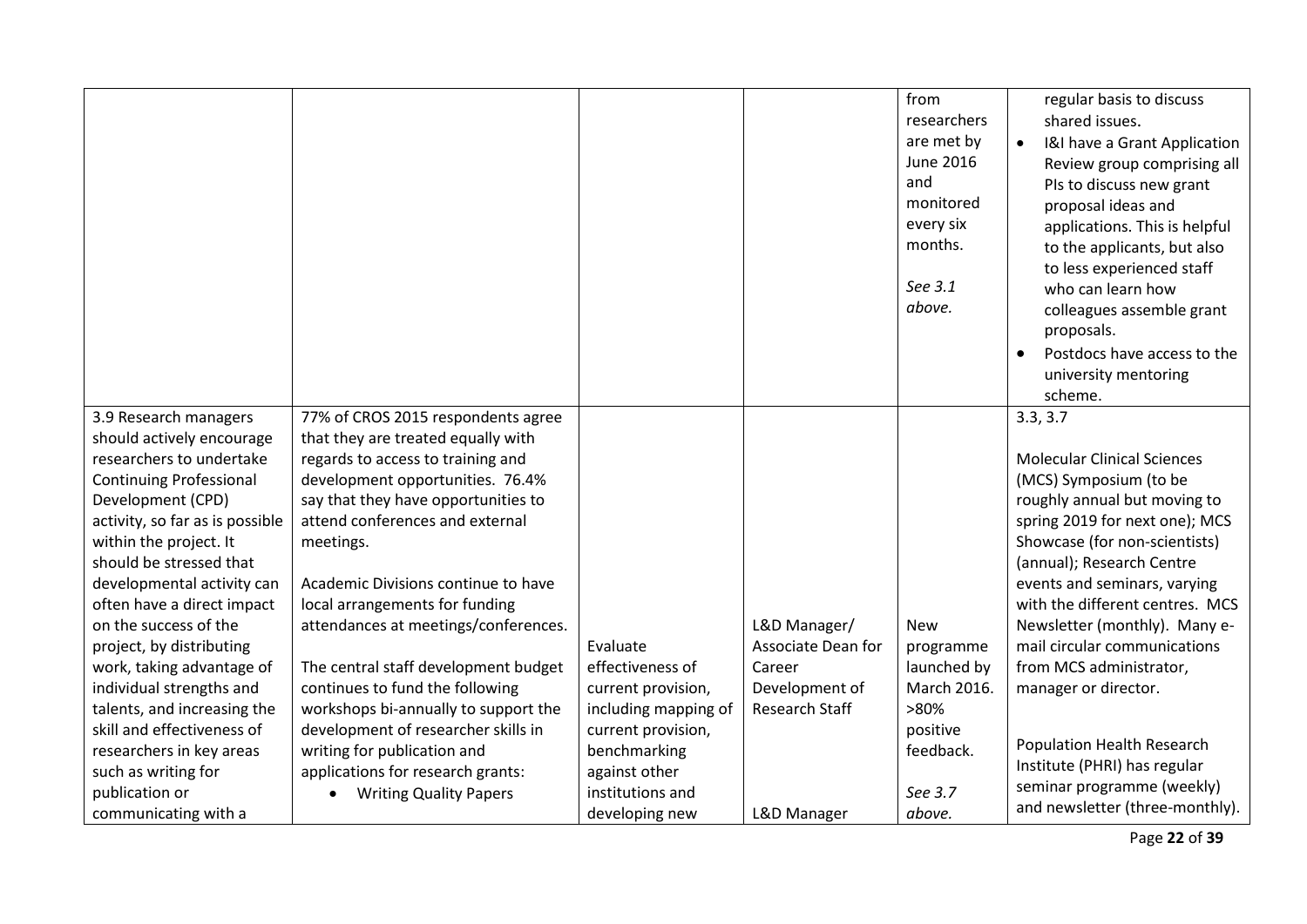| wider audience. Funding<br>bodies acknowledge that<br>the training of researchers<br>is a significant contribution<br>to research output and<br>they encourage employers<br>and mentors to adopt<br>these practices.<br><b>Principle 4</b>                                                        | <b>Writing Research Grant</b><br>$\bullet$<br>Proposals<br>In general, the SGUL staff<br>development provision and<br>approaches are being reviewed and<br>will include elements such as team<br>learning, personal learning networks<br>and how managers can create a<br>continuous learning environment.<br>The importance of researchers' personal and career development, and lifelong learning, is clearly recognised and promoted at all stages of their | provision as<br>required.<br>Implementation of<br>new staff<br>development<br>approach   |                            | <b>New</b><br>approach<br>implement<br>-ed by end of<br>December<br>2016.<br>$>80\%$<br>positive<br>feedback. | ECRs are encouraged to present<br>and rehearse materials.<br>Planning research development<br>workshops for early career<br>researchers. Efforts to publicise<br>key training events through<br>institute. Making training and<br>development a key priority, and<br>supporting it.<br>Not complete. This was a very<br>ambitious objective. However,<br>communities of practice such as<br>the Researcher Development<br>Group (RDG) and the Staff<br>Development Group (SDG) will<br>allow the University to progress<br>this over the 2017-2019 period. |
|---------------------------------------------------------------------------------------------------------------------------------------------------------------------------------------------------------------------------------------------------------------------------------------------------|----------------------------------------------------------------------------------------------------------------------------------------------------------------------------------------------------------------------------------------------------------------------------------------------------------------------------------------------------------------------------------------------------------------------------------------------------------------|------------------------------------------------------------------------------------------|----------------------------|---------------------------------------------------------------------------------------------------------------|------------------------------------------------------------------------------------------------------------------------------------------------------------------------------------------------------------------------------------------------------------------------------------------------------------------------------------------------------------------------------------------------------------------------------------------------------------------------------------------------------------------------------------------------------------|
| career.                                                                                                                                                                                                                                                                                           |                                                                                                                                                                                                                                                                                                                                                                                                                                                                |                                                                                          |                            | <b>Success</b>                                                                                                |                                                                                                                                                                                                                                                                                                                                                                                                                                                                                                                                                            |
| <b>Concordat Statement</b>                                                                                                                                                                                                                                                                        | <b>Current Policy and Practice</b>                                                                                                                                                                                                                                                                                                                                                                                                                             | <b>Action</b>                                                                            | <b>Responsibility</b>      | <b>Measure and</b><br><b>Timescale</b>                                                                        | <b>Progress</b>                                                                                                                                                                                                                                                                                                                                                                                                                                                                                                                                            |
| 4.1 Researchers should be<br>empowered by having a<br>realistic understanding of,<br>and information about,<br>their own career<br>development and career<br>direction options as well as<br>taking personal<br>responsibility for their<br>choices at the appropriate<br>times. Employers should | Our annual Personal Review scheme<br>uses an online system that enables us<br>to collate all staff development needs<br>identified which in turn informs the<br>planning of our staff development<br>programme. There is a section of the<br>Personal Review which prompts<br>discussion of personal and career<br>development needs.                                                                                                                          | Use PR data to<br>inform staff<br>development<br>programme content.<br>Implementation of | L&D Manager<br>L&D Manager | <b>New</b><br>programme<br>launched by<br>March 2016.<br>>80%<br>positive<br>feedback.<br>See 3.7<br>above.   | See 3.3, 3.7 (staff learning and<br>development programme)                                                                                                                                                                                                                                                                                                                                                                                                                                                                                                 |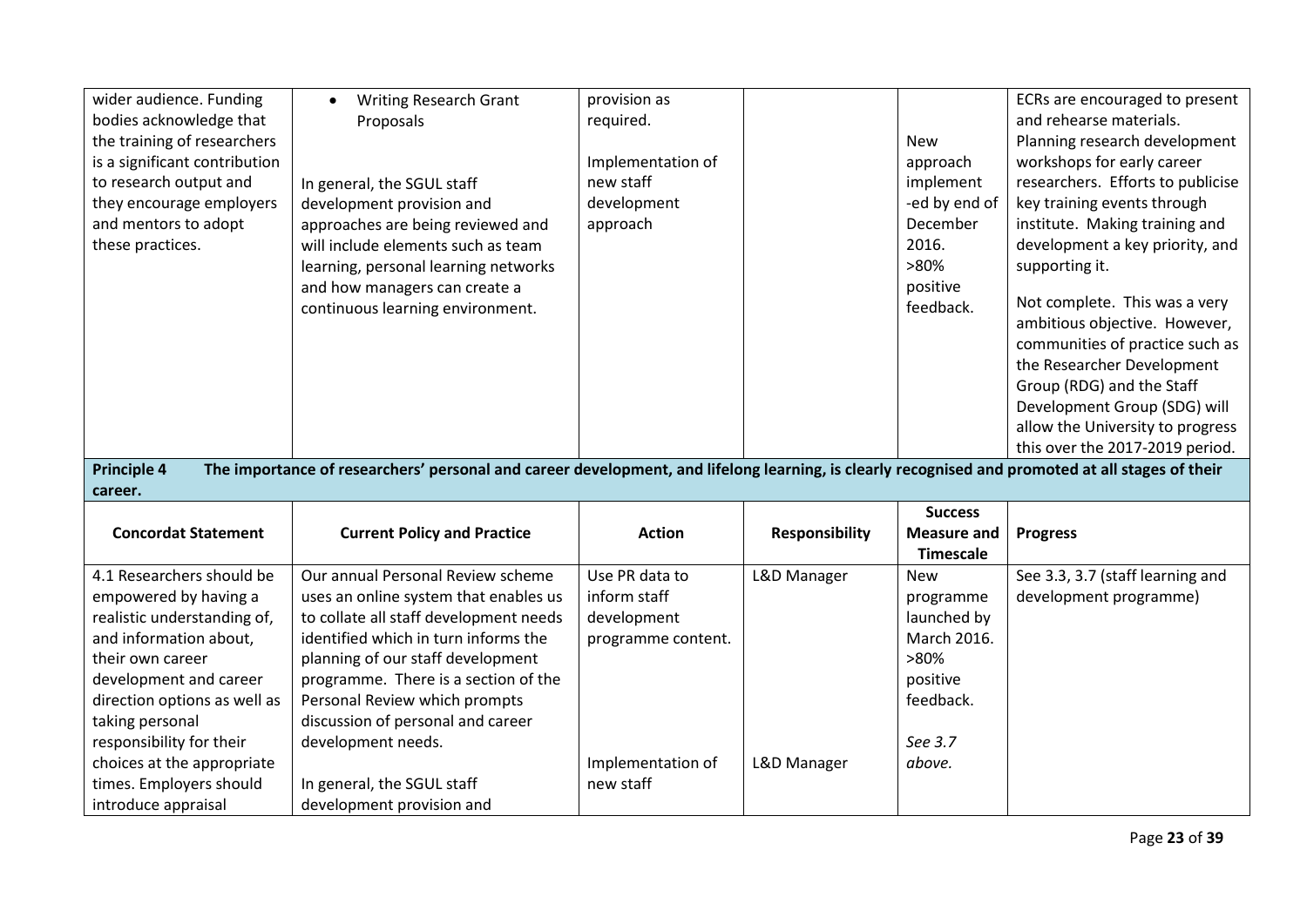| systems for all researchers<br>for assessing their<br>professional performance<br>on a regular basis<br>and in a transparent<br>manner. It is important<br>that researchers have<br>access to honest and<br>transparent advice on their<br>prospects for success in<br>their preferred career.                                                                                                       | approaches are being reviewed and<br>will include elements such as team<br>learning, personal learning networks<br>(which should include those from<br>across the research fields) and how<br>individuals can take ownership of their<br>learning and career development.                        | development<br>approach.                                                               |                                                                | <b>New</b><br>approach<br>implement<br>-ed by end of<br>December<br>2016.<br>>80%<br>positive<br>feedback.<br>See 3.9<br>above. |                                                                                                                                                                                                                                                                                                                                                                                                                                                                                                                                                                                                                            |
|------------------------------------------------------------------------------------------------------------------------------------------------------------------------------------------------------------------------------------------------------------------------------------------------------------------------------------------------------------------------------------------------------|--------------------------------------------------------------------------------------------------------------------------------------------------------------------------------------------------------------------------------------------------------------------------------------------------|----------------------------------------------------------------------------------------|----------------------------------------------------------------|---------------------------------------------------------------------------------------------------------------------------------|----------------------------------------------------------------------------------------------------------------------------------------------------------------------------------------------------------------------------------------------------------------------------------------------------------------------------------------------------------------------------------------------------------------------------------------------------------------------------------------------------------------------------------------------------------------------------------------------------------------------------|
| 4.2 Employers will wish to<br>ensure that developmental<br>activities open to<br>researchers include<br>preparation for academic<br>practice. Employers should<br>take measures to ensure<br>broad recognition of CPD<br>schemes from other<br>employing organisations as<br>far as possible, so that<br>researchers are not unduly<br>disadvantaged when<br>moving from one employer<br>to another. | Our Institute of Medical and<br>Biomedical Education (IMBE) offers a<br>programme of staff development for<br>members of staff involved in teaching<br>and learning. This includes the<br>opportunity to register for the<br>Postgraduate Certificate in Healthcare<br>and Biomedical Education. | Ensure that research<br>staff are aware of<br>development<br>workshops run by<br>IMBE. | L&D Manager/<br>Senior Lecturer in<br><b>Staff Development</b> | 100% of<br>relevant<br>events for<br>$15/16$ are<br>shared with<br>research<br>staff by end<br>of November<br>2015.             | Complete. Opportunities are<br>advertised through the intranet<br>(Portal).<br>SGUL was jointly awarded 10<br>PhD studentships by MRC (with<br>London School of Hygiene and<br>Tropical Medicine) resulting in<br>cohort support network and<br>training for postgraduate<br>students. New Cohort<br>Also George's Academic<br>Training (GAT) was established<br>in August 2016 to support and<br>develop the Integrated<br><b>Academic Training (IAT)</b><br>programme across St George's,<br>University of London and St<br>George's University Hospitals<br>NHS Foundation Trust. Funding<br>sources for the twenty-six |

Page **24** of **39**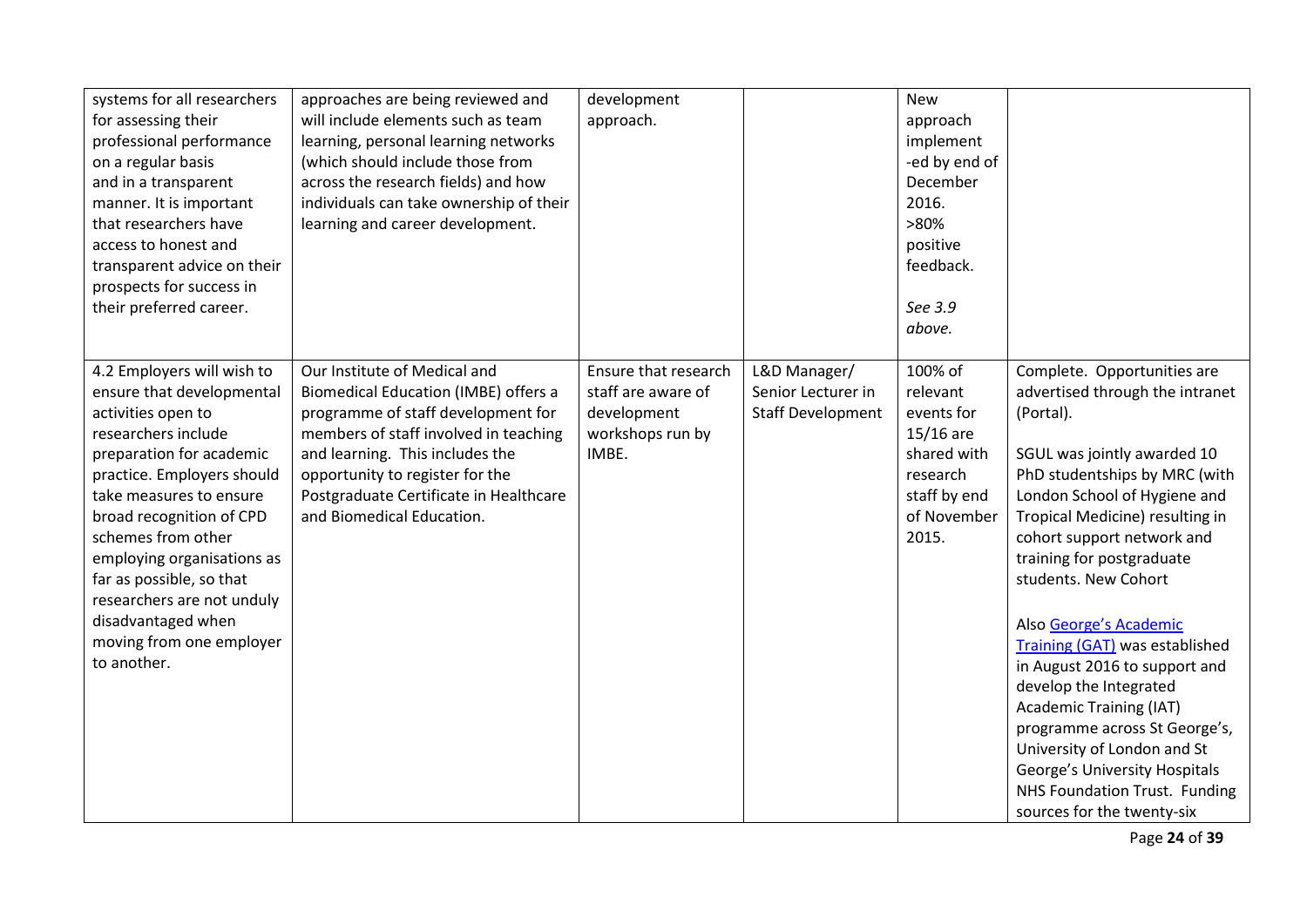|                                                                                                                                                                                                                  |                                                                                                                                                                                                                                                                                                                                                                                                                                                                                                                                                                                                                                                                                                                                                                                 |                                                                                                                                                                                                                                                     |                                                                                                                                  |                                                                                                                                                                                                                                                | current clinical academic posts<br>(ACFs and ACLs) include NIHR,<br>SGUL, SGHT and the London GP<br>Deanery. GAT also supports the<br>26 trainees in the Academic<br>Foundation Programme.<br>Benefits to trainees include:-<br>GAT workshops which are<br>responsive to trainees'<br>requests, identifying mentors,<br>newsletters, 1:1 review<br>meetings with IAT lead. |
|------------------------------------------------------------------------------------------------------------------------------------------------------------------------------------------------------------------|---------------------------------------------------------------------------------------------------------------------------------------------------------------------------------------------------------------------------------------------------------------------------------------------------------------------------------------------------------------------------------------------------------------------------------------------------------------------------------------------------------------------------------------------------------------------------------------------------------------------------------------------------------------------------------------------------------------------------------------------------------------------------------|-----------------------------------------------------------------------------------------------------------------------------------------------------------------------------------------------------------------------------------------------------|----------------------------------------------------------------------------------------------------------------------------------|------------------------------------------------------------------------------------------------------------------------------------------------------------------------------------------------------------------------------------------------|----------------------------------------------------------------------------------------------------------------------------------------------------------------------------------------------------------------------------------------------------------------------------------------------------------------------------------------------------------------------------|
| 4.3 Employers will ensure<br>that where researchers are<br>provided with teaching and<br>demonstrating<br>opportunities as part of<br>their career development,<br>suitable training and<br>support is provided. | The workshops offered by IMBE<br>include: Teaching Skills Course;<br>problem-based learning (PBL); case-<br>based learning (CBL); tutor training,<br>Presentation Skills, Assessment<br>workshop.<br>All members of staff and students are<br>invited to attend our annual Education<br>Day which showcases a range of our<br>teaching and learning successes and<br>new developments and provides<br>opportunities for professional<br>development and networking. The<br>programme for the day includes<br>external and internal speakers and a<br>poster display. There is an open call to<br>all staff and students to submit poster<br>and presentation abstracts prior to<br>the event.<br>SGUL has recently launched its SHINE<br>(St George's Health in Education), its | Ensure that research<br>staff involved in<br>teaching and<br>learning are aware of<br>development<br>workshops run by<br>IMBE, including<br><b>Education Day.</b><br>Encourage<br>researchers to seek<br><b>HEA</b> accreditation<br>through SHINE. | L&D Manager/<br>Senior Lecturer in<br><b>Staff Development</b><br>L&D Manager/<br>Senior Lecturer in<br><b>Staff Development</b> | 100% of<br>relevant<br>events for<br>$15/16$ are<br>shared with<br>research<br>staff by end<br>of November<br>2015.<br>See 4.2<br>above.<br>>90% of<br>appropriate<br>requests to<br>take part in<br>SHINE by<br>research<br>staff are<br>met. | Complete.<br>As a new initiative, SHINE is still<br>in its early stages of adoption<br>and is going through its second<br>small cohort of teaching staff.<br>Researchers will be actively<br>encouraged to take part, where<br>they are engaged in teaching<br>and learning.                                                                                               |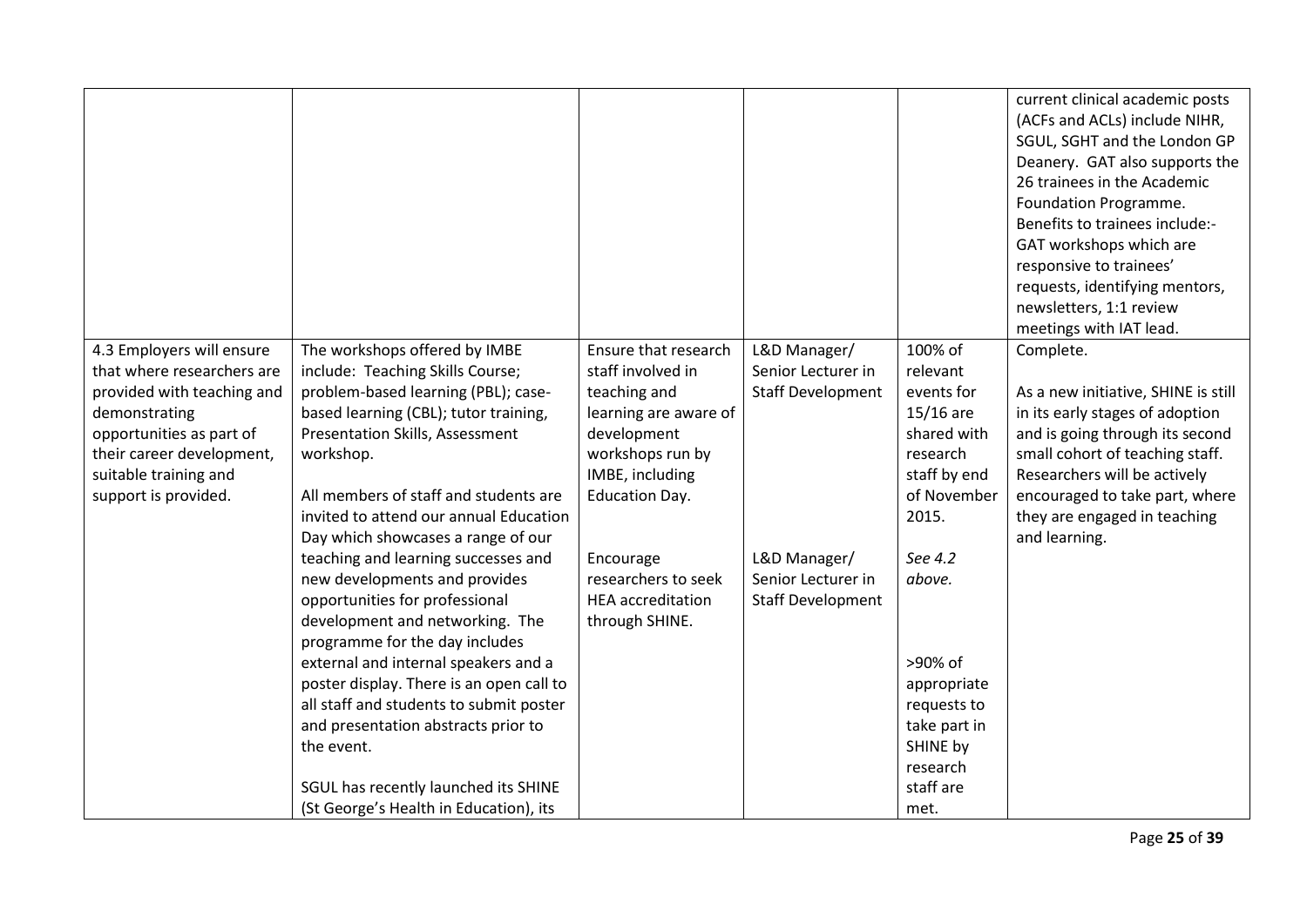|                                                        | professional development provision<br>for SGUL staff involved in teaching and<br>learning activities. It is accredited by<br>the Higher Education Academy (HEA)<br>so staff can gain recognition at one of<br>three levels of Fellowship of the HEA<br>(Associate Fellow, Fellow and Senior<br>Fellow). |                                                                                                         |                                                                                                   |                                                                                                                              |                                                                                                                                                                                                                                                                                                                                   |
|--------------------------------------------------------|---------------------------------------------------------------------------------------------------------------------------------------------------------------------------------------------------------------------------------------------------------------------------------------------------------|---------------------------------------------------------------------------------------------------------|---------------------------------------------------------------------------------------------------|------------------------------------------------------------------------------------------------------------------------------|-----------------------------------------------------------------------------------------------------------------------------------------------------------------------------------------------------------------------------------------------------------------------------------------------------------------------------------|
| 4.4 Employers and                                      | 53% of CROS 2015 respondents feel                                                                                                                                                                                                                                                                       | Create a vibrant                                                                                        | L&D Manager/                                                                                      | $>12$                                                                                                                        | Complete. The Postdoc Forum                                                                                                                                                                                                                                                                                                       |
| researchers can often                                  | that they have opportunities to                                                                                                                                                                                                                                                                         | researcher                                                                                              | Associate Dean for                                                                                | researchers                                                                                                                  | has met more than 4 times each                                                                                                                                                                                                                                                                                                    |
| benefit if researchers have                            | participate in decision-making                                                                                                                                                                                                                                                                          | development group,                                                                                      | Career                                                                                            | in the group,                                                                                                                | year and has developed into a                                                                                                                                                                                                                                                                                                     |
| an input into policy and                               | processes, which is an increase of 8%                                                                                                                                                                                                                                                                   | led by researchers                                                                                      | Development of                                                                                    | minimum 4                                                                                                                    | mix of social and professional                                                                                                                                                                                                                                                                                                    |
| practice through                                       | since CROS 2013. However, the                                                                                                                                                                                                                                                                           | themselves.                                                                                             | <b>Research Staff</b>                                                                             | meetings per                                                                                                                 | events.                                                                                                                                                                                                                                                                                                                           |
| appropriate representation<br>at staff meetings and on | <b>Contract Research Staff</b>                                                                                                                                                                                                                                                                          |                                                                                                         |                                                                                                   | year.                                                                                                                        |                                                                                                                                                                                                                                                                                                                                   |
| organisation or                                        | Representative Group did not gain<br>traction and so the methods for                                                                                                                                                                                                                                    |                                                                                                         |                                                                                                   |                                                                                                                              |                                                                                                                                                                                                                                                                                                                                   |
| management committees.                                 | providing contract research staff with                                                                                                                                                                                                                                                                  |                                                                                                         |                                                                                                   |                                                                                                                              |                                                                                                                                                                                                                                                                                                                                   |
|                                                        | a voice are being reviewed.                                                                                                                                                                                                                                                                             |                                                                                                         |                                                                                                   |                                                                                                                              |                                                                                                                                                                                                                                                                                                                                   |
|                                                        | Research staff have specific<br>representation on the Staff Forum, the<br>Research Strategy Committee and<br>Academic Forum.                                                                                                                                                                            | Review of<br>representation<br>channels for contract<br>research staff to<br>determine<br>improvements. | Associate Dean for<br>Career<br>Development of<br>Research<br>Staff/Institute<br><b>Directors</b> | Programme<br>of events<br>published<br>each term,<br>directly<br>related to<br>the priorities<br>identified by<br>the group. | Rather than a programme of<br>events, research staff input has<br>been sought by inviting<br>individuals to join key<br>organisational groups such as<br>our Athena SWAN Self-<br>Assessment Team (AS SAT) and<br>the Researcher Development<br>Group. This has ensured a more<br>meaningful and approach to<br>researcher input. |
|                                                        |                                                                                                                                                                                                                                                                                                         |                                                                                                         |                                                                                                   |                                                                                                                              | More recently, recruitment of<br>ECRs and other researchers (e.g.<br>part-time) onto key committees<br>such as the Research Strategy<br>Committee which has 10                                                                                                                                                                    |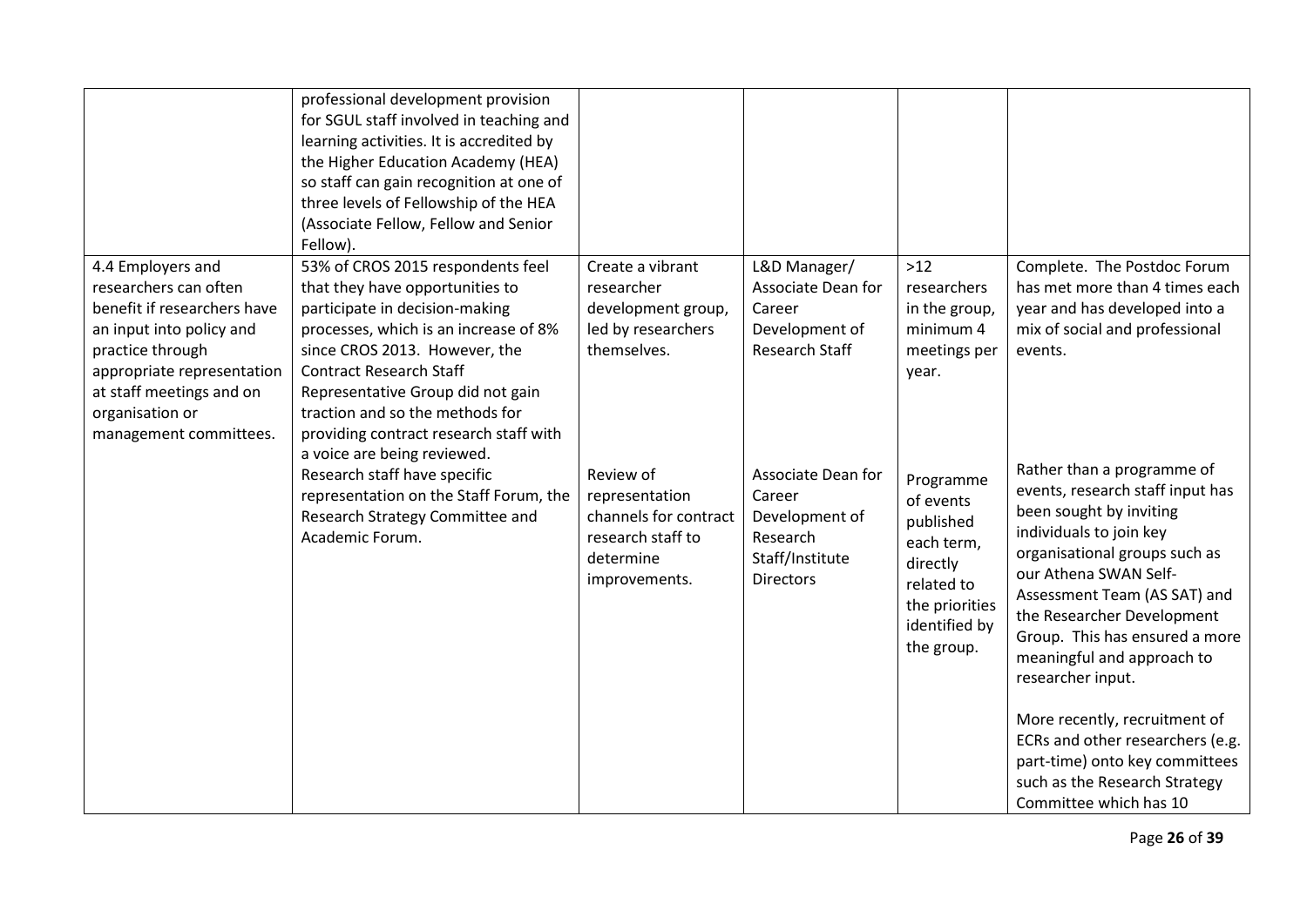| 4.5 Mentoring<br>arrangements should be<br>supported by employers as<br>a key mechanism for career<br>development and<br>enhancement. | Our coaching and mentoring schemes<br>are available to all members of staff.<br>However, uptake of formal mentoring<br>from across SGUL remains low. | Monitor uptake of<br>coaching and<br>mentoring by<br>contract researchers. | L&D Manager           | Quarterly<br>from end of<br>January 2016<br>Increase<br>uptake of<br>coaching/<br>mentoring<br>by 50% by<br>November<br>2015. | researchers including 3 ECRs<br>and the REF2021 Steering<br>Executive which has 9<br>researchers including 2 ECRs.<br>See also 1.1 (Development of<br>the Strategic Plan)<br>In progress.<br>Presently 19 staff are being<br>mentored. Currently our central<br>mentoring pool is 16 staff.<br>Mentoring arrangements are<br>arranged by institutes<br>themselves to support ECRs.<br>We are aware that informal<br>mentoring relationships are<br>taking place both internally and<br>externally to SGUL to support<br>our research staff. The<br>monitoring of coaching and<br>mentoring needs to be<br>improved to measure uptake<br>and impact.<br>SGUL's overall approach to<br>mentoring will be reviewed to<br>ensure its effectiveness and<br>reach from May 2018 - July<br>2018. |
|---------------------------------------------------------------------------------------------------------------------------------------|------------------------------------------------------------------------------------------------------------------------------------------------------|----------------------------------------------------------------------------|-----------------------|-------------------------------------------------------------------------------------------------------------------------------|-------------------------------------------------------------------------------------------------------------------------------------------------------------------------------------------------------------------------------------------------------------------------------------------------------------------------------------------------------------------------------------------------------------------------------------------------------------------------------------------------------------------------------------------------------------------------------------------------------------------------------------------------------------------------------------------------------------------------------------------------------------------------------------------|
| <b>Principle 5</b><br>learning.                                                                                                       | Individual researchers share the responsibility for and need to pro-actively engage in their own personal and career development, and lifelong       |                                                                            |                       |                                                                                                                               |                                                                                                                                                                                                                                                                                                                                                                                                                                                                                                                                                                                                                                                                                                                                                                                           |
|                                                                                                                                       |                                                                                                                                                      |                                                                            |                       | <b>Success</b>                                                                                                                |                                                                                                                                                                                                                                                                                                                                                                                                                                                                                                                                                                                                                                                                                                                                                                                           |
| <b>Concordat Statement</b>                                                                                                            | <b>Current Policy and Practice</b>                                                                                                                   | <b>Action</b>                                                              | <b>Responsibility</b> | <b>Measure and</b><br><b>Timescale</b>                                                                                        | <b>Progress</b>                                                                                                                                                                                                                                                                                                                                                                                                                                                                                                                                                                                                                                                                                                                                                                           |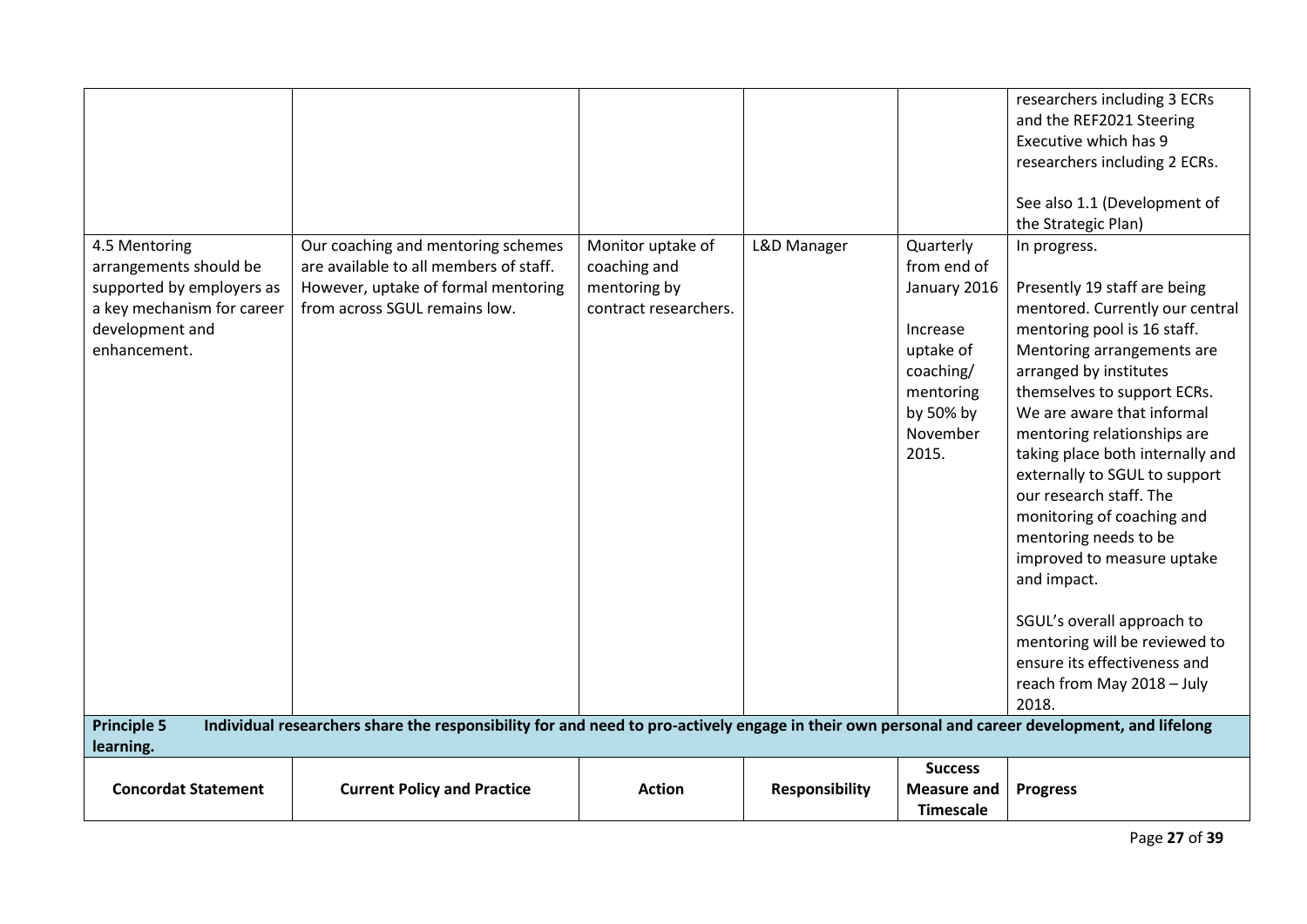| 5.1 Researchers are          | The majority of CROS 2015                 | No further action     |                    |              | Institutes all have different       |
|------------------------------|-------------------------------------------|-----------------------|--------------------|--------------|-------------------------------------|
| employed to advance          | respondents said that they have had       | required.             |                    |              | areas of good practice. Contract    |
| knowledge and should         | the opportunity at SGUL, or would like    |                       |                    |              | researchers and research            |
| exercise and develop         | to:                                       |                       |                    |              | students give internal              |
| increased capacity for       | Collaborate with colleagues<br>$\bullet$  |                       |                    |              | presentations on their work at      |
| independent, honest and      | outside the UK                            |                       |                    |              | least once a year. Regular          |
| critical thought throughout  | Collaborate in research with<br>$\bullet$ |                       |                    |              | external seminars at Institute      |
| their careers.               | external organisations                    |                       |                    |              | and Centre levels, to broaden       |
|                              | Mentor and support other                  |                       |                    |              | education and aid                   |
|                              | researchers                               |                       |                    |              | networking. Development             |
|                              | Supervise undergraduate or                |                       |                    |              | funds are provided for postdocs     |
|                              | postgraduate research                     |                       |                    |              | and research students (as well      |
|                              | projects                                  |                       |                    |              | as staff) to attend courses and     |
|                              | Work as part of a cross-                  |                       |                    |              | conferences (if they give a         |
|                              | disciplinary team                         |                       |                    |              | presentation). We provide           |
|                              | Plan and manage a project.                |                       |                    |              | some bridging grants to help        |
|                              |                                           |                       |                    |              | people in between contracts.        |
|                              | There are a number of activities that     |                       |                    |              |                                     |
|                              | continue within the institutes such as    |                       |                    |              | (Also see 3.8)                      |
|                              | seminar series, journal clubs,            |                       |                    |              |                                     |
|                              | inaugural lectures and presentations,     |                       |                    |              |                                     |
|                              | which provide opportunities for           |                       |                    |              |                                     |
|                              | dialogue and learning about other         |                       |                    |              |                                     |
|                              | projects and disciplines.                 |                       |                    |              |                                     |
|                              |                                           |                       |                    |              |                                     |
| 5.2 Researchers should       | The Enterprise team has given             | Develop a means of    | Head of Enterprise | System in    | Newly-reorganised Joint             |
| develop their ability to     | numerous presentations about              | monitoring draft      |                    | place to     | Research and Enterprise Service     |
| transfer and exploit         | knowledge transfer and the                | grant applications    |                    | monitor      | (JRES) that provides a much         |
| knowledge where              | commercialisation of Intellectual         | from the Institutes   |                    | draft        | improved service to researchers     |
| appropriate and facilitate   | Property (IP). In addition, the team      | to achieve a greater  |                    | applications | applying for and then managing      |
| its use in policy making and | has a dedicated section which works       | ratio of awards to    |                    | by June      | grants and clinical trials, as well |
| the commercialisation of     | closely with the research institutes      | applications and      |                    | 2017.        | as expertise and guidance on        |
| research for the benefit of  | and has regular meetings with the         | ensuring that project |                    |              | matters relating to                 |
| their employing              |                                           | outputs are properly  |                    |              | commercialisation of research.      |
| organisation, as well as the |                                           | represented in terms  |                    |              |                                     |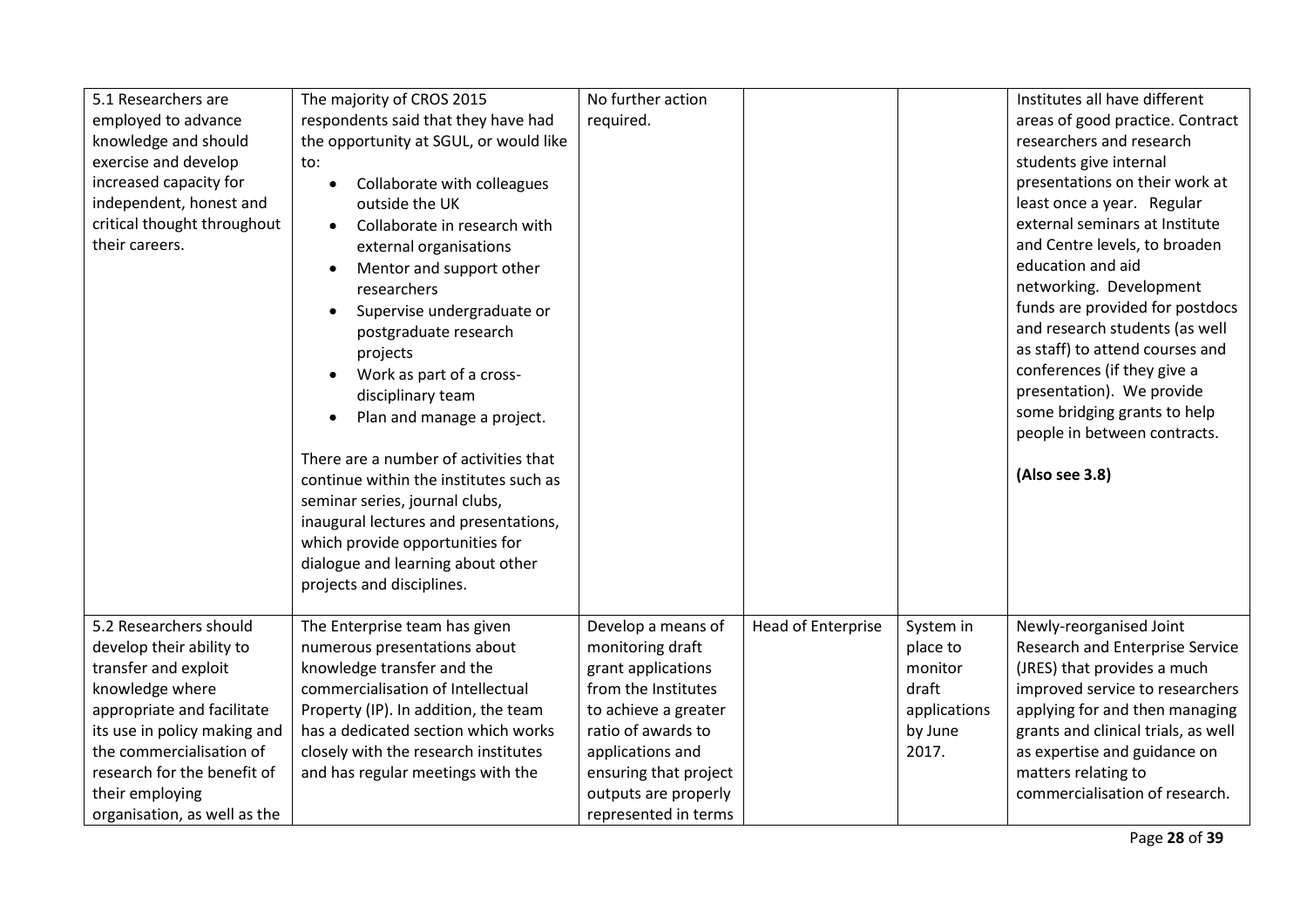| wider society and economy | researchers and Research Managers        | of their commercial      |                         |             |                             |
|---------------------------|------------------------------------------|--------------------------|-------------------------|-------------|-----------------------------|
| as a whole.               | to advise on these matters.              | values.                  |                         |             |                             |
|                           |                                          |                          |                         |             |                             |
|                           | In addition, the Enterprise team runs    |                          |                         |             |                             |
|                           | (usually twice per year) the Impact      |                          |                         |             |                             |
|                           | and Innovation Awards which are          |                          |                         |             |                             |
|                           | assessed on researchers' abilities to    |                          |                         |             |                             |
|                           | exchange knowledge externally or to      |                          |                         |             |                             |
|                           | develop intellectual property for        |                          |                         |             |                             |
|                           | commercialisation. Once the awards       |                          |                         |             |                             |
|                           | are made, considerable time is spent     |                          |                         |             |                             |
|                           | overseeing the funded projects to        |                          |                         |             |                             |
|                           | ensure that the project outputs are      |                          |                         |             |                             |
|                           | met and to give guidance and advice      |                          |                         |             |                             |
|                           | on the commercialisation prospects.      |                          |                         |             |                             |
|                           | The team has also worked with            |                          |                         |             |                             |
|                           | research inventors who have gone on      |                          |                         |             |                             |
|                           | to found new spin-out companies and      |                          |                         |             |                             |
|                           | others whose patented intellectual       |                          |                         |             |                             |
|                           | property has been commercialised,        |                          |                         |             |                             |
|                           | either through licensing or IP           |                          |                         |             |                             |
|                           | assignments (where appropriate).         |                          |                         |             |                             |
| 5.3 Researchers should    |                                          |                          |                         |             |                             |
|                           | The standards expected of researchers    |                          |                         |             |                             |
| recognise their           | are addressed as part of local           |                          |                         |             |                             |
| responsibility to conduct | induction and orientation. Through       |                          |                         |             |                             |
| and disseminate research  | day to day supervision, research         |                          |                         |             |                             |
| results in an honest and  | leaders ensure these standards are       |                          |                         |             |                             |
| ethical manner and to     | maintained.                              |                          |                         |             |                             |
| contribute to the wider   |                                          | Ensure attendance        | <b>Head of Research</b> | >95% of     | Complete. A research ethics |
| body of knowledge.        | Our policy on Research Misconduct is     | of relevant              | Governance              | researchers | workshop was held in April  |
|                           | available on the intranet and all        | researchers for Good     |                         | have        | 2016 with over 80% positive |
|                           | researchers involved in clinical         | <b>Clinical Practice</b> |                         | attended    | feedback.                   |
|                           | research must attend Good Clinical       | workshops.               |                         | attend      |                             |
|                           | Practice training and refresher training |                          |                         | relevant    |                             |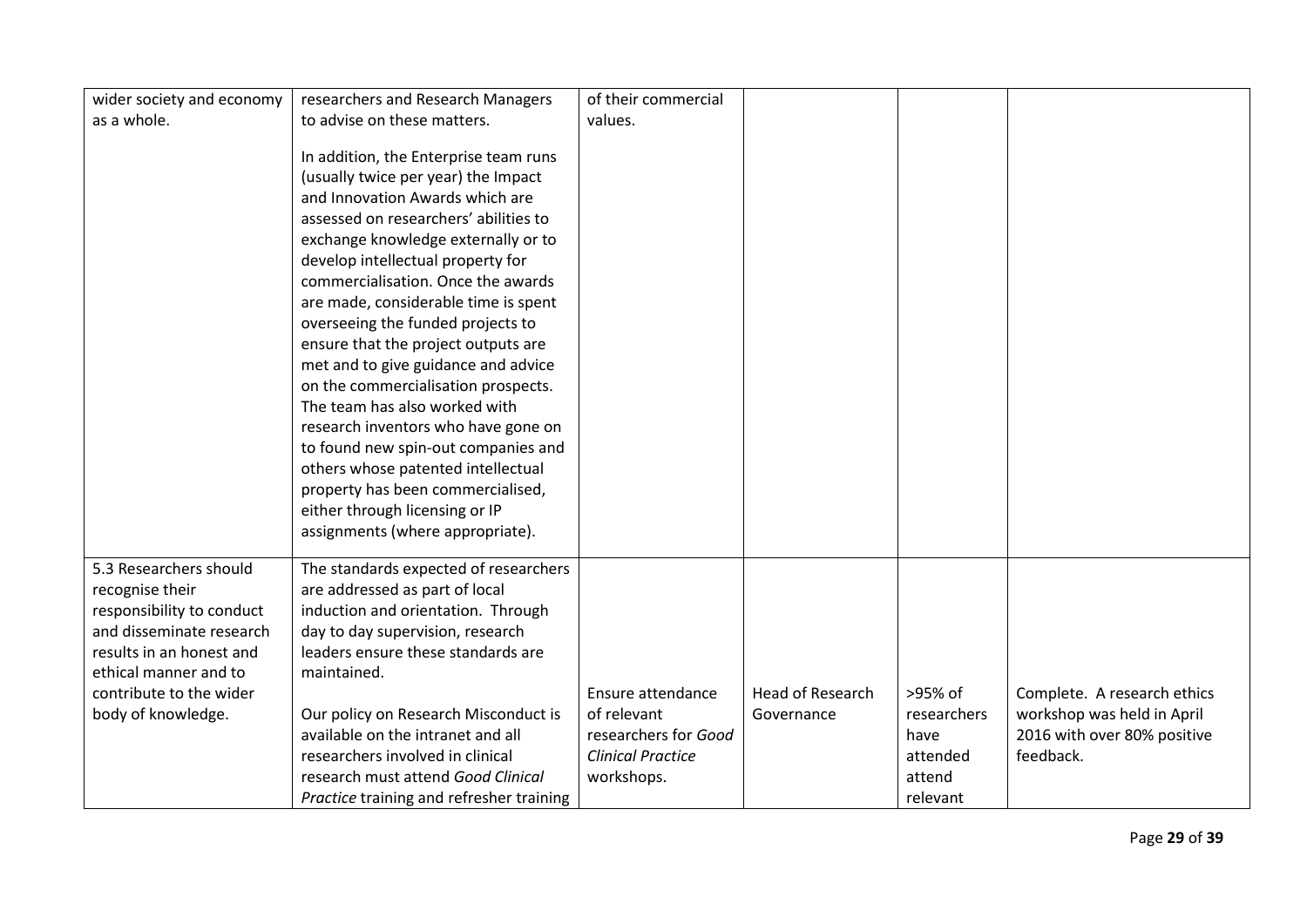|                                                  | as appropriate. Those working with<br>human tissue must complete an<br>online e-learning module and attend<br>an annual update.<br>A research ethics committee started<br>to meet in November 2015. | Develop and deliver<br>research ethics<br>workshop | <b>Head of Graduate</b><br>School | governance<br>training by<br>June 2017,<br>reviewed<br>every<br>quarter from<br>January<br>2016.<br>Workshop is<br>delivered<br>with >80%<br>positive<br>feedback by<br>end of<br>March 2016. | An overarching ethics policy for<br>the university will be<br>implemented before the end of<br>the 2017 - 2018 academic year.<br>St George's Research Ethics<br>Committee (SGREC) is recruiting<br>members from each of the<br>University's Institutes. |
|--------------------------------------------------|-----------------------------------------------------------------------------------------------------------------------------------------------------------------------------------------------------|----------------------------------------------------|-----------------------------------|-----------------------------------------------------------------------------------------------------------------------------------------------------------------------------------------------|---------------------------------------------------------------------------------------------------------------------------------------------------------------------------------------------------------------------------------------------------------|
| 5.4 Researchers should<br>also be aware that the | We provide a number of career<br>development events, and access to a                                                                                                                                | No further action<br>identified.                   |                                   |                                                                                                                                                                                               |                                                                                                                                                                                                                                                         |
| skills and achievements                          | careers advisor as outlined above. All                                                                                                                                                              |                                                    |                                   |                                                                                                                                                                                               |                                                                                                                                                                                                                                                         |
| required to move on from                         | this information is regularly emailed to                                                                                                                                                            |                                                    |                                   |                                                                                                                                                                                               |                                                                                                                                                                                                                                                         |
| a research position may                          | research staff and appears on the                                                                                                                                                                   |                                                    |                                   |                                                                                                                                                                                               |                                                                                                                                                                                                                                                         |
| not be the same as the                           | portal pages and in George's Weekly.                                                                                                                                                                |                                                    |                                   |                                                                                                                                                                                               |                                                                                                                                                                                                                                                         |
| skills and achievements                          | The Associate Dean for the Career                                                                                                                                                                   |                                                    |                                   |                                                                                                                                                                                               |                                                                                                                                                                                                                                                         |
| which they displayed to                          | Development of Research Staff also                                                                                                                                                                  |                                                    |                                   |                                                                                                                                                                                               |                                                                                                                                                                                                                                                         |
| reach that position.                             | issues a termly blog which is emailed                                                                                                                                                               |                                                    |                                   |                                                                                                                                                                                               |                                                                                                                                                                                                                                                         |
|                                                  | to every contract researcher.                                                                                                                                                                       |                                                    |                                   |                                                                                                                                                                                               |                                                                                                                                                                                                                                                         |
| 5.5 Researchers should                           | 71% of CROS 2015 respondents say                                                                                                                                                                    | Run trial of RDF                                   | L&D Manager/                      | $>20$                                                                                                                                                                                         | See 3.5 above.                                                                                                                                                                                                                                          |
| recognise that the primary                       | that they are encouraged to engage in                                                                                                                                                               | planner and evaluate                               | Associate Dean for                | researchers                                                                                                                                                                                   |                                                                                                                                                                                                                                                         |
| responsibility for managing                      | personal and career development.                                                                                                                                                                    | uptake and initial                                 | Career                            | complete                                                                                                                                                                                      |                                                                                                                                                                                                                                                         |
| and pursuing their career is                     | 82% of CROS 2015 respondents                                                                                                                                                                        | impact.                                            | Development of                    | trial of RDF                                                                                                                                                                                  |                                                                                                                                                                                                                                                         |
| theirs. Accordingly, they                        | agreed that they took ownership of                                                                                                                                                                  |                                                    | Research Staff                    | planner by                                                                                                                                                                                    |                                                                                                                                                                                                                                                         |
| should identify training                         | their career development.                                                                                                                                                                           |                                                    |                                   | end of April                                                                                                                                                                                  |                                                                                                                                                                                                                                                         |
| needs and actively seek out                      |                                                                                                                                                                                                     |                                                    |                                   | 2016.                                                                                                                                                                                         |                                                                                                                                                                                                                                                         |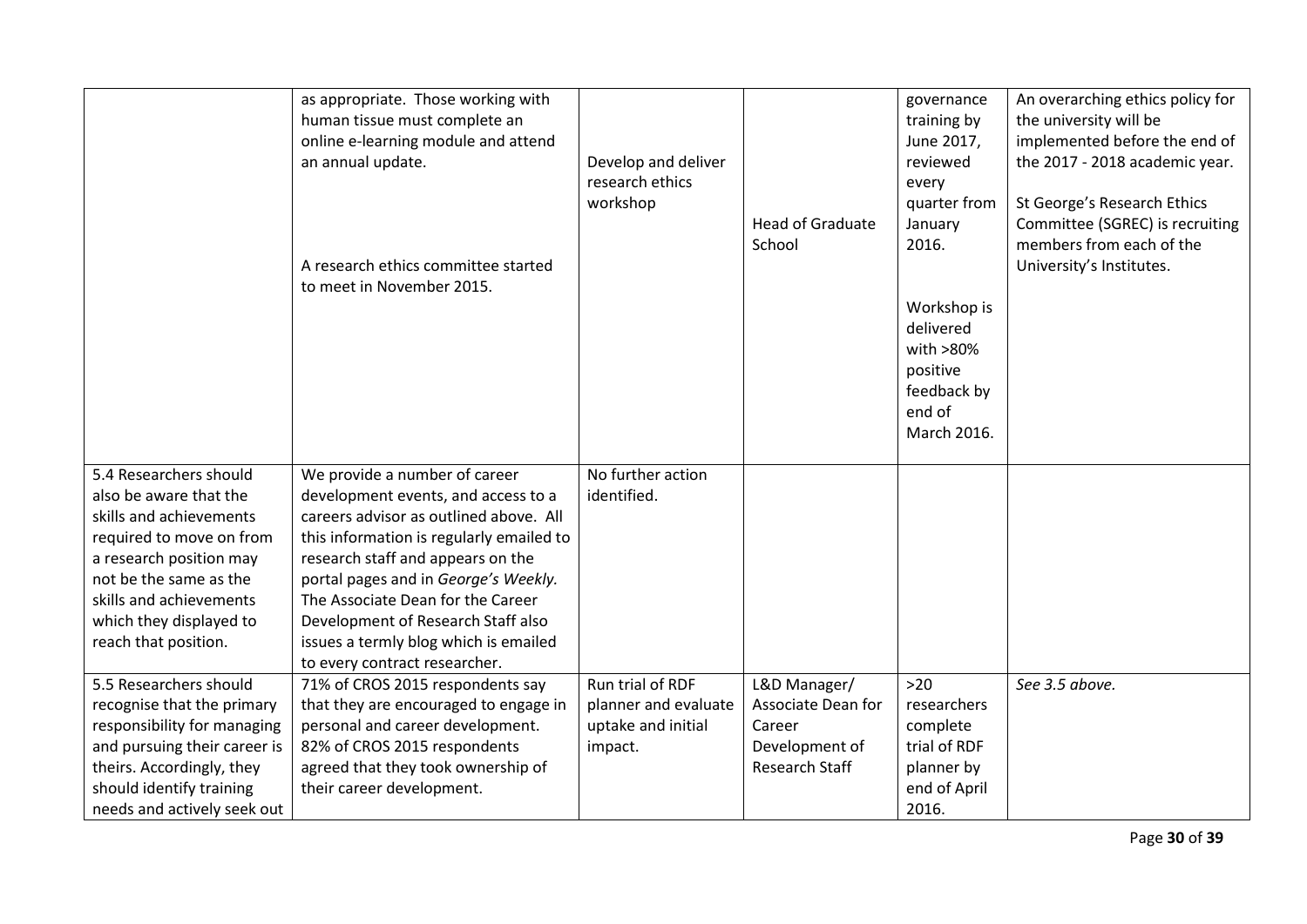| opportunities for learning<br>and development in order<br>to further that career and<br>take personal responsibility<br>for their choices. Research<br>managers and employers<br>also have a responsibility<br>to provide honest advice<br>and appropriate structures,<br>and to equip researchers<br>with the tools to manage<br>their own careers.<br>Research managers should<br>encourage research staff<br>under their supervision to<br>attend appropriate training<br>and career development | Our annual Personal Review process is<br>the formal mechanism for identifying<br>and discussing training and<br>development needs.                                                                                                                                       |                                                                                                                                                   |                                                                                  |                                                                                                 |                                                                                                                                                        |
|-----------------------------------------------------------------------------------------------------------------------------------------------------------------------------------------------------------------------------------------------------------------------------------------------------------------------------------------------------------------------------------------------------------------------------------------------------------------------------------------------------|--------------------------------------------------------------------------------------------------------------------------------------------------------------------------------------------------------------------------------------------------------------------------|---------------------------------------------------------------------------------------------------------------------------------------------------|----------------------------------------------------------------------------------|-------------------------------------------------------------------------------------------------|--------------------------------------------------------------------------------------------------------------------------------------------------------|
| courses and events.<br>5.6 Researchers should<br>ensure that their career<br>development requirements<br>and activities are regularly<br>discussed, monitored and<br>evaluated throughout the<br>year in discussion with<br>their research manager                                                                                                                                                                                                                                                  | 72%* of CROS respondents reported<br>that they had taken part in our<br>Personal Review process, which<br>should include a discussion on<br>personal and career development and<br>the creation of a Personal<br>Development Plan.<br>* figure taken mid-way through our | Work with<br>researchers and<br>research leaders to<br>integrate the<br>Researcher<br>Development<br>Framework into the<br><b>Personal Review</b> | L&D Manager/<br>Associate Dean for<br>Career<br>Development of<br>Research Staff | Framework<br>agreed by<br>December<br>2015 and<br>integrated<br>into 2016<br>personal<br>review | June 22017 - The RDF is<br>available through the PR system<br>but there is scope for it to drive<br>the setting of work and<br>development objectives. |
| and mentor, and that they<br>commit themselves fully to<br>all such activities.<br>Researchers are<br>encouraged to record their<br>Personal Development<br>Planning (PDP) and CPD<br>activities, a log of which                                                                                                                                                                                                                                                                                    | Personal Review cycle<br>More researchers find the personal<br>review process useful (62% compared<br>to 34% in 2013) and 69% found it<br>helpful in focusing on their career<br>aspirations (compared to 32% in<br>$2013$ ).                                            | process for contract<br>researchers.                                                                                                              |                                                                                  | process.                                                                                        |                                                                                                                                                        |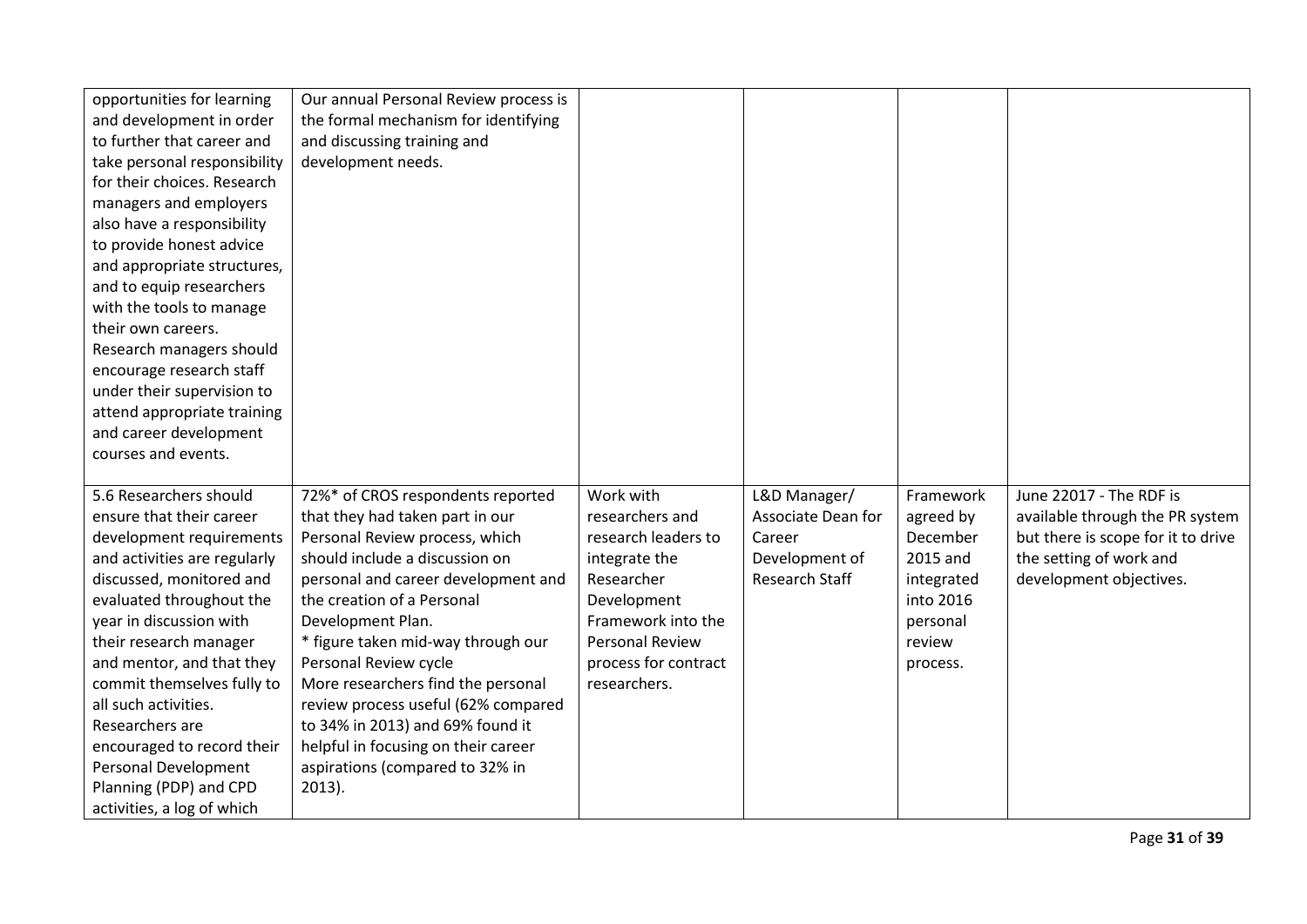| may be presented to<br>current and future<br>employers as appropriate.<br><b>Principle 6</b>                                                                                                                                                                                                                                                                                                                                                                       | Our staff self-service system (Yourself)<br>logs all attendances at internal events<br>run by the Staff Development Office.<br>This enables researchers to keep an<br>up to date log of development<br>activities they have attended.<br>Diversity and equality must be promoted in all aspects of the recruitment and career management of researchers.                                                                                     |                                                  |                                                 |                                                   |                                                                                                                                                                                                                                                                                                                                                                                                                                                                                                                                                                                                                                                                              |
|--------------------------------------------------------------------------------------------------------------------------------------------------------------------------------------------------------------------------------------------------------------------------------------------------------------------------------------------------------------------------------------------------------------------------------------------------------------------|----------------------------------------------------------------------------------------------------------------------------------------------------------------------------------------------------------------------------------------------------------------------------------------------------------------------------------------------------------------------------------------------------------------------------------------------|--------------------------------------------------|-------------------------------------------------|---------------------------------------------------|------------------------------------------------------------------------------------------------------------------------------------------------------------------------------------------------------------------------------------------------------------------------------------------------------------------------------------------------------------------------------------------------------------------------------------------------------------------------------------------------------------------------------------------------------------------------------------------------------------------------------------------------------------------------------|
|                                                                                                                                                                                                                                                                                                                                                                                                                                                                    |                                                                                                                                                                                                                                                                                                                                                                                                                                              |                                                  |                                                 |                                                   |                                                                                                                                                                                                                                                                                                                                                                                                                                                                                                                                                                                                                                                                              |
| <b>Concordat Statement</b>                                                                                                                                                                                                                                                                                                                                                                                                                                         | <b>Current Policy and Practice</b>                                                                                                                                                                                                                                                                                                                                                                                                           | <b>Action</b>                                    | <b>Responsibility</b>                           | <b>Success</b><br><b>Measure and</b><br>Timescale | <b>Progress</b>                                                                                                                                                                                                                                                                                                                                                                                                                                                                                                                                                                                                                                                              |
| 6.1 The UK legislative<br>framework outlaws<br>discrimination on the basis<br>of age, disability, sex,<br>sexual orientation, race or<br>religion. It also requires<br>public bodies to take<br>positive steps to promote<br>equality, based on<br>evidence and priorities,<br>and to develop specific<br>schemes and action plans<br>related to gender, race and<br>disability to address<br>specific issues of<br>underrepresentation or<br>lack of progression. | SGUL has developed a Single Equality<br>Scheme and Action Plan which covers<br>both staff and students and is<br>monitored through the Equality and<br>Diversity Committee, which includes<br>representatives from all research<br>institutes.<br>88% of respondents to CROS 2015 felt<br>that SGUL is committed to Equality<br>and Diversity. And the majority felt<br>that they are treated fairly in relation<br>to employment practices. | <b>Updating Single</b><br><b>Equality Scheme</b> | Chair of Equality<br>and Diversity<br>Committee | New scheme<br>launched by<br>February<br>2016.    | This was completed. However,<br>subsequently, the development<br>of the strategic plan in 2017 put<br>Diversity and Inclusion (D&I) at<br>the core of its strategy.<br>A new governance structure for<br>diversity and inclusion was<br>established with the<br>introduction of the Diversity<br>and Inclusion Steering Group<br>and Diversity and Inclusion<br>Working Group. This new<br>governance structure ensures<br>senior leadership involvement<br>as well as cross-organisational<br>engagement and participation<br>on diversity and inclusion<br>matters.<br>Key priorities for D&I include<br>gender equality and diversity,<br>and specifically the gender pay |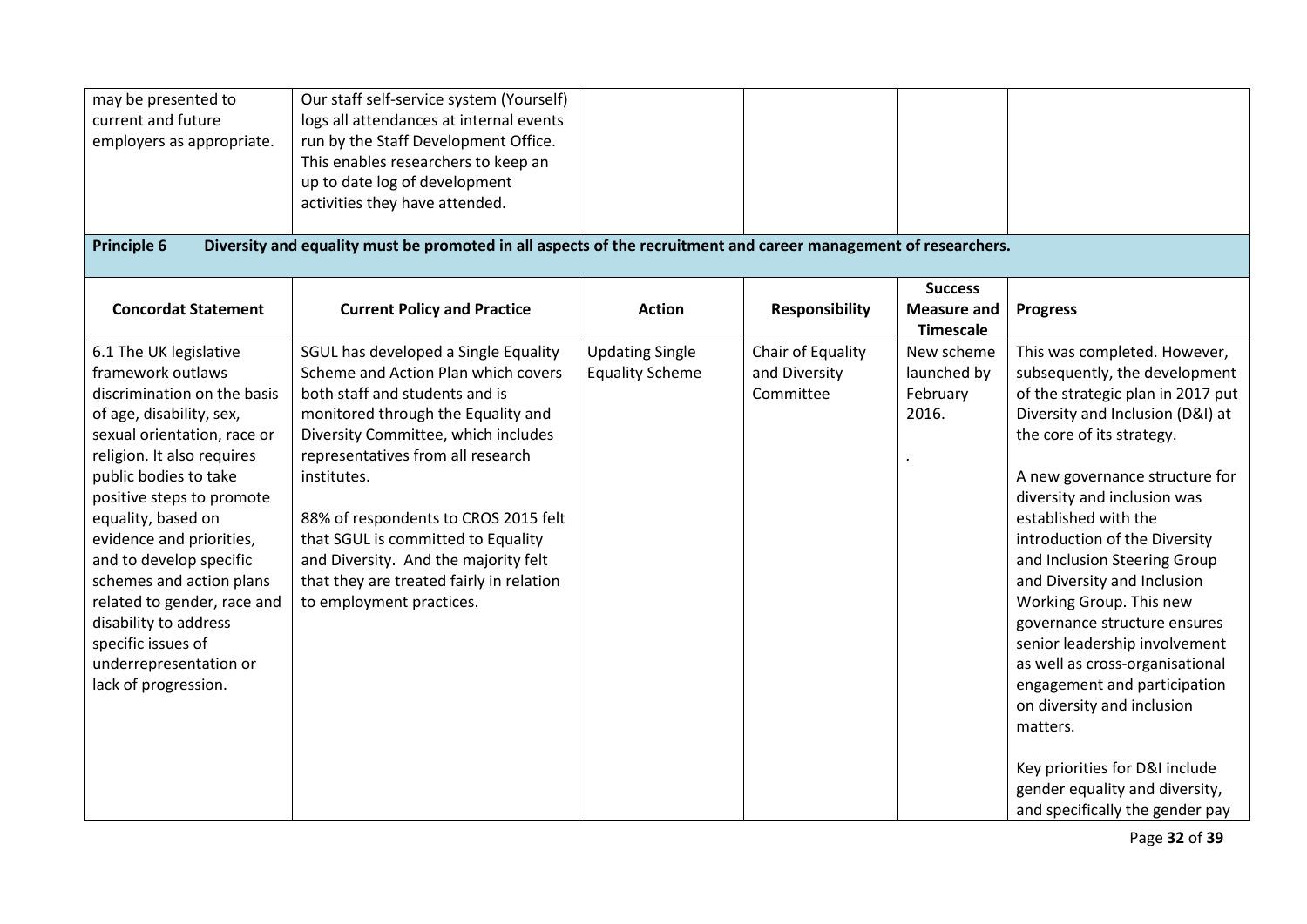| 6.2 As is the case for                                                                                                                                                                                                                                                                                                          | We are rolling out unconscious bias                                                                                                                                                   | See 1.2, 1.3 and 1.4 | See 1.2, 1.3 and 1.4                                          | See 1.2, 1.3                           | gap, BAME attainment gap, and<br>developing an inclusive<br>leadership model among others.<br>In addition, in order to build the<br>capacity and capability of<br>diversity and inclusion in the<br>organisation, two new roles<br>were recruited to in 2016 and<br>2017: Associate Dean for<br>Equality, Diversity and Inclusion<br>and the D&I Manager.<br>We regularly monitor our |
|---------------------------------------------------------------------------------------------------------------------------------------------------------------------------------------------------------------------------------------------------------------------------------------------------------------------------------|---------------------------------------------------------------------------------------------------------------------------------------------------------------------------------------|----------------------|---------------------------------------------------------------|----------------------------------------|---------------------------------------------------------------------------------------------------------------------------------------------------------------------------------------------------------------------------------------------------------------------------------------------------------------------------------------------------------------------------------------|
| society as a whole, UK<br>research will benefit from<br>increasing equality and<br>diversity in the recruitment<br>and retention of<br>researchers. The<br>Concordat encourages the<br>recruitment and retention<br>of researchers from the<br>widest pool of available<br>talent, including those<br>from diverse backgrounds. | training for managers to support an<br>equal and diverse working<br>environment.                                                                                                      |                      |                                                               | and 1.4                                | demographic data and the 2017<br>data showed:-<br>34% of our researchers are from<br><b>BAME</b> backgrounds<br>57% Female and Male 43%<br>5% declared a disability.                                                                                                                                                                                                                  |
| 6.3 It should be<br>emphasised that the<br>demanding nature of<br>research careers has a<br>disproportionate effect on<br>certain groups. We strongly<br>recommend that all<br>members of the UK<br>research community                                                                                                          | An Equal Pay Audit is conducted every<br>three years.<br>SGUL is a bronze Athena SWAN<br>organisation and is currently 47 out of<br>398 on the Stonewall Workplace<br>Equality Index. | Equal pay audit.     | Deputy Director of<br>HR/Reward and<br>Recognition<br>Adviser | September<br>2016<br>See 2.5<br>above. |                                                                                                                                                                                                                                                                                                                                                                                       |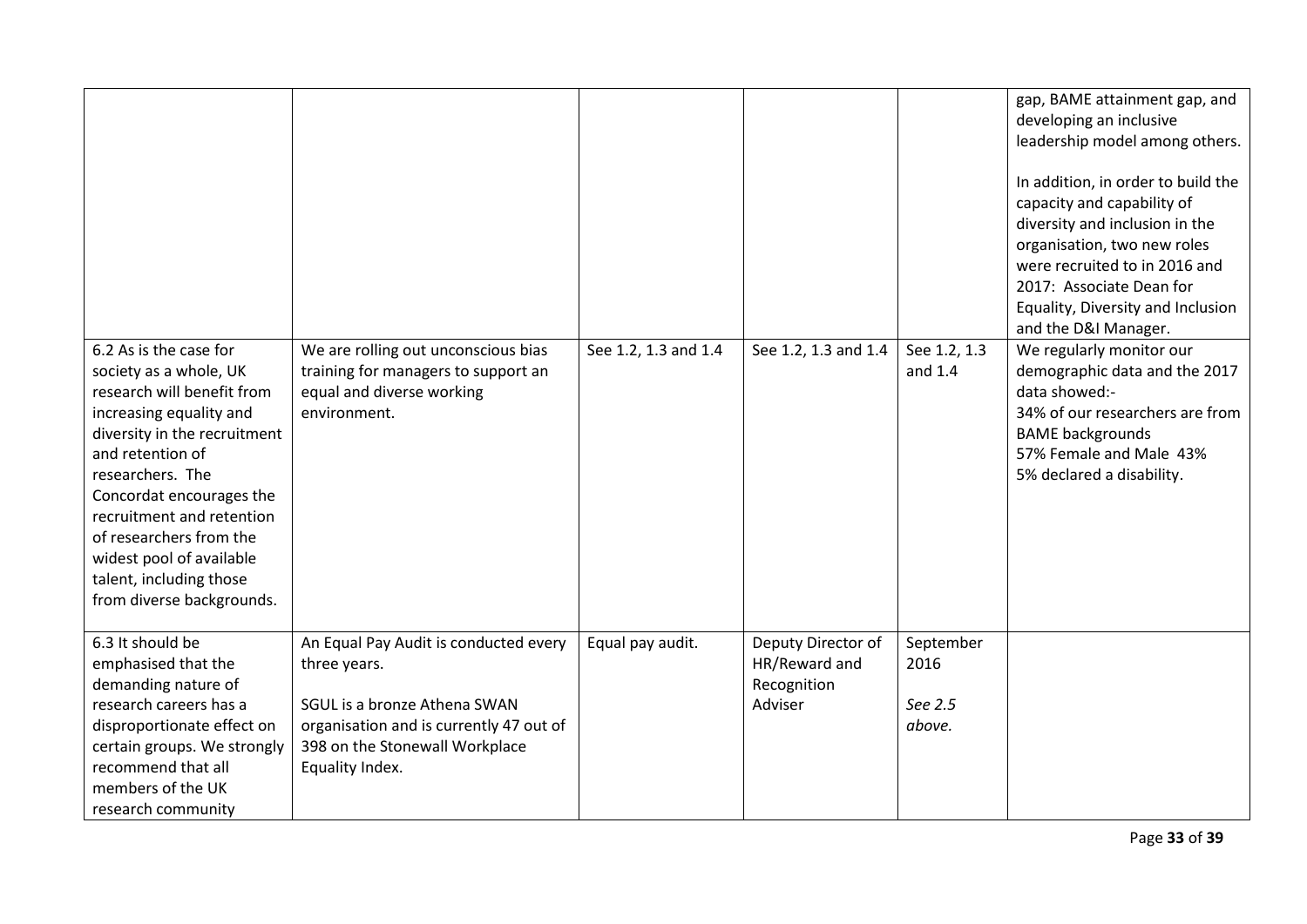| actively address the<br>disincentives and indirect<br>obstacles to retention and<br>progression in research<br>careers which may<br>disproportionately impact<br>on some groups more than<br>others.                                                                                                                                                                                                                                                                                                                                                                                                                                                                                             |                                                                                                                                                                                                                                                                                                                                                                                                                                                                   |                                  |  |                                                                                                                                                                                                                                                                                                                                                                                                                                                                                                                                                                                                                                                                                                                |
|--------------------------------------------------------------------------------------------------------------------------------------------------------------------------------------------------------------------------------------------------------------------------------------------------------------------------------------------------------------------------------------------------------------------------------------------------------------------------------------------------------------------------------------------------------------------------------------------------------------------------------------------------------------------------------------------------|-------------------------------------------------------------------------------------------------------------------------------------------------------------------------------------------------------------------------------------------------------------------------------------------------------------------------------------------------------------------------------------------------------------------------------------------------------------------|----------------------------------|--|----------------------------------------------------------------------------------------------------------------------------------------------------------------------------------------------------------------------------------------------------------------------------------------------------------------------------------------------------------------------------------------------------------------------------------------------------------------------------------------------------------------------------------------------------------------------------------------------------------------------------------------------------------------------------------------------------------------|
| 6.4 Employers should<br>ensure that the working<br>conditions for researchers<br>provide the flexibility<br>necessary for successful<br>research performance in<br>line with legal<br>requirements. Employers<br>should recognise that for<br>parents and others who<br>have taken career breaks,<br>including parental leave,<br>have worked part-time, or<br>have taken atypical routes<br>into research, the "early<br>career" period may be<br>prolonged, and this may be<br>a time where the risk of<br>attrition from the research<br>path is most acute.<br>Working conditions should<br>allow both female and<br>male researchers to<br>combine family and work,<br>children and career. | Our flexible working policy extends<br>beyond the legal requirements and<br>gives all staff the right to request<br>flexible working.<br>Requests for flexible working are<br>made to the immediate line manager<br>and local agreements made. HR<br>Managers work closely with each<br>academic division to ensure fair<br>application of the policy.<br>The majority of respondents to the<br>CROS 2015 say they are satisfied with<br>their work-life balance. | No further action<br>identified. |  | Flexible working arrangements<br>are encouraged and the<br>majority of staff (80%, Staff<br>Survey 2016) feel they have the<br>freedom to work in a way that<br>suits them.<br>Some flexible working involves<br>periodic changes to FT/PT work<br>patterns. Flexible working is<br>guided by our Flexible Working<br>Policy.<br>There is financial support from<br>one Institute for parents/carers<br>going on short-term training or<br>conference. Funding can be<br>used for replacement care. This<br>is being rolled out to all<br>Institutes using Strategic<br>Funding.<br>We aim to raise awareness of<br>the funding available. We saw<br>record uptake of the new<br>initiative in each Institute. |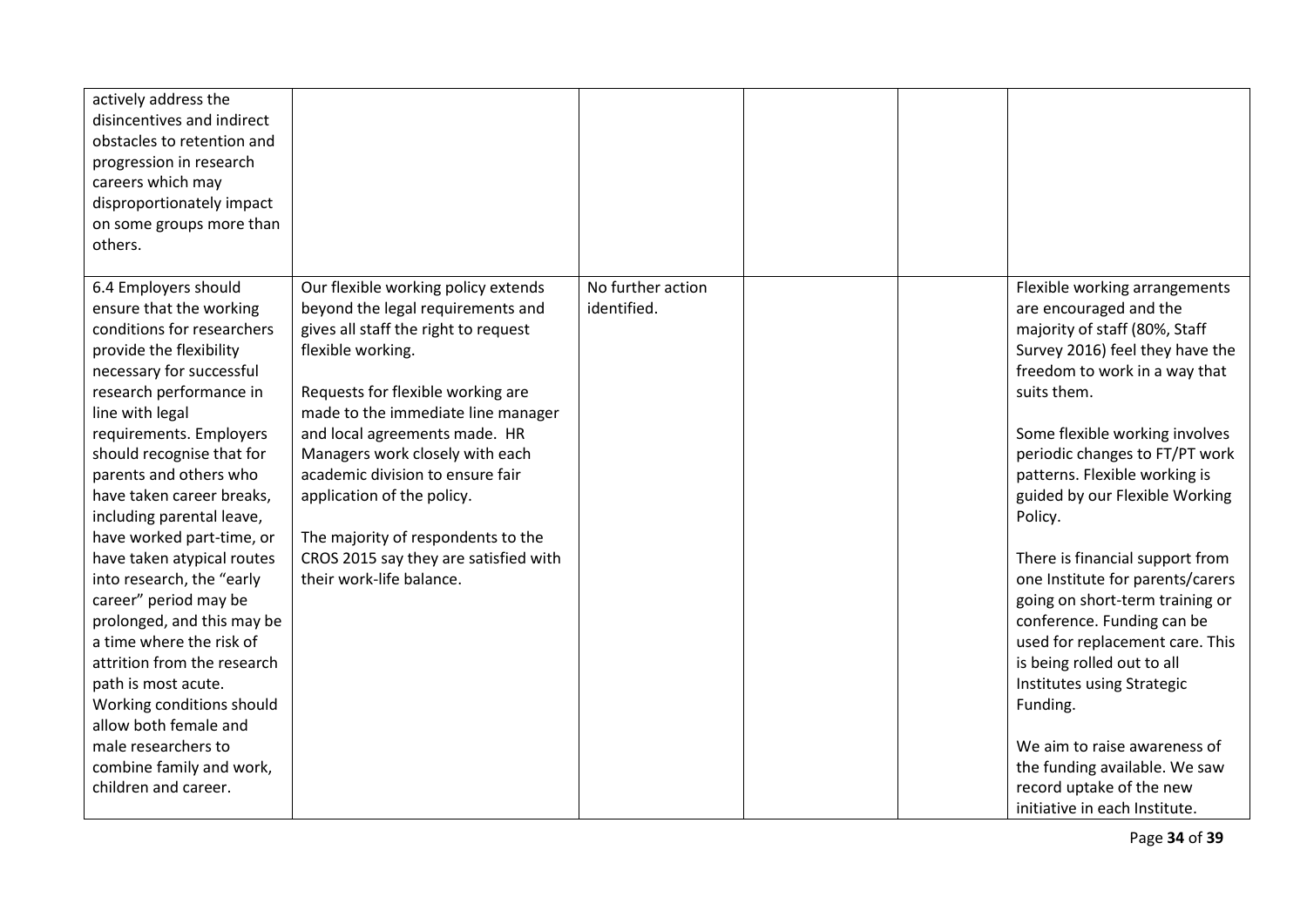| It is important for<br>employers to respond<br>flexibly to requests for<br>changed work patterns and<br>to resist instant refusals on<br>the assumption that,<br>because research has<br>always been carried out in<br>a particular way, it cannot<br>be done differently.                                                                 |                                                                                                                                                                                                                                                                             |                                  | Completion May 2018.                                                                                                                                                                                                                                                                                                                                                                                                                                                                                                                                                                                                                                                                                                        |  |
|--------------------------------------------------------------------------------------------------------------------------------------------------------------------------------------------------------------------------------------------------------------------------------------------------------------------------------------------|-----------------------------------------------------------------------------------------------------------------------------------------------------------------------------------------------------------------------------------------------------------------------------|----------------------------------|-----------------------------------------------------------------------------------------------------------------------------------------------------------------------------------------------------------------------------------------------------------------------------------------------------------------------------------------------------------------------------------------------------------------------------------------------------------------------------------------------------------------------------------------------------------------------------------------------------------------------------------------------------------------------------------------------------------------------------|--|
| 6.5 Funders should<br>continue to ensure that<br>their funding mechanisms<br>and policies are adapted to<br>changing diversity and<br>equality legislation and<br>guidance, for example in<br>their provision of<br>additional funding and<br>duration of grant to cover<br>paternity and adoptive<br>leave as well as maternity<br>leave. | This issue is continuously monitored<br>to ensure that all staff are able to<br>benefit from SGUL's enhanced<br>maternity and paternity leave and pay<br>provisions. We ensure that as an<br>Institution we cover the cost of<br>maternity/paternity and adoption<br>leave. | No further action<br>identified. | Maternity leave is centrally-<br>funded and back-fill resourced.<br>For fixed-term researchers<br>whose contracts end during or<br>soon after maternity leave,<br>managers are expected to<br>contact funders to, where<br>possible, arrange extensions<br>and/or supplementary grants to<br>cover the cost of the individual's<br>salary. Institutes offer<br>additional support, e.g. in<br>applying for fellowships and<br>interim financial support to<br>bridge funding gaps for research<br>staff.<br>Limited uptake of paternity and<br>parental leave. We aim to<br>increase uptake of paternity<br>and/or parental leave and this<br>will be supported through<br>actions in our May 2018-May<br>2020 action plan. |  |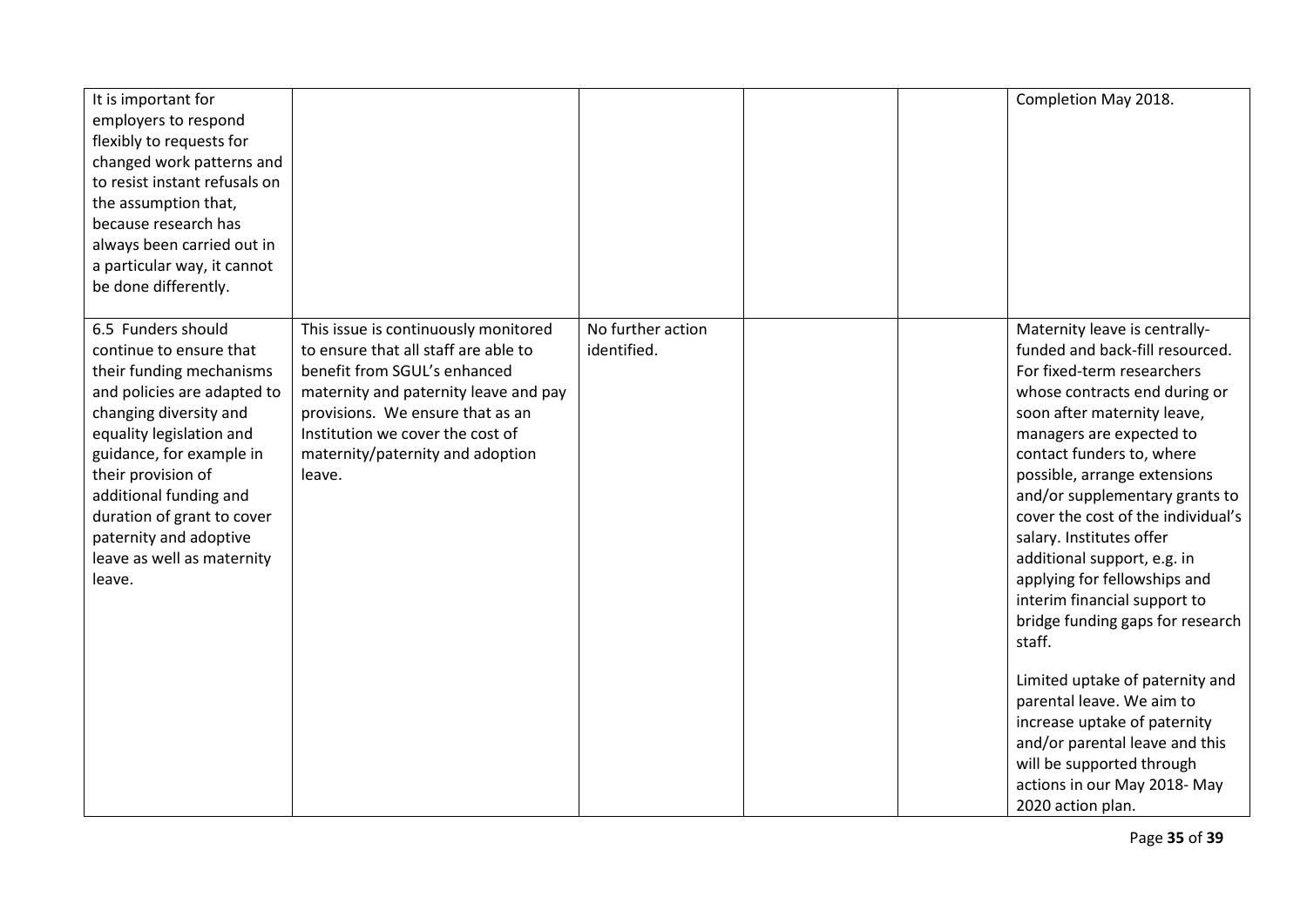| 6.6 Employers should aim      | Through our Single Equality Scheme       | See 6.1 and 6.3   | See 6.1 and | Our online Equality & Diversity |
|-------------------------------|------------------------------------------|-------------------|-------------|---------------------------------|
| for a representative          | Action Plan we continue to be            |                   | 6.3 above.  | training is mandatory for all   |
| balance of gender,            | committed to promoting equality and      |                   |             | chairs of recruitment panels.   |
| disability, ethnicity and age | diversity in recruitment and             |                   |             | We have developed a new         |
| at all levels of staff,       | embedding equality and diversity in      |                   |             | course focusing on unconscious  |
| including at supervisory      | practice.                                |                   |             | bias which will also cover      |
| and managerial level. This    |                                          |                   |             | recruitment and be delivered on |
| should be achieved on the     | We continue to regularly review our      |                   |             | a regular basis.                |
| basis of a transparent        | Recruitment and Selection Policy and     |                   |             |                                 |
| equal opportunity policy at   | Procedure, ensuring our practice is fair |                   |             |                                 |
| recruitment and at all        | and transparent.                         |                   |             |                                 |
| subsequent career stages.     |                                          |                   |             |                                 |
| Diversity should be           |                                          |                   |             |                                 |
| reflected on selection and    |                                          |                   |             |                                 |
| evaluation committees.        |                                          |                   |             |                                 |
| What is 'representative'      |                                          |                   |             |                                 |
| will vary according to the    |                                          |                   |             |                                 |
| nature of the institution     |                                          |                   |             |                                 |
| and the academic research     |                                          |                   |             |                                 |
| subject, but institutions     |                                          |                   |             |                                 |
| should aim to ensure that     |                                          |                   |             |                                 |
| the percentage of             |                                          |                   |             |                                 |
| applicants, and ultimately    |                                          |                   |             |                                 |
| appointments, from a          |                                          |                   |             |                                 |
| particular group to any       |                                          |                   |             |                                 |
| given level should reflect    |                                          |                   |             |                                 |
| the percentage in the         |                                          |                   |             |                                 |
| available pool at the level   |                                          |                   |             |                                 |
| immediately below.            |                                          |                   |             |                                 |
|                               |                                          |                   |             |                                 |
| 6.7 Account should also be    | We have developed a number of            | No further action |             | Through our commitment to       |
| taken of the personal         | family friendly policies, which are      | identified        |             | Disability Confident, we have   |
| circumstances of groups of    | made available to staff and managers     |                   |             | revised our Reasonable          |
| researchers. Examples         | via the intranet. The take up of these   |                   |             | Adjustments Process, we held a  |
| would include researchers     |                                          |                   |             | focus group for staff members   |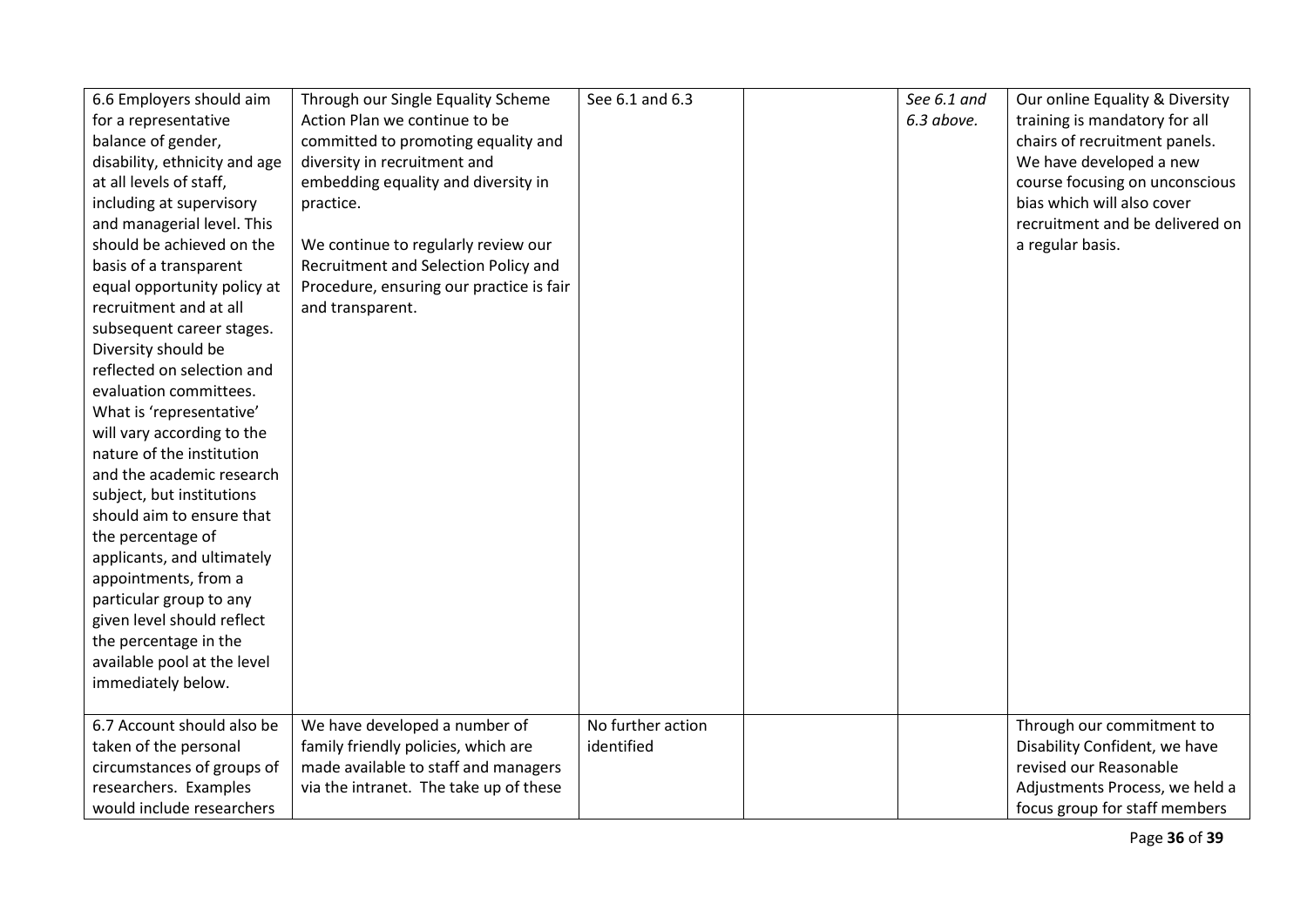| who have responsibility for<br>young children or adult<br>dependants, researchers<br>for whom English is not a<br>first language, older or<br>younger researchers, or<br>researchers with<br>disabilities and long-term<br>health issues. Employers<br>and funders should change<br>policies or practices that<br>directly or indirectly | provisions e.g. flexible working is<br>monitored in staff surveys.<br>Our "Access to Work" policy provides<br>financial support for reasonable<br>adjustment for disabled staff. We<br>have a Disability Working Group made<br>up of disabled staff and students<br>which advises on institutional policy<br>and practice and formally reports to<br>the Equality and Diversity Committee.                                                                                    |                                                     |                                              |                                           | and are currently consulting<br>with disabled members of staff.<br>We are relaunching our<br>disability staff network and<br>advertising for new members.<br>The University achieved<br>Disability Confident status in<br>December 2017, which replaces<br>the Two Ticks scheme.                                                                                                   |
|------------------------------------------------------------------------------------------------------------------------------------------------------------------------------------------------------------------------------------------------------------------------------------------------------------------------------------------|-------------------------------------------------------------------------------------------------------------------------------------------------------------------------------------------------------------------------------------------------------------------------------------------------------------------------------------------------------------------------------------------------------------------------------------------------------------------------------|-----------------------------------------------------|----------------------------------------------|-------------------------------------------|------------------------------------------------------------------------------------------------------------------------------------------------------------------------------------------------------------------------------------------------------------------------------------------------------------------------------------------------------------------------------------|
| disadvantage such groups.                                                                                                                                                                                                                                                                                                                |                                                                                                                                                                                                                                                                                                                                                                                                                                                                               |                                                     |                                              |                                           |                                                                                                                                                                                                                                                                                                                                                                                    |
| 6.8 All managers of<br>research should ensure<br>that measures exist at<br>every institution through<br>which discrimination,<br>bullying or harassment can<br>be reported and addressed<br>without adversely affecting<br>the careers of innocent<br>parties.                                                                           | There is a Dignity at Work and Study<br>Policy and associated complaints<br>procedure for staff to raise any issues<br>of bullying and harassment, which is<br>available on our intranet and external<br>website.<br>SGUL continues to use a dignity<br>advisor scheme which is promoted on<br>the intranet, at the Welcome Seminar<br>and through induction.<br>We have a staff counselling service<br>which is a confidential service<br>available to all members of staff. | No further action<br>required.                      |                                              |                                           | We monitor formal cases of<br>bullying and harassment and<br>regularly report these figures to<br>Council.<br>The counselling service offers 3<br>drop in sessions per week and is<br>advertised on the staff portal.<br>The service also attends every<br>induction seminar to advertise<br>the service to all new starters.<br>In 2017, 39 members of staff<br>used the service. |
| 6.9 Employers should also<br>consider participation in<br>schemes such as the<br>Athena SWAN Charter, the<br>Juno Project and other<br>initiatives aimed at                                                                                                                                                                              | In 2015, SGUL was 47th out of 398<br>employers in the Stonewall Workplace<br>Equality Index.                                                                                                                                                                                                                                                                                                                                                                                  | Submit Athena<br><b>SWAN silver</b><br>application. | Athena SWAN Self -<br><b>Assessment Team</b> | Silver status<br>awarded by<br>June 2016. | The University was unsuccessful<br>in achieving Silver status in<br>2016. It submitted a new<br>application in December 2017<br>and is awaiting the outcome.                                                                                                                                                                                                                       |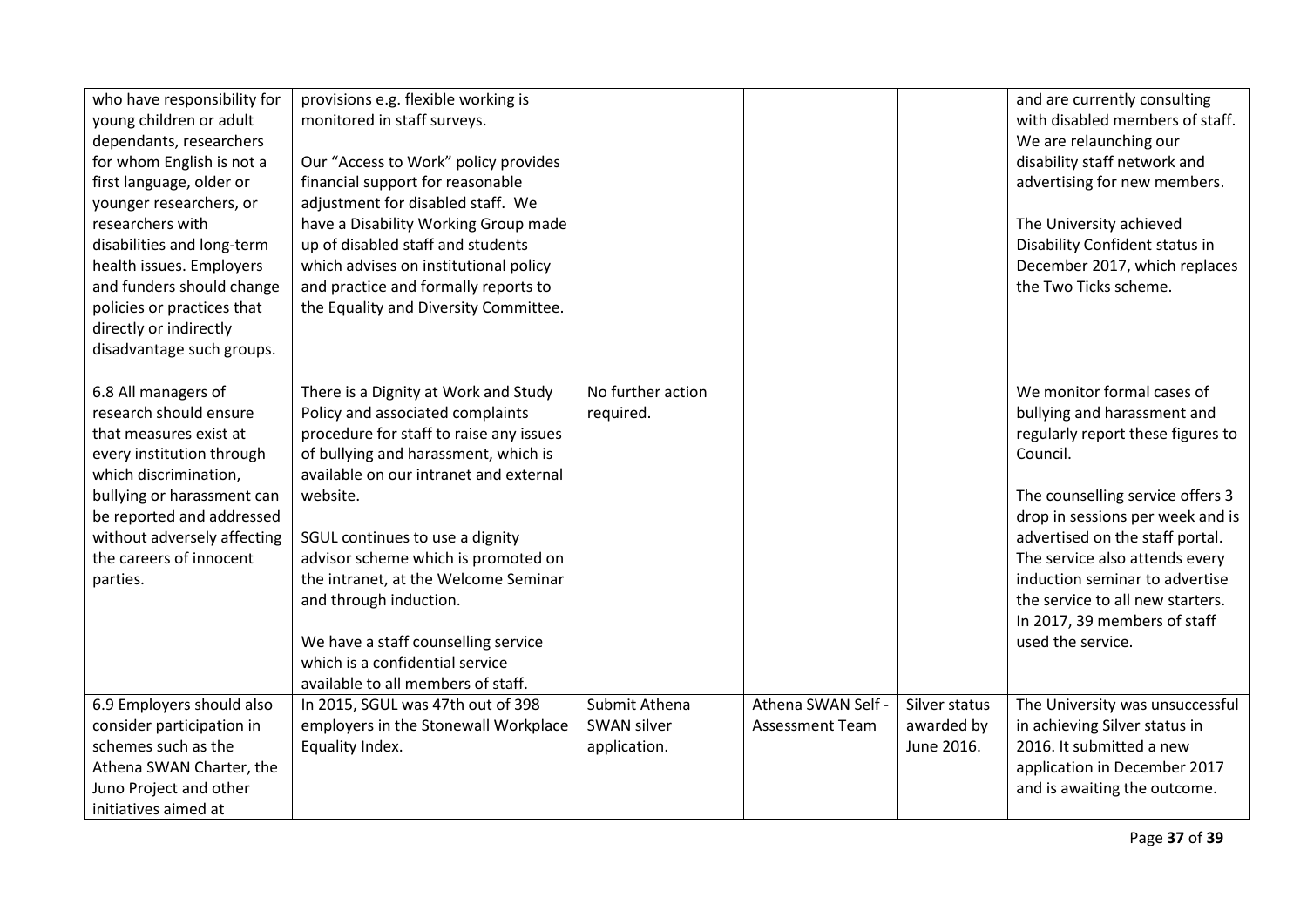| promoting diversity in                                                                                                                                                      | We will be submitting our application |                       |                       |                    | The Athena SWAN Self-               |  |  |  |  |
|-----------------------------------------------------------------------------------------------------------------------------------------------------------------------------|---------------------------------------|-----------------------|-----------------------|--------------------|-------------------------------------|--|--|--|--|
| research careers.                                                                                                                                                           | for the Athena SWAN silver award in   |                       |                       |                    | <b>Assessment Team meets</b>        |  |  |  |  |
|                                                                                                                                                                             | November 2015.                        |                       |                       |                    | regularly to monitor and review     |  |  |  |  |
|                                                                                                                                                                             |                                       |                       |                       |                    | progress of the action plan and     |  |  |  |  |
|                                                                                                                                                                             |                                       |                       |                       |                    | is chaired by our Vice Principal.   |  |  |  |  |
|                                                                                                                                                                             |                                       |                       |                       |                    |                                     |  |  |  |  |
|                                                                                                                                                                             |                                       |                       |                       |                    | Engagement events are               |  |  |  |  |
|                                                                                                                                                                             |                                       |                       |                       |                    | currently being held to raise       |  |  |  |  |
|                                                                                                                                                                             |                                       |                       |                       |                    | awareness of the actions and        |  |  |  |  |
|                                                                                                                                                                             |                                       |                       |                       |                    | our commitment to gender            |  |  |  |  |
|                                                                                                                                                                             |                                       |                       |                       |                    | equality.                           |  |  |  |  |
|                                                                                                                                                                             |                                       |                       |                       |                    |                                     |  |  |  |  |
|                                                                                                                                                                             |                                       |                       |                       |                    | The University achieved             |  |  |  |  |
|                                                                                                                                                                             |                                       |                       |                       |                    | Disability Confident level 1        |  |  |  |  |
|                                                                                                                                                                             |                                       |                       |                       |                    | status in December 2017. We         |  |  |  |  |
|                                                                                                                                                                             |                                       |                       |                       |                    | are working towards gaining a       |  |  |  |  |
|                                                                                                                                                                             |                                       |                       |                       |                    | level 2 award in December           |  |  |  |  |
|                                                                                                                                                                             |                                       |                       |                       |                    | 2018.                               |  |  |  |  |
| <b>Principle 7</b><br>The sector and all stakeholders will undertake regular and collective review of their progress in strengthening the attractiveness and sustainability |                                       |                       |                       |                    |                                     |  |  |  |  |
| of research careers in the UK.                                                                                                                                              |                                       |                       |                       |                    |                                     |  |  |  |  |
|                                                                                                                                                                             |                                       |                       |                       |                    |                                     |  |  |  |  |
|                                                                                                                                                                             |                                       |                       |                       | <b>Success</b>     |                                     |  |  |  |  |
| <b>Concordat Statement</b>                                                                                                                                                  | <b>Current Policy and Practice</b>    | <b>Action</b>         | <b>Responsibility</b> | <b>Measure and</b> | <b>Progress</b>                     |  |  |  |  |
|                                                                                                                                                                             |                                       |                       |                       | <b>Timescale</b>   |                                     |  |  |  |  |
| 7.1 The implementation of                                                                                                                                                   | All members of staff (including       | Create research staff | Deputy Director of    | End of June        | Complete.                           |  |  |  |  |
| the Concordat's principles                                                                                                                                                  | researchers) are offered the same     | data for monitoring   | HR/HR Information     | 2016               | Progress for researcher             |  |  |  |  |
| will lead to greater                                                                                                                                                        | terms and conditions of employment.   | purposes and          | Officer               |                    | development has been reported       |  |  |  |  |
| integration of researchers                                                                                                                                                  |                                       | integrate into        |                       |                    | to committees.                      |  |  |  |  |
| into the mainstream                                                                                                                                                         | We continue to participate in CROS to | existing reporting    |                       | Updated            |                                     |  |  |  |  |
| management and career                                                                                                                                                       | receive feedback and gain the view of | mechanisms.           |                       | action plan        | A committee structure review        |  |  |  |  |
| development structures of                                                                                                                                                   | researchers.                          |                       |                       | at each            | has taken place in June /July       |  |  |  |  |
| their employing                                                                                                                                                             |                                       |                       | L&D Manager           | meeting Nov        | 2017 resulting changes to the       |  |  |  |  |
| organisations. The aim of                                                                                                                                                   | Progress against the action plan      | Review progress of    |                       | 2015-Nov           | future committee structure.         |  |  |  |  |
| this section is to promote                                                                                                                                                  | through Human Resources and           | action plan at each   |                       | 2017.              | Therefore, the Research             |  |  |  |  |
| implementation through a                                                                                                                                                    | Resource Strategy Committees.         | HRC and RSC           |                       |                    | <b>Strategy Committee currently</b> |  |  |  |  |

Page **38** of **39**